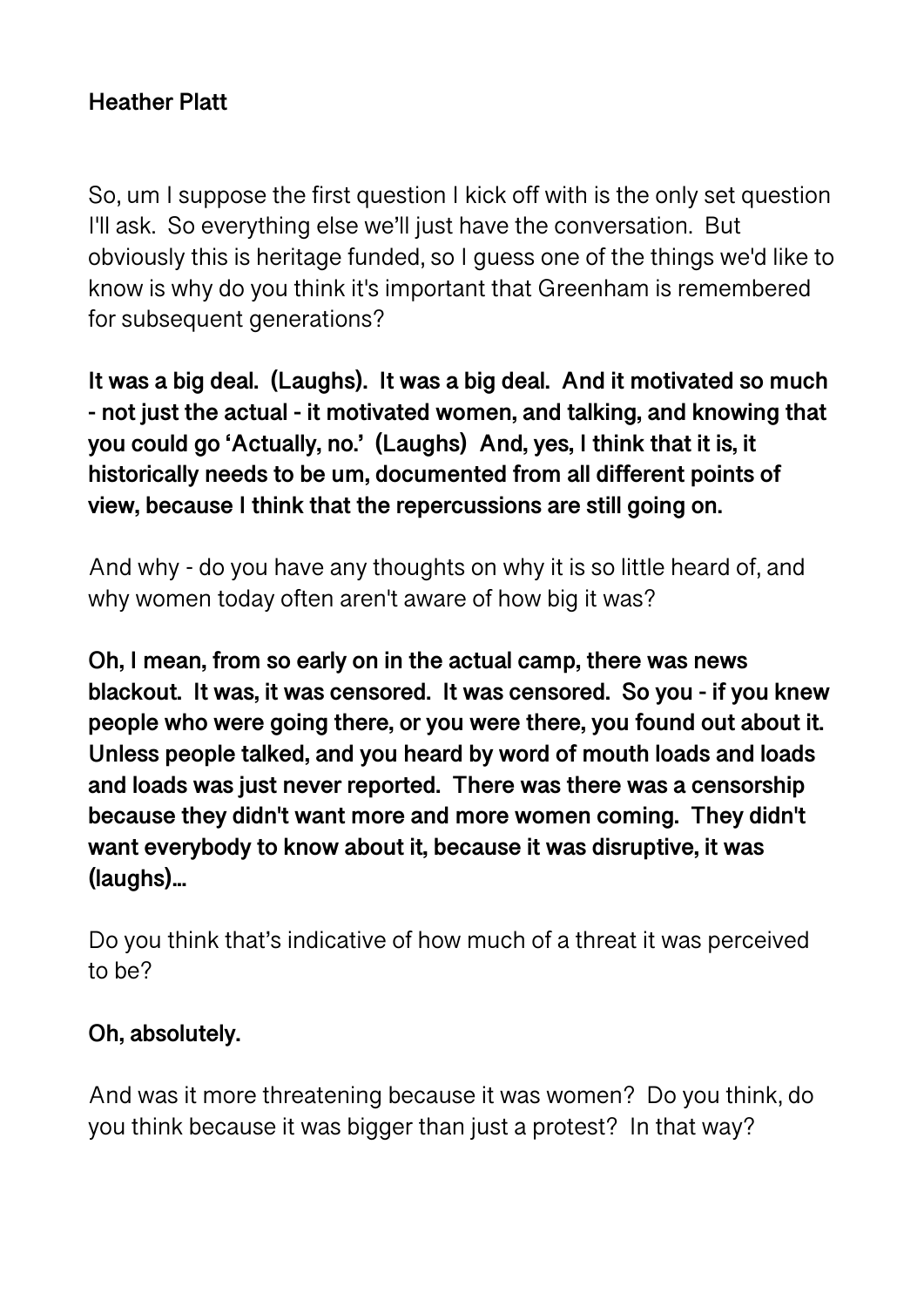**Yes, I think I think that initially it was like, oh my goodness, how do we handle this? Because the heavy handedness - I mean Portland Down wasn't far away, and lots of CND stuff, and mixed stuff had been going on for years. But when women got together and said - this striking kind of juxtaposition of men in uniforms with guns, and women and children saying 'We will not fight' - we're, it was sort of like that feeling of well, for generations and generations since dot, the women have stayed home, kept the home fires burning and sent the men to war - well not sent them to war - had to accept that the men have been sent to war. And right this time the men can stay home, keep the home fires burning and the women are going to go to peace. So it was just trying to make a really big point of 'Look. We've been silent for generations and generations, and done what was expected of us, and tended the wounded when they come home', or don't come home. And I think that that was, that was just like a statement in itself. That made folk go 'Oh, oh. What do we do? How do we deal with this?' And it freaked them out. It really freaked them out. And, and women in police cells just sitting singing. 'Oh, so what do we do with this then? They don't want to hit us. They don't want to fight. They don't want to riot, they just want to make a point. And be heard.' And, and like when the fence came down that was hilarious in loads of ways, although there were some tragic moments, but it was hilarious because we knew we were not going on to the base, we knew we were just going to take the whole lot down as best we could. So the other side, they were putting up more and more barbed wire, and more and more razor wire. So they stopped themselves being able to stop us taking it down, which was just hilarious. Because they did, they did us a huge favour. And it meant more and more and more of the fence came down, and we had no intention of going in, but they were all ready for us to go in - and we didn't. So it was important, and it did leave them flustered, to say the least. But I think it was 'No, really listen. Really listen, you know, this is..' And it got uglier and uglier the longer it went on. And there's some really, you know, sad stuff happened, and tragic stuff happened. Injuries and a death unfortunately, sadly, sadly. But I think it was that just the extremes of the juxtaposition of women and children, and men in armed uniforms. Yeah.**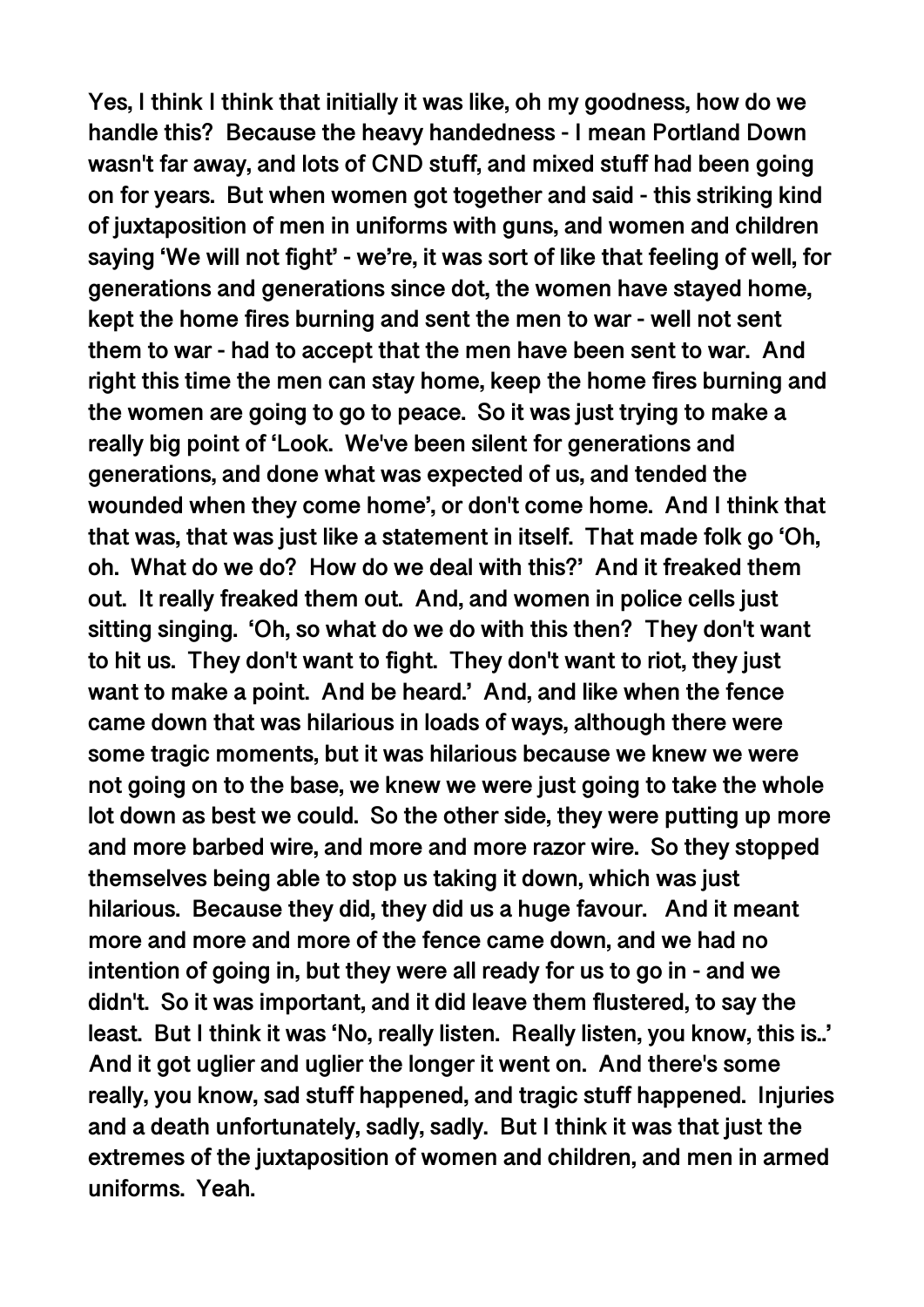Yes. And perhaps a slight reversal of power? I mean, obviously, conventionally the power was with the men in uniforms, but it didn't always seem that way.

**But this was - that was what was different, like the men with their uniforms, and then rolls and rolls of razor wire and barbed wire. And it was like 'Ah, had, look what we've done here.'** 

Trapped ourselves inside it?

**Yeah, exactly, exactly. They trapped themselves inside, and we you know, had tree winches for bringing the posts down.** 

Wow! So when did you get involved?

**I got involved in 1983. My sister, my oldest sister and her mates had already been going up and down there for weekends.** 

Yeah.

**So I knew about it. And I'd been to, we'd had like, peace camps on Clapham Common, and there was, you know, groups of - and I had a small baby attached here, with babies against the bomb on his - so it was like from that point of view, I'd already dipped my toes in. But I was a very young, very shy, very quiet mum of a small baby. Um, and then one weekend Sally said, 'Come on, come down with us.' - That's my older sister. 'Come down with us for the weekend. You know it's going to be a peaceful one. There's nothing - you know, you and the little one will be safe', and after a weekend of being there, it was like 'Can I stay?' (Laughs). I think this is where I need to be right now. This is something I could totally - and it's an appropriate point in my life where I'm not letting anybody else down. I'm answerable for nobody but myself and my little one. So yeah, via my sister.**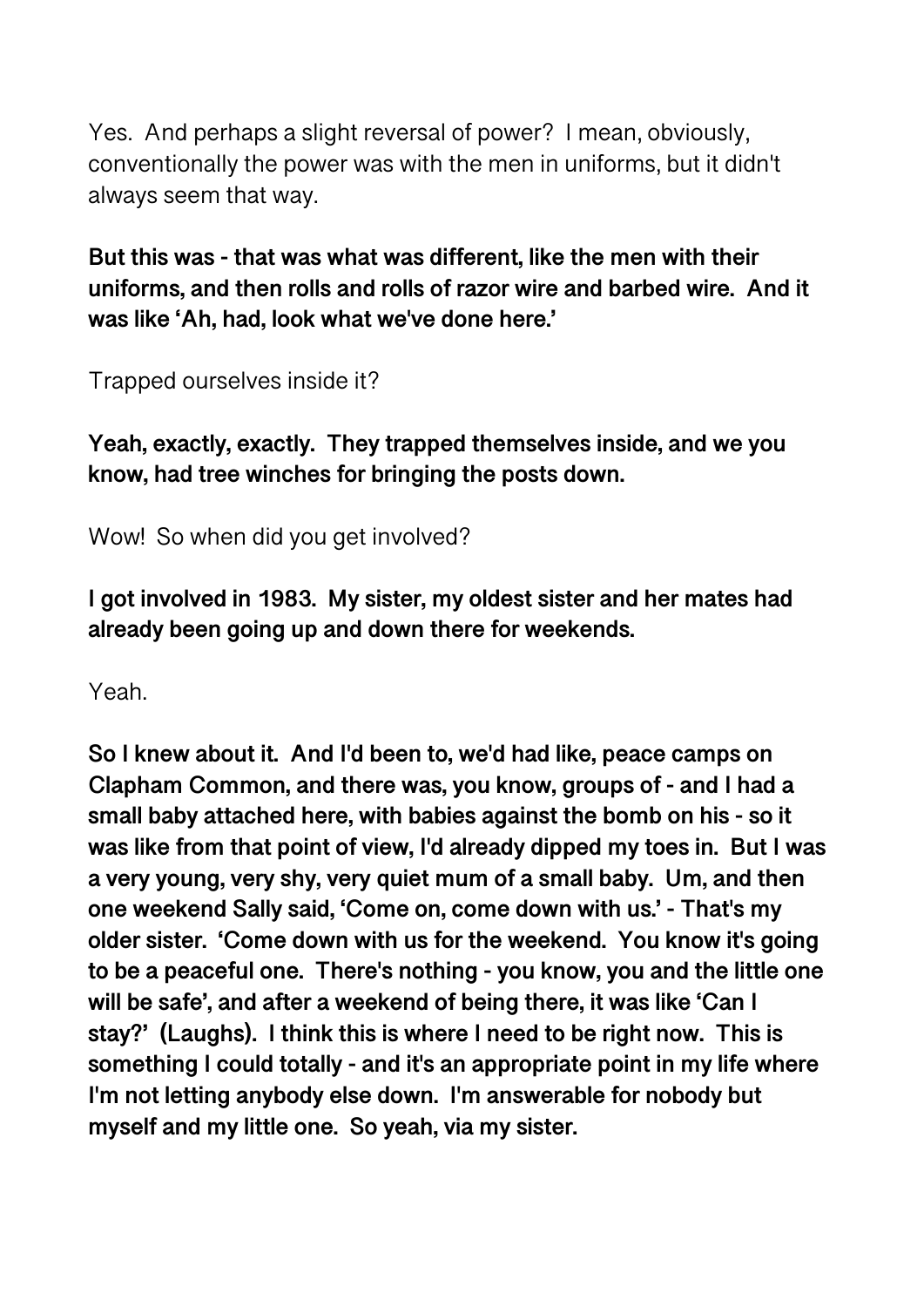And were there practical considerations of moving in with a young baby - or was it just seemed like a fairly straightforward thing to do? (Laughs).

# **Yeah. Just sort of did it! (Laughs) Yeah, just sort of did it.**

I suppose for me, the idea of sort of upping sticks and going somewhere like that seems so sort of heroic in an epic - but everybody I've spoken to said that it felt like quite a natural step.

## **At the time. Yeah, yeah.**

At the time.

## **And the innocence of youth, you know, I mean, like, I was 21.**

Yeah.

And it was like, oh, yeah, cool. (Laughs).

**This is something I can passionately - and like I say there'd been months prior to that where - because of what my sister was involved in, and going to women's events, and the peace camp on - Singing for Peace on Clapham Common, and other events that I went and got involved in, it was a very natural step to...** 

The '80s felt like quite a political time, even though I was a child. I remember a lot of picket lines. (Laughs)

**Yeah, of-course I mean, and the miners' wives, I got to know a whole load of miners' wives, so there's a lot of tying up - which again, in terms of the media blackout, they so didn't want...** 

No, I had no idea of the connection...

**And the coach loads - two coach loads of miners' wives came down...**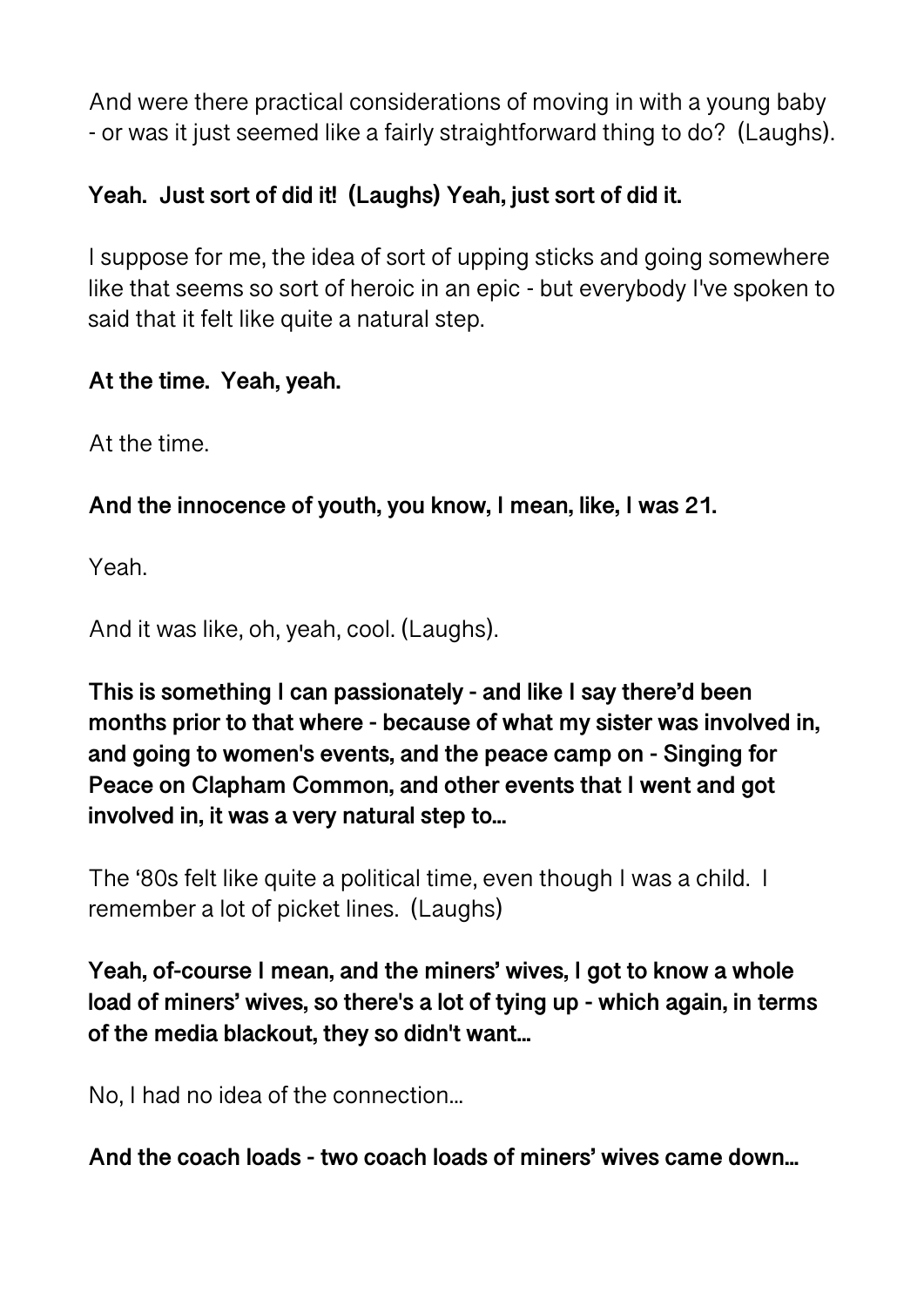Really?

## **...to show their support, and then the mutual support and yeah, correspondence, and you know, communication between went on a lot.**

Really, so how long were you there for?

#### **In total it was about two and a half years.**

My gosh. That is a lot, and were you there full time?

**But not not full time - I was there full time, well I sort of was, but what I did after maybe 4 months, I got flat in Brixton in London, just a little basement flat. So that I had respite. And because, you know, for the baby's sake, um, and also it meant that there was a, you know, I kept a real open door policy, so even when I wasn't there, other women would go there and like a couple of times women were really poorly, and it was like, 'Right - my flat'. And also supplies wise, with the, with the little mom it was easy for me - I'd just go up and down by train, and then - so yes I had a base, but I also...** 

So when you were on - at Greenham, where did you, what did you?

**I was Blue Gate.** 

Okay.

## **I had a big family size 10 for a while - different things at different times but yeah.**

What was Blue Gate like?

**Oh Blue Gate was lovely, Blue Gate was lovely. Oh goodness.** 

The raucous gate?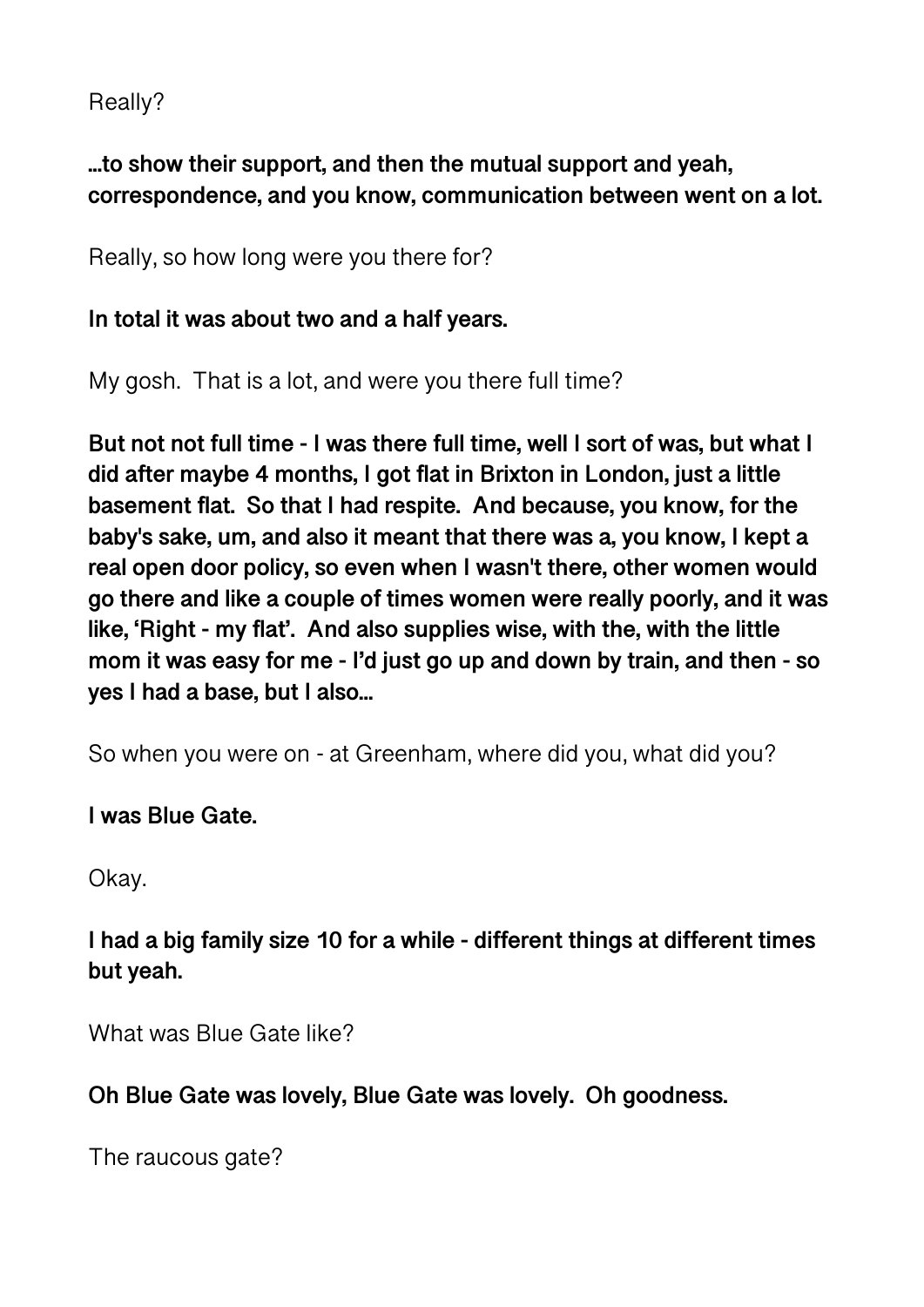**No we weren't - well, I suppose we sang a lot. The hectic gate that I would never want to live at was Yellow Gate. I couldn't have done that. I mean, I visited there plenty, but I wouldn't have wanted to live at Yellow Gate. But yeah, living up Blue Gate was fun. And we had the woods - lots of woods. And it was, that was a lovely, there was a, there was a lot of aspects there that was just really lovely, and really good for a lot of women - a lot of us felt safe there, where we didn't feel safe. Um, I know that for myself, I was keeping a very low profile from my son's father. And I liked that I was somewhere where he would not be able to find me, or get me. (Laughs). So that kind of was in there as well and, and finding a voice, finding a - not finding a voice so much because I really wasn't - like loads of people didn't know what I was called. They just called me Jamie's Mum. I even got post address to Jamie's Mum, which tickled me - I thought that was fun. I got - I was known as Jamie's mum. But it, it, I think lots and lots of us were going through quite deep internal revolutions of like unlearning. I mean, particularly like my generation and a bit older. You know, our upbringing, and the male role and the female role was so much more defined back then than it is now. You know, we've had, you know, we're into our second generation now, I've got grandchildren and so you know, watching how attitudes have changed just because they've been brought up without those attitudes. I mean, there's still social pressures on gender definition and things, but we had a lot more to - chains, internal chains to break. Does that make sense?** 

Yes, it does make sense.

**Of just really rewriting the script, and realising that some things that you just accepted, it's like 'Oh, thank God I don't have to accept that anymore.' (Laughs). Oh, yeah. Right - a bit more scope to, to thinking and defining and knowing that, for me, it gave me that thing of I don't, I'm not somebody's other half, I can be a whole exactly as I am, as long as there's the support around, you know, and that you can't be a complete person - I think that for loads and loads and loads of women, that that was an enormous side of actually being able to act - to do something to have - like I keep coming back to this having a voice - I**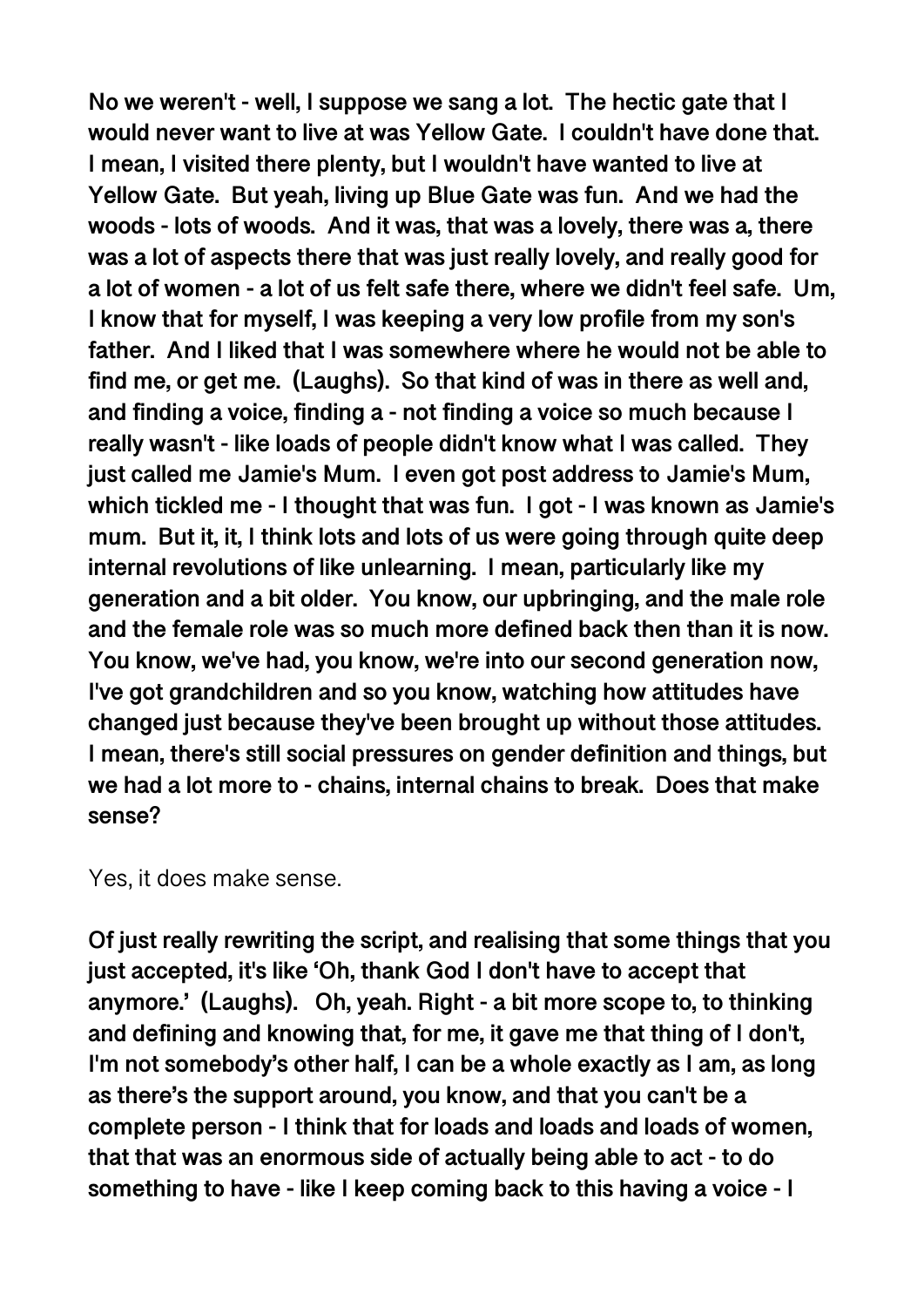**didn't particularly have a voice, but on whatever level that is, whether that's, you know, a silent voice, it's an action...** 

Gives them licence?

**Yes, that actually expressing, and being, could change - for lots of us. And I think that that was a huge part of what was going on - 'cause although being at the camp, of-course there were weekends when there was actions, there was, but a lot of time it was just day to day reality living. And so you know, there was a lot of woodcraft and craft - well amongst us lot anyway, there was a lot of creativity going on, um, and chatting. because you've got a lot of hours to fill. (Laughs). And there's the practicalities of keeping a fire together, and you know, and I liked my role there because I was always up first because of the little one, and so it would be just - I liked domesticity in the woods - the fire, and the going and collecting water and, yes.** 

I get a sense that it's sort of creating validity outside of what society has decided you should be must be quite a big thing? Or saying that you are valid just because you are who you are, rather than you're fulfilling a set role?

# **Yes.**

Is, is must be nice, I think, and my mother was a single parent in the late '70s and will often say 'You don't understand!' (Laughs). 'What it was like being on your own with a child back then'. And she's right, I don't obviously because it is not a big deal anymore.

# **No, it's not - which is wonderful that it isn't. But, you, you were buffeted or even bombarded sometimes by attitude and...yes.**

Yeah, I can imagine there was a lot of judgment?

**A lot. A lot, a lot, a lot.**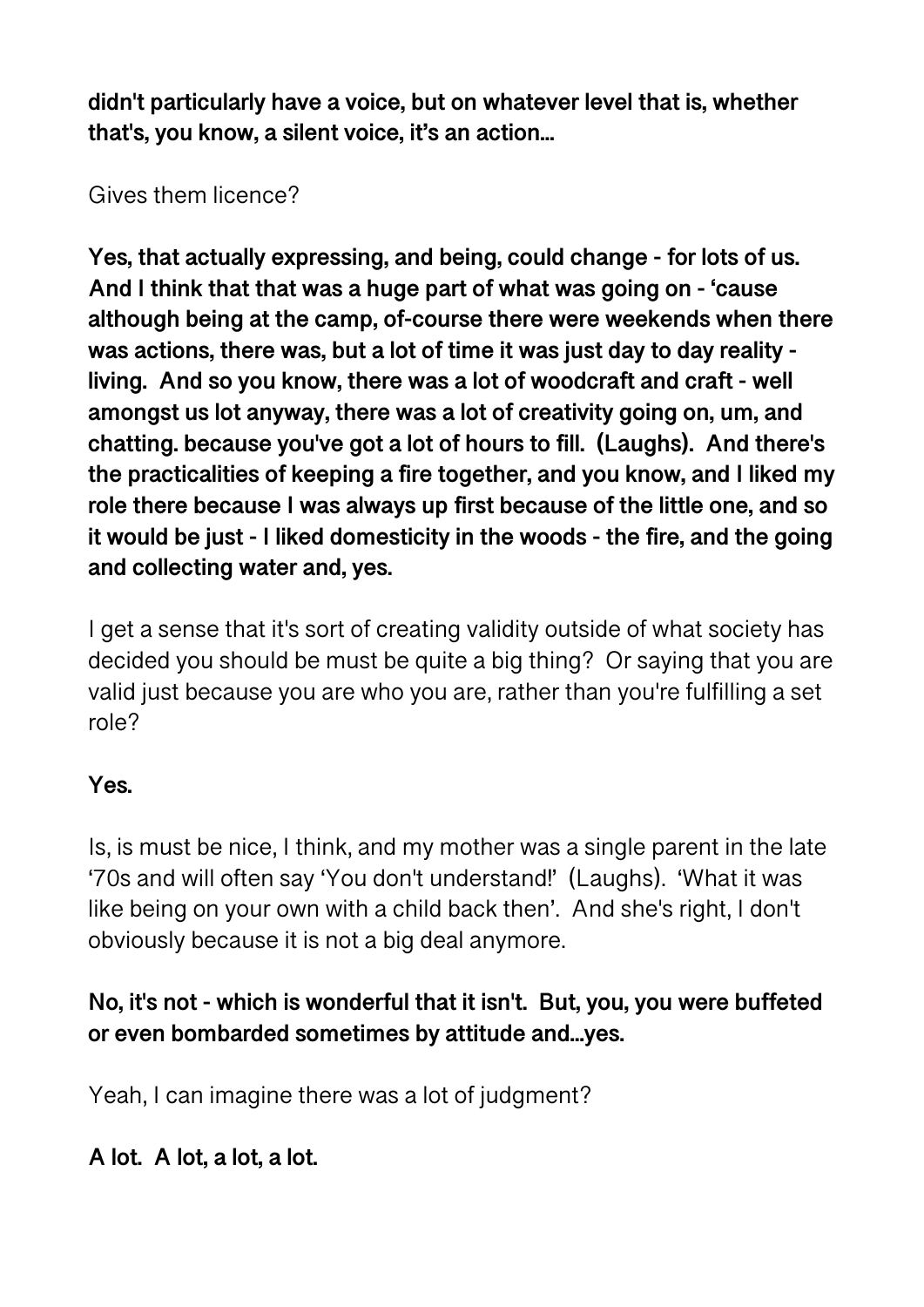And then I guess that was absent at Greenham

# **Yes. Yes. It was absent. It was great! (Laughs).**

If if nothing else! (Laughs).

## **Yes, yes.**

So you took on a distinct role at Greenham? What was your role?

**I think I did. Yeah, I think just being Jamie's Mum, and therefore pottering. So I kept - everybody mucked in, but I think it was because we were a very young gate.** 

Yes.

# **In terms of you know, there was a lot of like 17/18 - I was one of the older, at 21 I was one of the older ones.**

Yes. I just realised I did speak to another lady who had been 18/19, I think, at Blue Gate, and it was a young gate.

**It was a young gate. So I was kind of like the mum - in some ways. You're not mum to them, but mum as in I kept, like I got the fire going each - most mornings. I wouldn't say every morning, but most mornings, and I was more on the case of knowing that - kitchen, the domesticity of things were going to function - particularly in the early days. I suppose we had to be much more rough and ready later on because of the evicting and everything, everything.** 

So were you there when the evictions were happening?

# **I was there through some bits of evicting. There was some bits where I was very relieved that actually I'd been at the flat.**

Yes, it must have been - what was it like being evicted with a baby?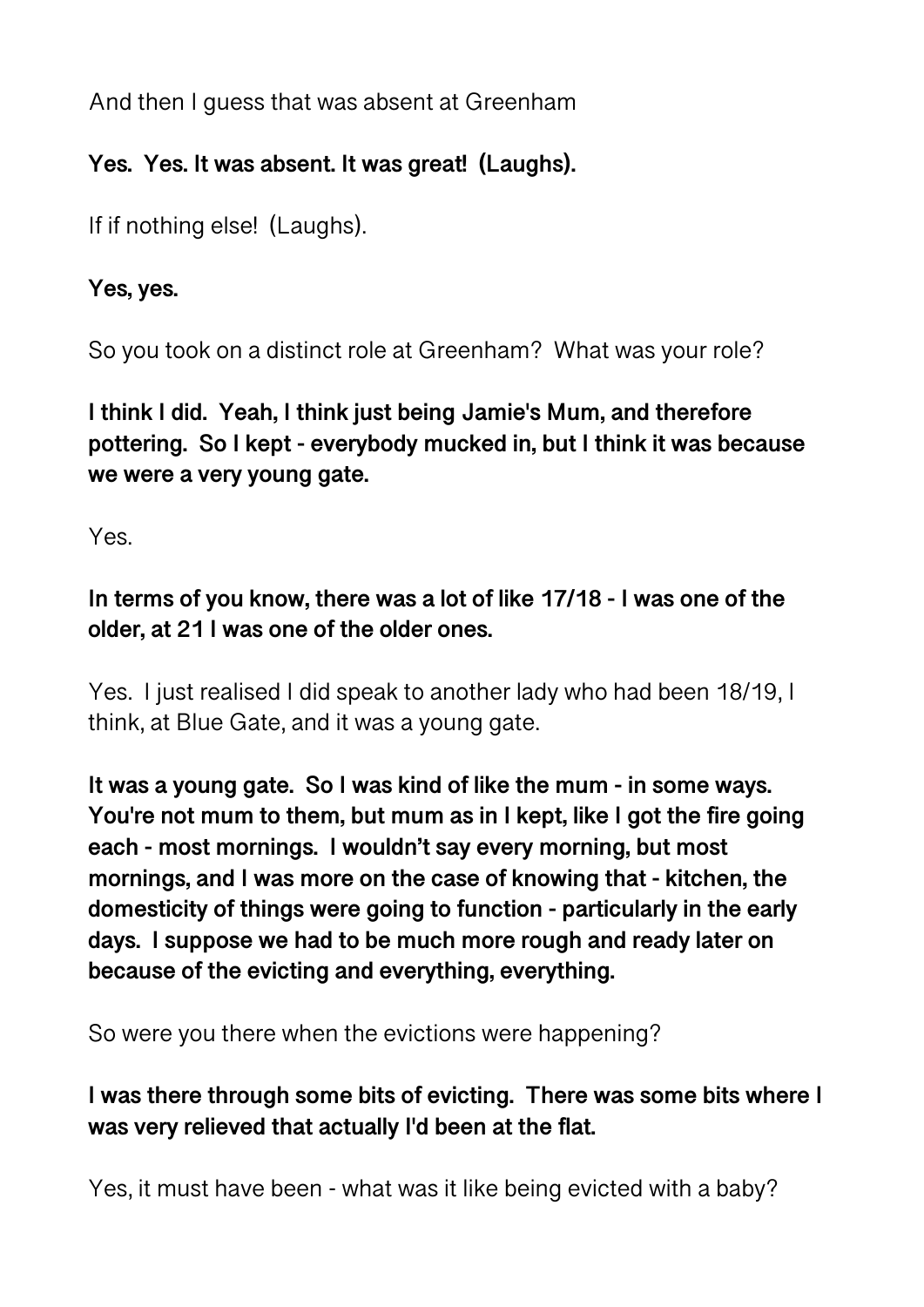**You just kind of did it, you know? (Laughs). Bundled up and kept as much safe as you could. And usually 'cause we have runners or - you know, between gates what was going on. I mean, one of my memories was a raid - that had me in stitches, we were all keeping straight faces was a raid, rather than an eviction. It was in the build up to the fence coming down. So I'm sure folk will have mentioned Black Cardigans to you?** 

Oh...

**Black Cardigan was the codename for your bolt cutters.** 

Yes.

**BC - Black Cardigan. So many, many black cardigans were being stashed. And for weeks beforehand folk were going out at night, and doing little snips so there was preparation. So there was weeks of, of nighttime, cutting the fence where they couldn't see that we'd been cutting it. And then we also got a tree winch. Now that is a big piece of equipment.** 

Yes.

**And I had the family size tent.** 

Yeah.

**And we - word went round that each camp was being raided, and they were looking for bolt cutters. And everybody - so I had the family sized tent, I had a tree winch under there, and I must have had about 16 pairs of bolt cutters at least - if not 20. So all this machinery underneath (laughs) and all the bedding laid on top of that.** 

Yeah.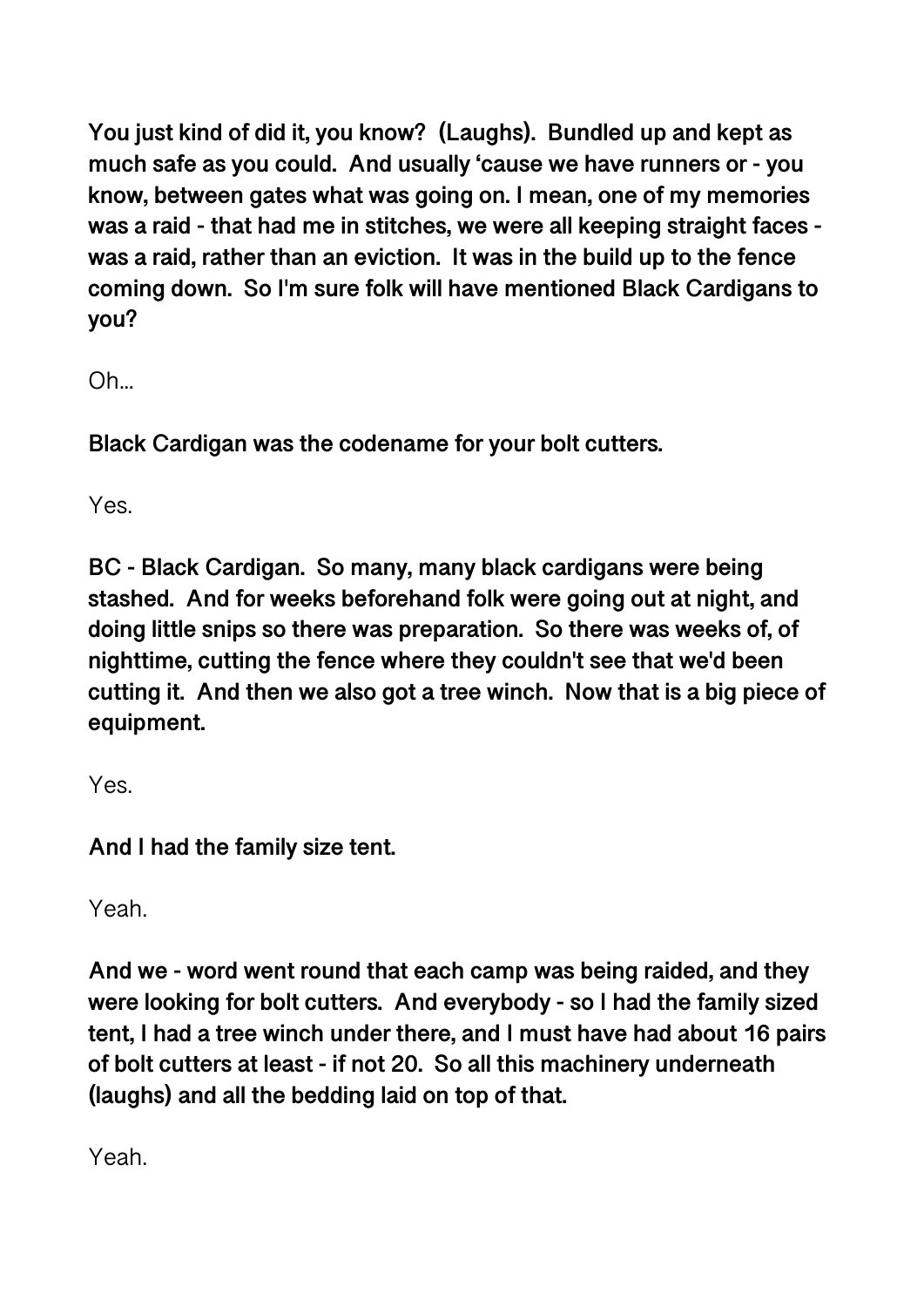**Um, and my darling boy did a massive poo on - so I knew that they were on the way and he had a stinky nappy, so 'Just hold on - I'm sorry darling. I know you've got a stinky nappy, but just wait a minute.' And um, so when they came to my tent at that point, I opened the nappy up, and then 'Oh, just busy in here a moment', and they did a quick pat, pat, pat and left! (Laughs). It was like 'Yesss!' (Laughs).** 

Oh wow!

# **And didn't find anything.**

That is brilliant!

# **It was, it was rather brilliant actually. It was like**

On some level he was definitely contributing! (Laughs).

# **He contributed. Yes. Blue Gate baby came up trumps.**

Quite literally! (Laughs).

# **Literally, yes. It's great. It was very funny. It was very funny, because they just didn't search any further, and yet I had all of it stashed underneath me. I was like...that was a magical moment.**

There's something about the naivety of the police, and the armed forces in their dealing with women and children that sort of comes through. Do you think nowadays they're a bit more savvy?

# **Oh, they would be way more savvy now. Now they, they would have just just gone in there.**

But I mean, it's a shame...

# **Because they still had all their conditioning. I mean, it was like 'Women don't do that.'**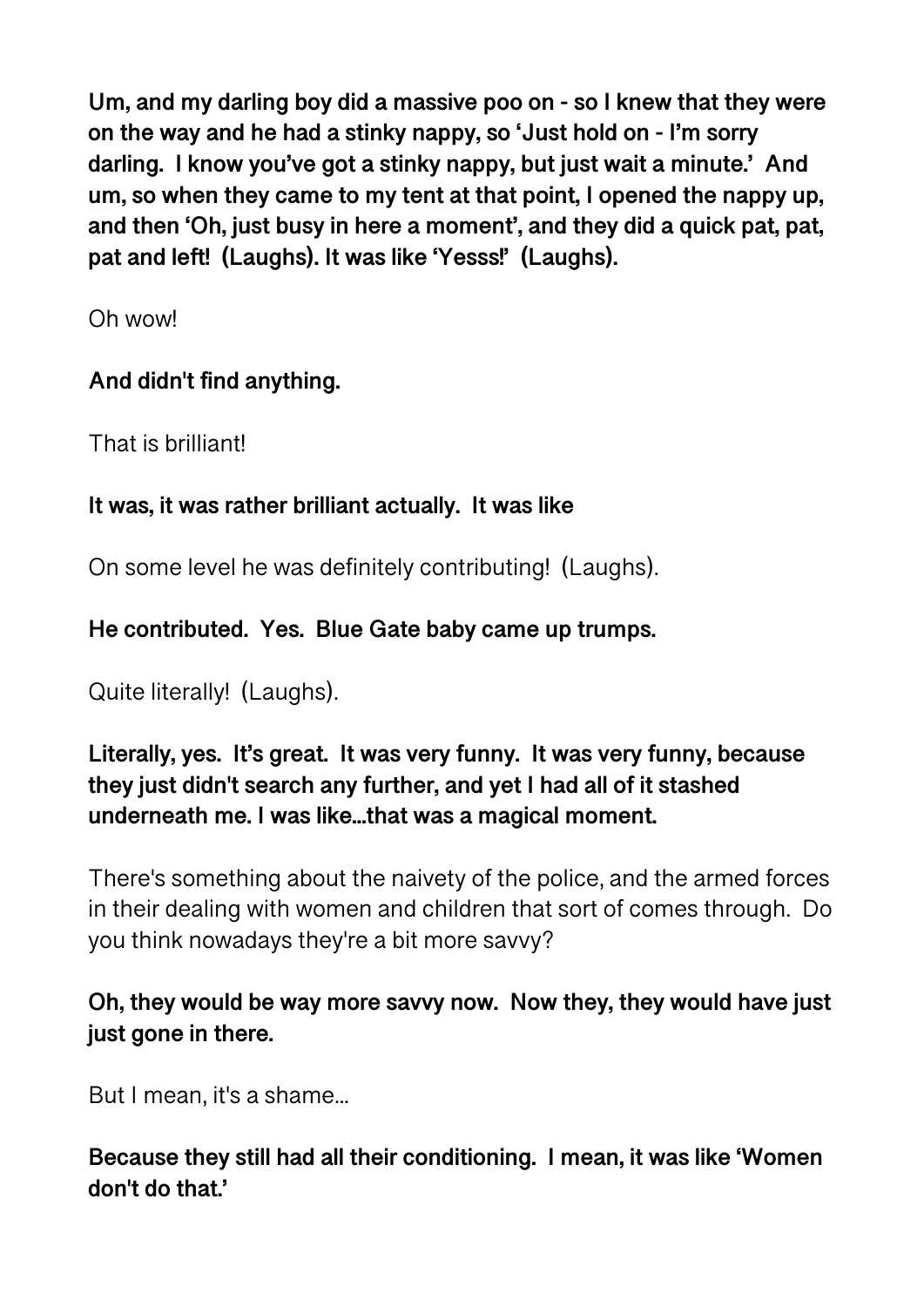#### Yes.

**I mean, the stick that we got and the type of things that people said to us, like about cutting your hair off 'All that beautiful hair', and about not being feminine anymore, and, and just the old fashioned ways of how it was - of women just couldn't, women who were still being - you know some of the local women, they just thought we were mad as hatters, and just didn't get it. So I think that there was some of that with the blokes the police, and the army, as to how do we treat them? Because they'd never seen women behaving like that before. (Laughs). And um, it was very liberating.** 

Yeah, I can imagine. I wonder whether it's harder now that a lot of those things have been broken, that you know, the taboos around women. I wonder whether actually so many of the barriers have gone, you haven't got the joy of breaking through a lot of them anymore?

#### **Yeah.**

It feels that, that, that was quite a joyous...

**Oh, absolutely. And something that the next, like your generation and my son's generation, they won't ever experience that, because we were, yeah, changing the rules, changing the rules, big time. And it affected the whole country. Plus, you know, we got, we got mail from pretty much every country you could think about, and visited by people from all over the world.** 

Did people visit Blue Gate as well? I mean, there's a kind of perception I guess, of Yellow Gate being this hub of administration - but, I, did people come directly to Blue Gate as well?

**I think - yeah, I guess they did, once we were a bit more established. And there was Green Gate - Green Gate was quite, further tucked in**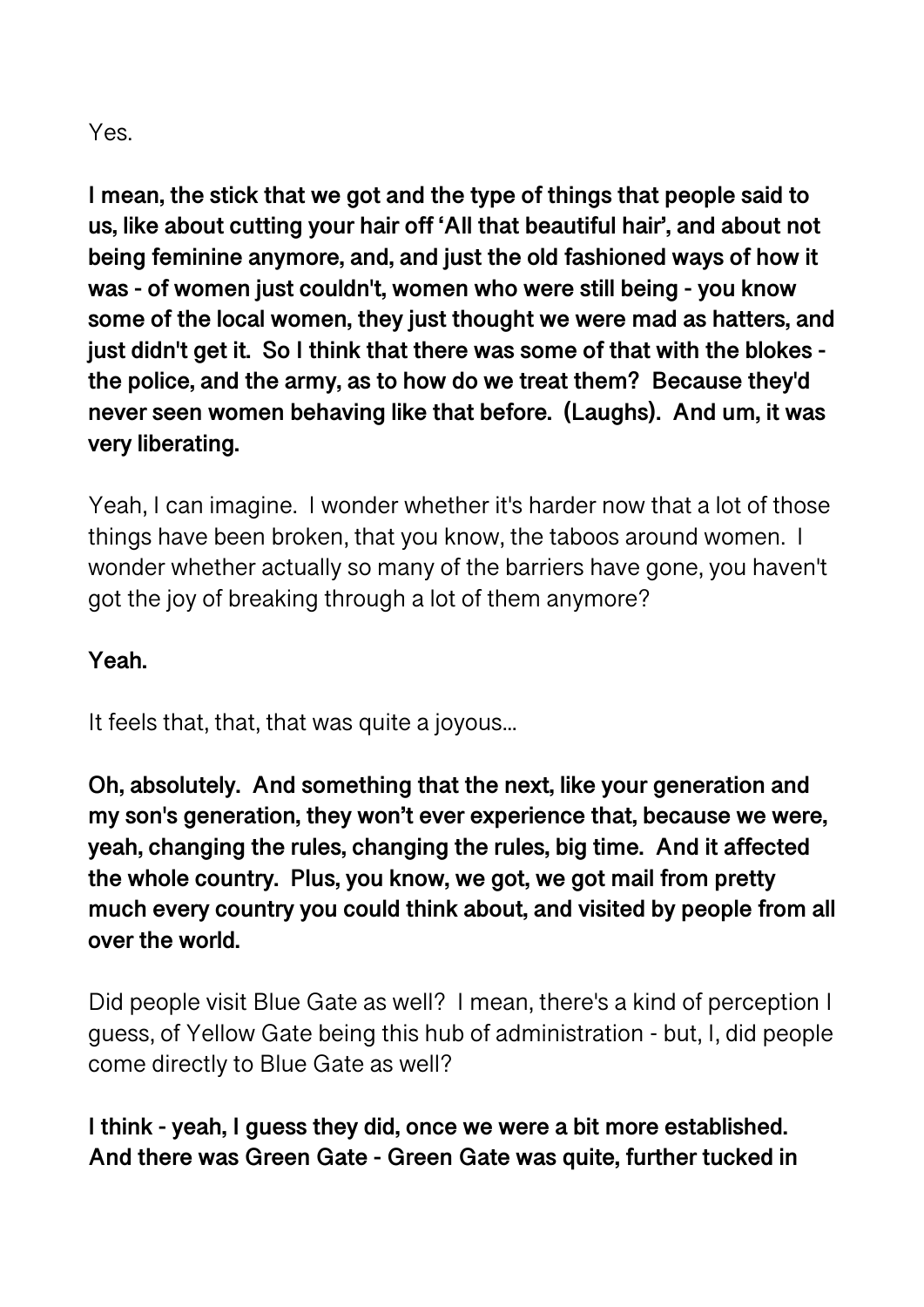**the woods, and quite separatist in its, in its stance, which, you know, I found a little bit ...okay, I can see there's validation for it.** 

Yeah.

**But at the same time I can't go down the separatist route because to me it's just not how life works, and I had a son, and I didn't want negative energy being projected onto my boy.** 

Really even with very small babies?

**Oh my goodness, yes.** 

**Wow.** 

**And that's sad you know - and male animals, and it's like oh come on.** 

Really? Gosh.

**It's sad when that happens - I mean I can understand needing particularly because of the vulnerability of my position at that point was, I - it was so amazing to be in female only space, in women only space, and the safety around that, and the um, it was better than any refuge. And that was where I was heading. You know, I'd jumped out of a window with a baby in my arms. I was safe housing spec, you know, type of - a need for protection.** 

Yeah.

**So even with that amount of understanding, you know, I wasn't naive to the need for, and the extremes that the male of the species can go to - I couldn't get my head round the separatist thing. And the, yeah, anyway, we won't go there. (Laughs). But I think it's all really valid, and there are times when I think everyone should experience a bit of separatism, just because of not excluding stuff, but because of everything that is then allowed to be included. You can sit how you want, you can talk how you**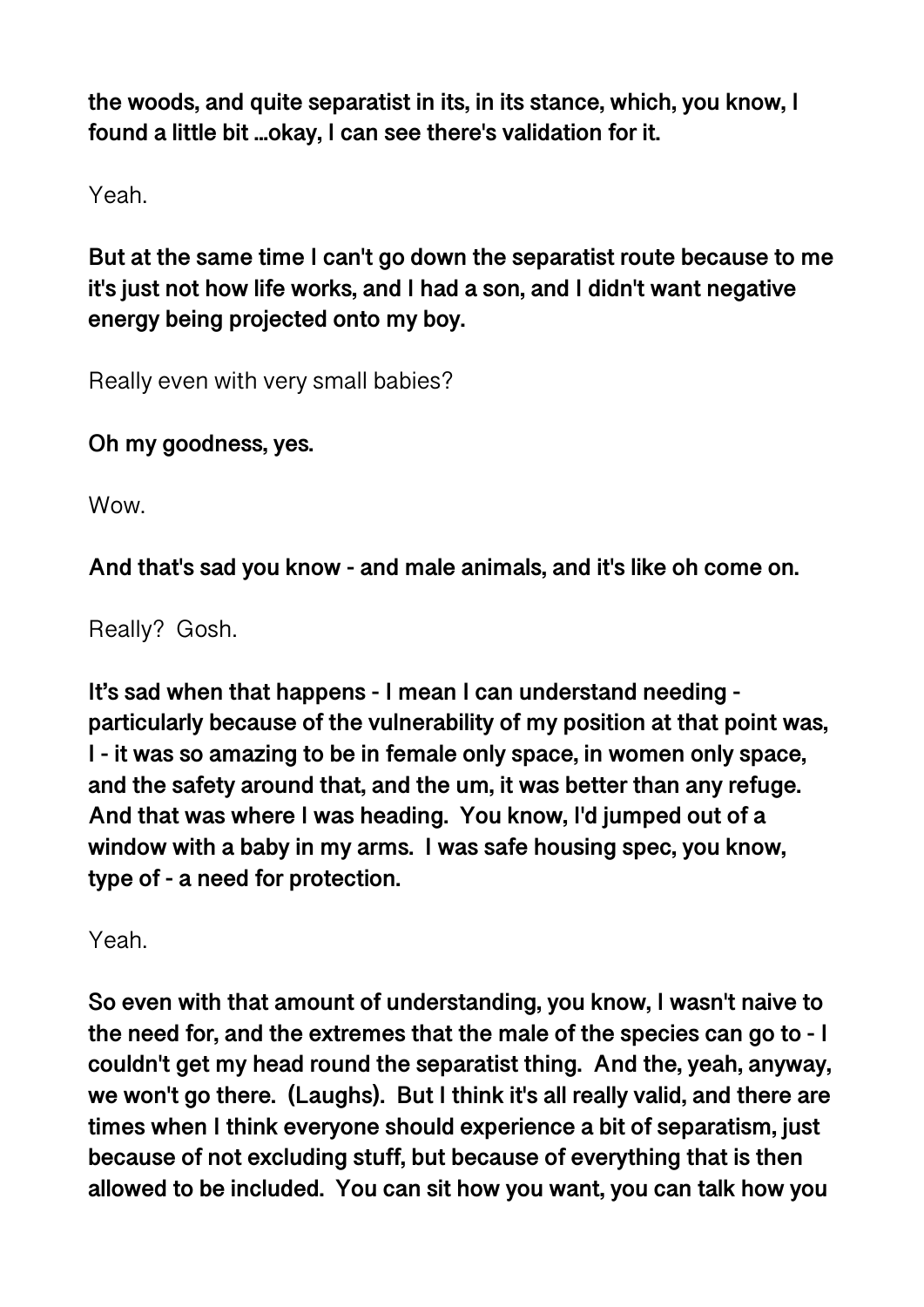**want, you can - and there's a whole layer of judgment is gone. Because of that, so I'm trying not to be - I think it's very valid that the separatist aspects of things, but I feel like that it's a journey to transit through, to then get a load of strength. Definitely for me it was get a load of strength and understanding, that then - but I love my boy. I love my brothers, you know. And there are women in this world that I would never want to be in the same room as! (Laughs).** 

Yes!

# **So I find the separatism thing - anyway, ask me another question that takes us somewhere more relevant, because I feel like...**

Well, I'm quite fascinated by the female only space, because I think it's something that we've stopped valuing again. And it felt like it was highly valued for all of the good reasons.

# **Yes.**

And, as even, you know, growing up in the '80s and '90s, I didn't experience female only spaces until I had children, where it is now really the only socially accepted place to not have men, because that's the, you know, social stereotype is it's women at home with - and I remember the first time going out with just a lot of women and realising how lovely that was. So that idea of living with just women, or having that space where you are entirely free from men is...

**It's wonderful. It is so, it is so amazing, and so much growing can go on because of it, and so much, including of the self, and the sort of the men thing of 'Oh, well, why are you excluding us? That's not very fair.' And it's like, well, you just don't understand how much your very presence even if you sit there silent and non judgmental, folk are not going to act the same - women are not going to act the same, because they're being observed.** 

For the same reason that men like a men only sports club.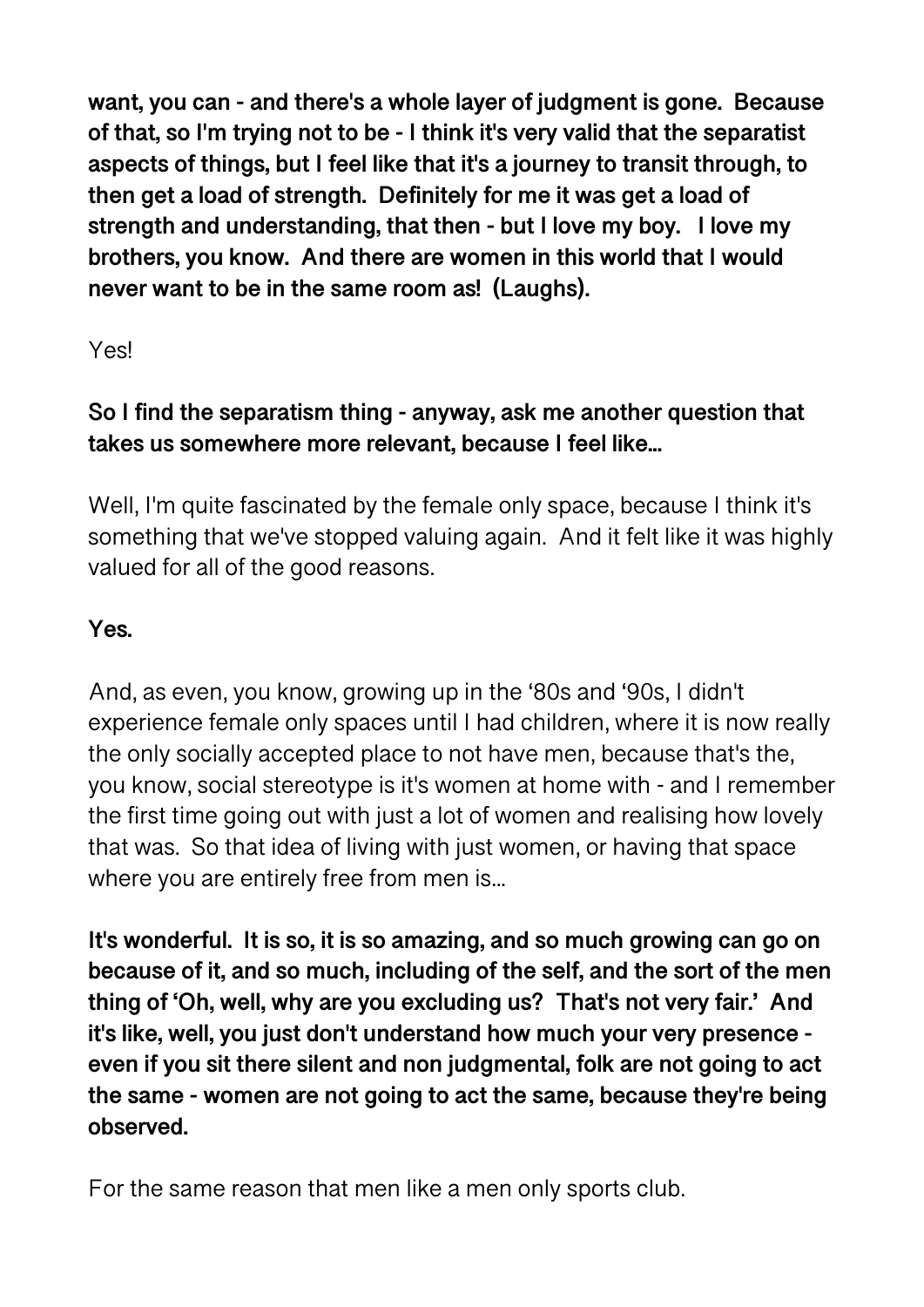**Exactly. And they assume that of themselves, and the whole working men's clubs - it's a difficult one for folk to - for men and women to get their heads around of it's not about excluding, it's about including. So a women only space is not about excluding the men. It's about actually including the women.** 

Yeah. You can see that's a positive, it's an affirmative thing rather than a pushing people out thing?

## **Absolutely. And then yeah, and I do think it's sad that there's not more of that understanding now.**

Yeah. Yes.

**And considering how much emancipation went on, and you know, awareness. But I look at this younger generation of female and I think, oh my god did the '60s and '70s just not happen? Female emancipation? What, what is happening to the female of the species in the 2000s.** 

It's a very good question.

## **It's bizarre.**

It is a bit, and when you were talking about you know, the freedom to cut your hair short, and I was thinking even I got stick when I cut my long hair off, and you find yourself thinking how have we got back to the stereotype of women with long hair and makeup and high heels again?

## **Yep, yep.**

How have we go back to that?

**Which you know if that's what you want to do, then fair enough. But**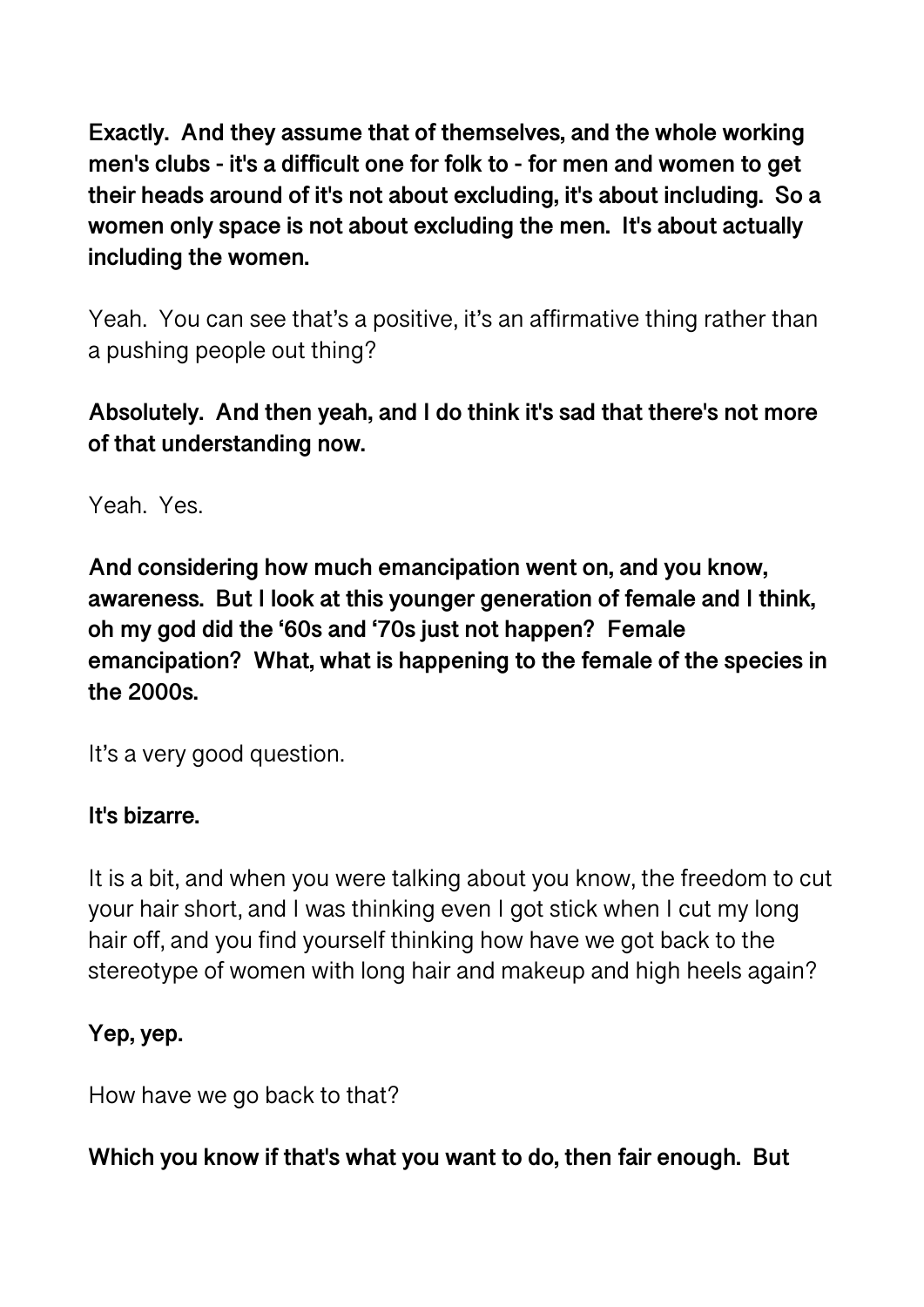**it's - again, there's lots and lots and lots of female just not being included.** 

Do you think we're too successful? Not we - do you think women were too successful, and that the backlash against it was so strong because they shook ideas up too much, or they threatened the way society operated too much, or is that fanciful?

**I think that there's threads of that, most definitely there's threads of that. And I think that not just male, but powerful females. A lot of - if you go for your - like your business tycoons - and the people that have got the money and the influence to make changes, they're not - they'll sooner spend company with the men, they're not very - that's really bad now because I'm going to make assumptions that I shouldn't make. But it's not to their advantage for women to be gobby! (Laughs). Speak their mind.** 

No, and what - I mean, I suppose as a political aspect of it, as well, in that the way society is structured, it's hard not to think in terms of socialism and capitalism.

**Yeah. And it's totally tied up with all of that though, isn't it? And therefore, the, the media, I think all that influence that went on in the '70s and '80s, well '60s, '70s and '80s, but the feminist movement, the women's peace movement - there used to be women's groups - they sprung up from the Greenham thing all over the place. Women having consciousness raising discussions, and there was emancipation groups going on all over the place.** 

Wow.

**And it all kind of fizzled out. But we didn't have mobile phones. We didn't have the internet. We didn't have hundreds of channels of TV.** 

Yeah.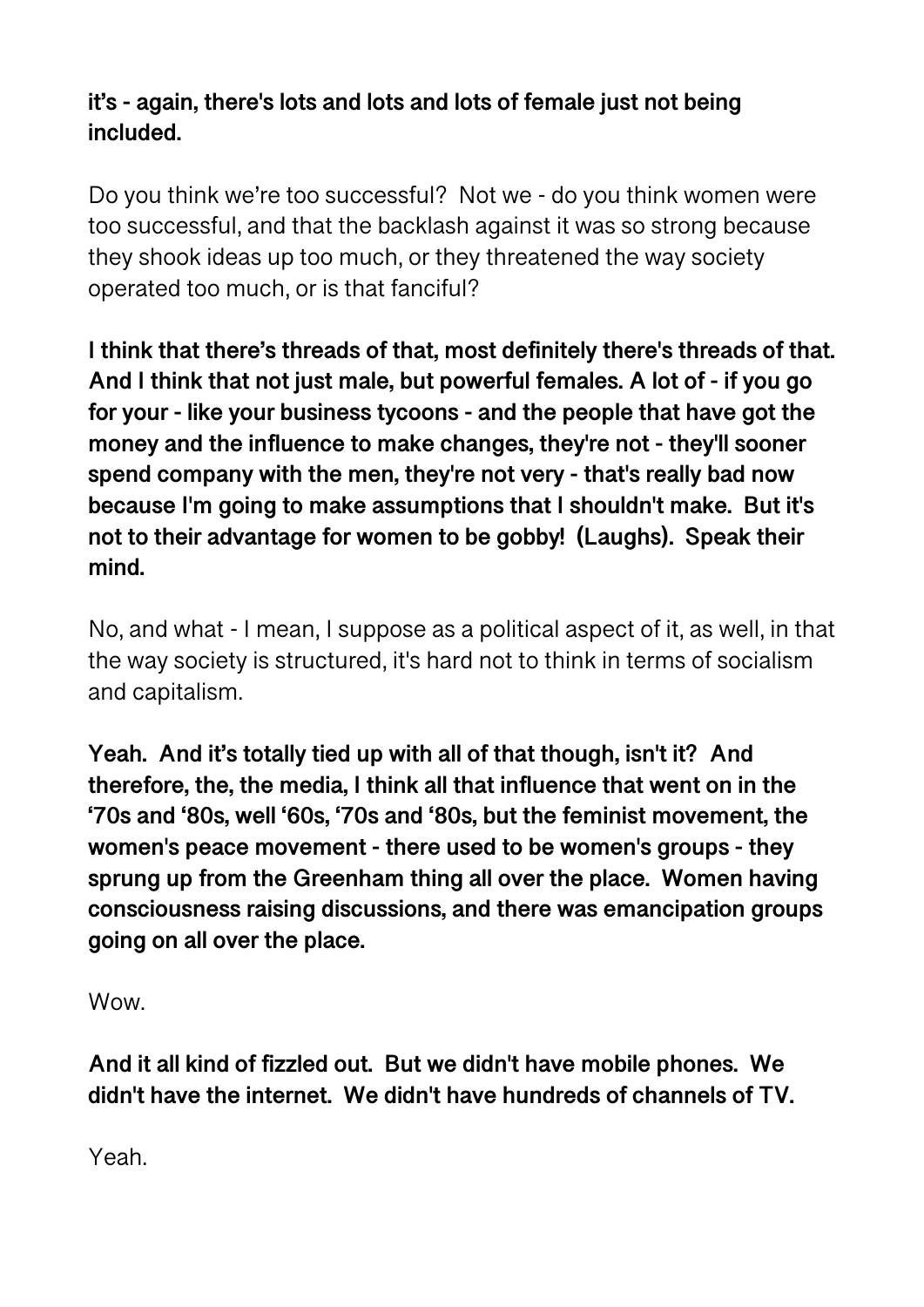**And all of the American influence that is (makes whooshing noise) onto, you know, this, those that are teenagers and in their 20s now, it's just like, oh my god, and I think that that - there's a certain amount where the culture of what Greenham, and Greenham, and the women's peace movement, and the wider CND peace movement, and the miners and their - that they just wanted to shut that down so much, and that the capitalism, and the money, money, money, money, money just spoke so much louder. And it's - that was where the power sat, so some of it consciously - because it was all a bit scary if people get up and say what they really feel, in whatever context - whether that was because of Maggie Thatcher closing down the the mines, the steel works, the heart of communities getting just ripped apart, and the whole yuppie thing of 'I'm important me me me me me me' - community (makes ripping noise), and then we've just got facades, we've got pretence and facades. And the people that the youngsters are looking to - an awful lot of it's American films, American programmes. And it's this falseness of this is real life. Well no, actually it isn't at all, and, and you have to be airbrushed, and made up and play your character role. Put your face on and your hair on and play your character role, but who were you? I think that was an awful lot of what got scary for the powers that be, was this sense of not 'me, me, me', but there's a 'who we are'. Not a 'I can be as hedonistic, and consume, and make money', and the whole yuppie thing that was going on at the kind of same time.** 

Yes.

**In terms of what had the most power, and that's the money and the politics - and sadly, the further right wing aspects of very, very rich, powerful people.** 

Yes, individual emancipation is not something that fits well with capitalism.

**No, no.**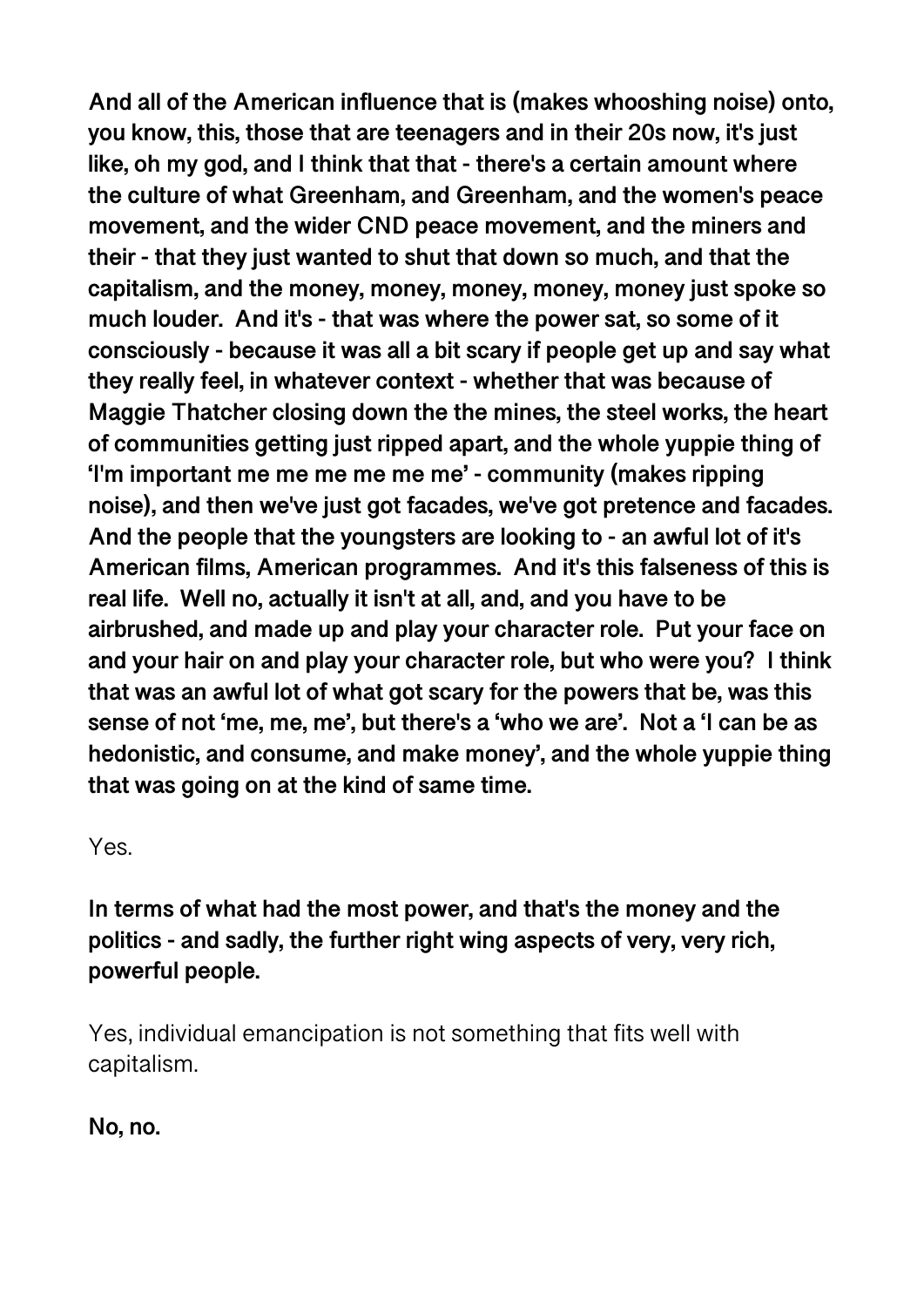Although in my mind, I'm thinking, I don't feel like Greenham subscribed to either the left or the right in terms of conventional politics, but it didn't sit well with capitalism regardless of whether you signed up to any of the parties - capitalism and empowerment don't go hand in hand. (Laughs).

## **And it motivated people who weren't even able to be there, you know, during times of difficulties, the donations that poured in.**

Yeah. Yeah, just checking the battery (of recording equipment) - it's fine.

# **The donations that poured in, of clothing, bedding food. It was extraordinary. And like I said - letters from all over the world, there was correspondence every day, it just - so much of it.**

How did that get distributed? I mean, did it all come to Yellow Gate?

## **Yeah. It would go to Yellow Gate, and then some would specifically like I'd get 'Jamie's Mum, Blue Gate.' (Laughs).**

Oh really?

# **Yeah, 'Jamie's Mum Blue Gate' I got letters to.**

And in terms of - I mean, did people come and say 'Oh, we need food at this gate, or we're in really need of bedding?

**People didn't ask. The reality - before the really major media blackouts, news got out. So I mean things like we got a Christmas hamper from Linda McCartney. She sent us treats.** 

Oh, lovely.

## **Isn't that lovely?**

Yeah, that is.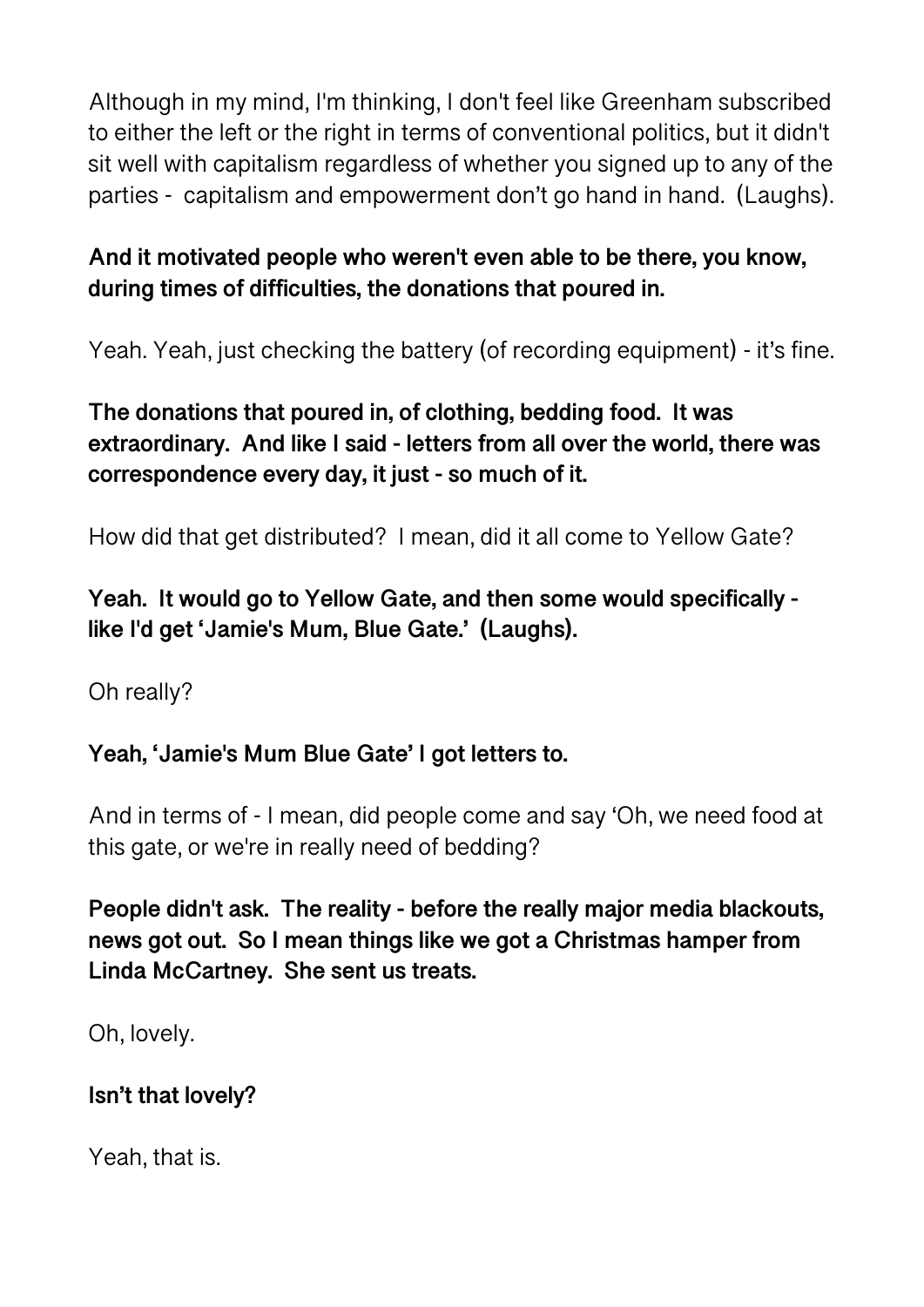**Some people are you know using your money, others working class, middle class going on, but I just thought how lovely. Yes, you need blankets and things, but here's a treat.** 

Yes. Bread and roses.

**And Fortnum and Mason's hampers got sent - yes that's lovely, and Joan Baez sent things, and you know people who were like going 'I know we can't be there, but we really do support what's going on', and you know like the Quakers, the Quakers all over the country, and the Quakers in Newbury itself, like they constantly letting us use their hall, and being truly Christian in how they were.** 

I've heard a lot of good things about the Quakers.

**Yeah, they were awesome. They were just such lovely people, just really awesome. They baked a cake for Jamie on his first birthday! It was really sweet. They came up to the gate with - they brought him a birthday cake.** 

That is lovely. Did you have much contact with anybody in Newbury?

**Apart from the nice folk at the Quakers, Newbury on the whole were nasty. Not every single one of them, but you always had to wash the spit off the back of your jacket when you got home.** 

Really?

**You got gobbled on.** 

Gosh.

**And what just seems strange - sad was the resources that kept us clean, like I would go and use the laundrette, like lots of us would - use the laundrette. Go to the swimming baths, so that we could use the showers, and keep clean, and they - we kept, as the weeks and months**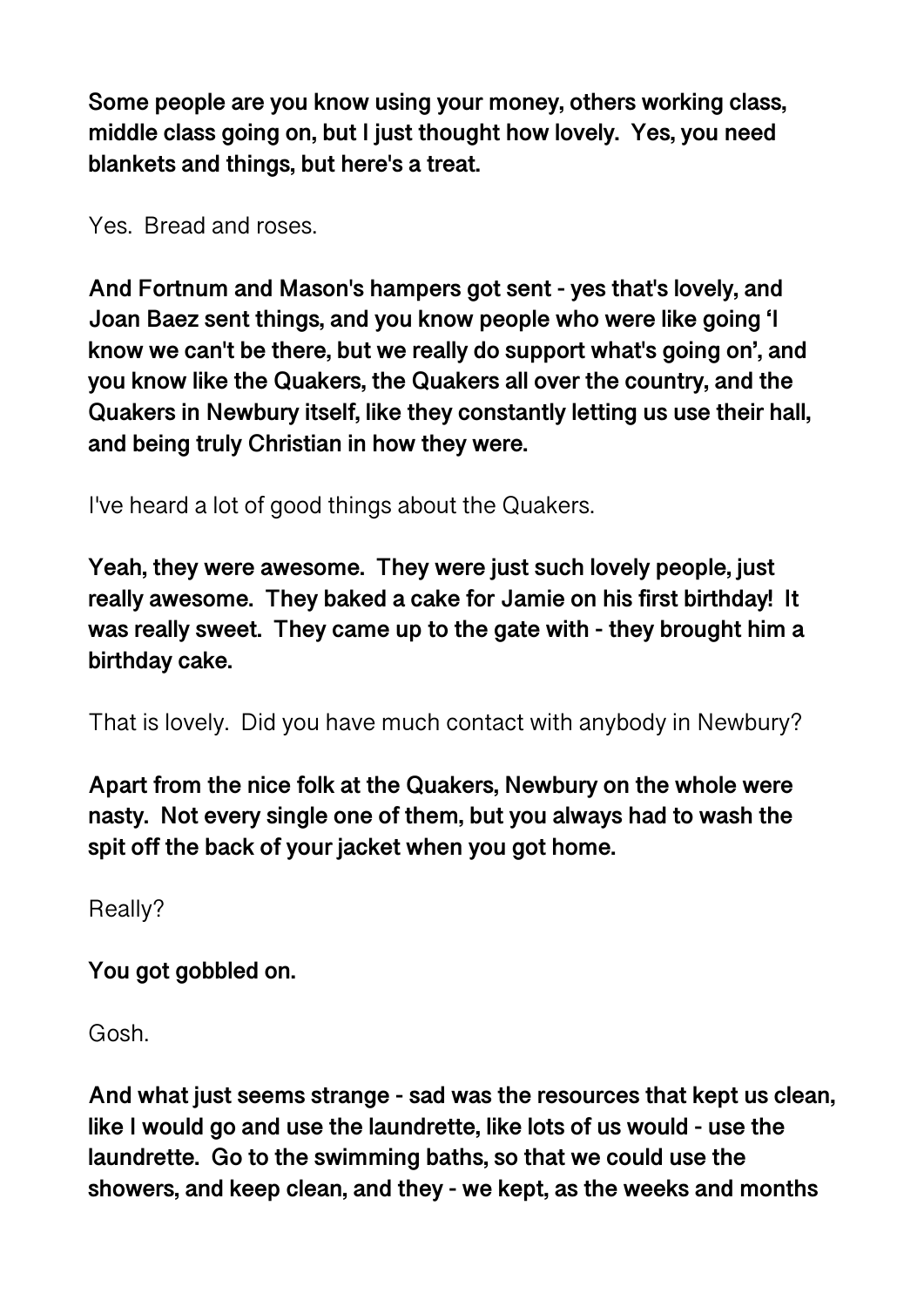**went by we got banned from the places that we were using to keep ourselves clean.** 

And why? Why were you banned, do you think?

**Dirty, smelly, dirty, smelly, horrid Greenham women! (Laughs). I have no idea but it's just, well, that's not fair.** 

I mean, were there any...

**It was just prejudice. It was just like, there was several cafes in the early days we were able to go in, and then we weren't able to go in anymore. It was almost like they felt like if they stopped us, then we might disappear, to take your essential needs away, and then you might disappear. But of course, that wasn't happening. (Laughs).** 

It seems sort of very counterintuitive - the idea of banning people from buying cups of tea!

## **Yes. Using the shower - using the laundry, you know, 'cause there was lots of that in the early days, in the early days, it was yeah of-course.**

And were there any foundations to it? I mean, were there any problems? Like I've not heard of a single issue of a Greenham woman reeking havoc in Newbury, so...

**No, none. None whatsoever. It was just a known thing that you, I mean, and again, back to the culture of how we were back then. And what was expected - we were sociably a lot more acceptable than your average group of teenagers nowadays.** 

Yes, yes, I bet.

**Your average group of teenagers nowadays, they, they've got no fear of being incredibly rude.**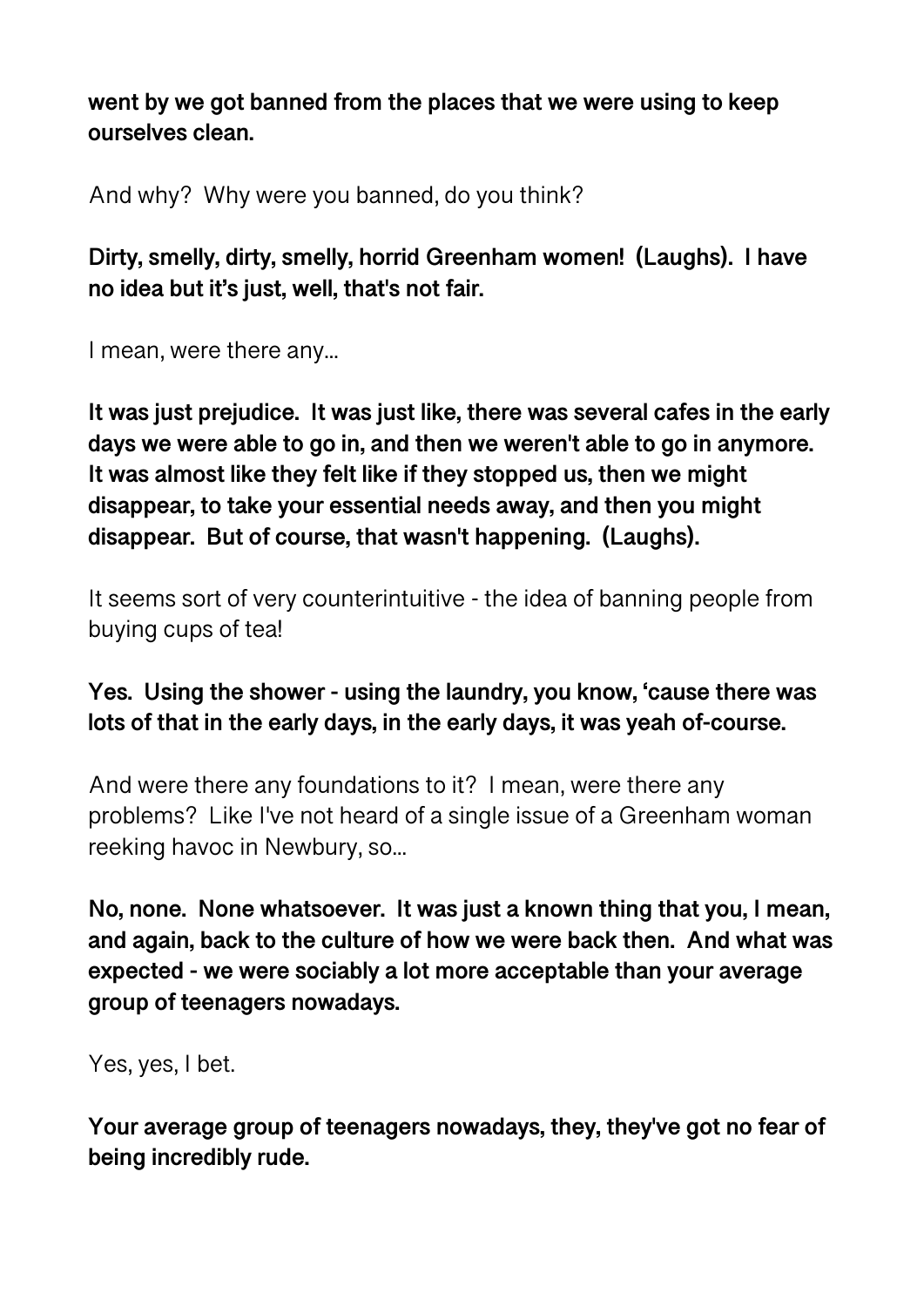No.

# **And, you know, effing this, and effing that - that wasn't part of our culture back then. You know, it just wasn't, was it?**

No.

## **Things were much more respectful.**

One of one of the ladies I talked to spoke about the sort of overt lesbianism in town being potentially perceived as inappropriate. I don't know if that...

**Yeah, that was definitely, that was like 'Oh, disgusting, and oh,' - yeah, that was part of the being spat on. They didn't care whether they, you know, they didn't ask you are you straight? Are you gay? They just spat on you. (Laughs).** 

I just can't imagine the act of spitting on another human being. It seems so aggressive.

## **It's gross, isn't it?**

Yeah. And really, really sort of demeaning - not to take it as such, but that casting you as being...

#### **Spit-able on...**

Very, very, sort of violent in some ways. Emotional.

**Yes.** 

So did you go into Newbury much, or did you tend to avoid it as a consequence? Or did you need to go?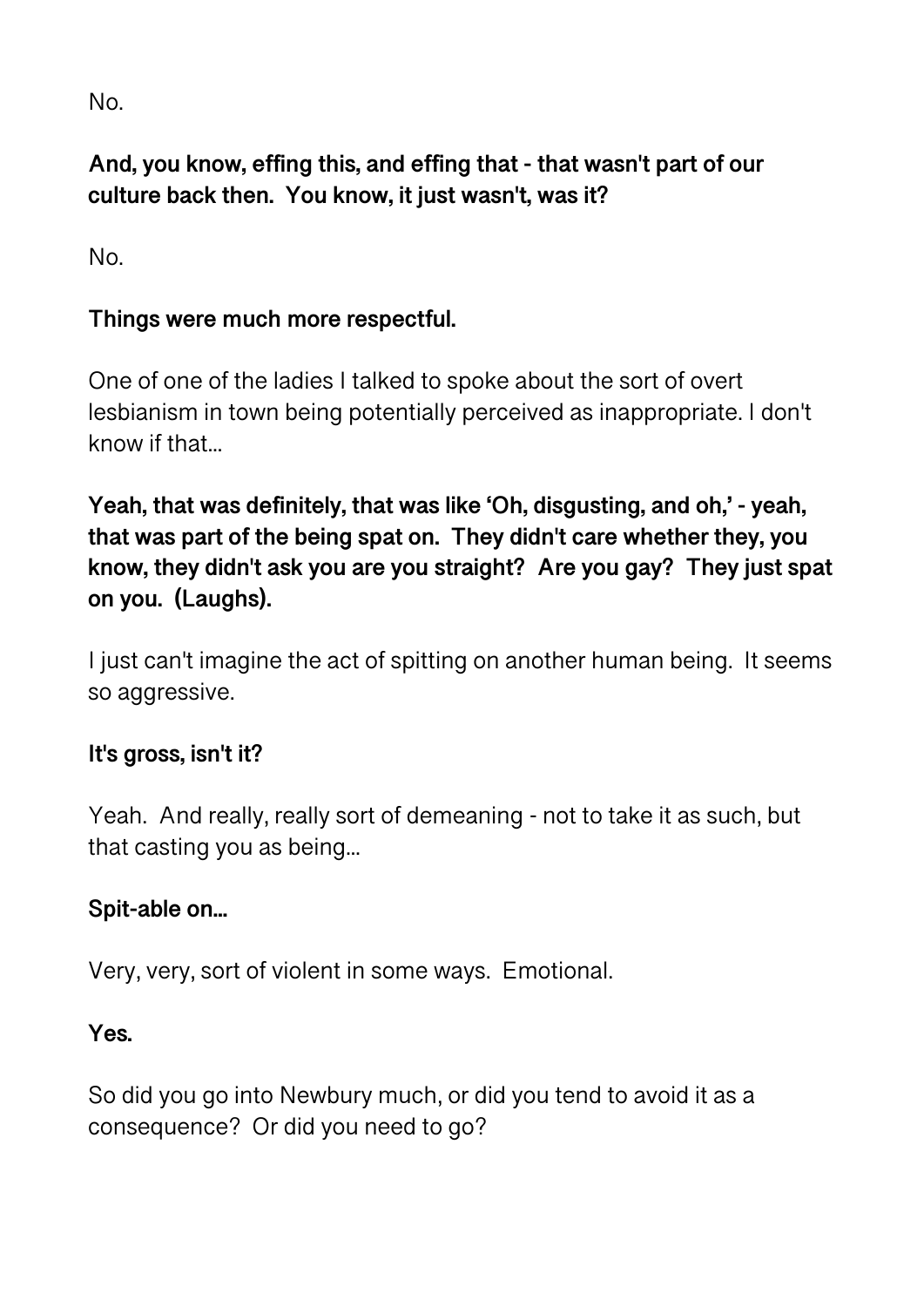**I had to go in - went in when it was essential for me to go in. It was quite a walk.** 

And what did you need to go in for? Was it supplies?

## **Supplies, I suppose. And for - early bits with Jamie, like nappies, certain. Yeah.**

Gosh. And did you ever go in by yourself? Or did you tend to go in in a group?

# **Um, quite often we'd - it was rare to go by yourself, just because the vulnerability aspect. But I did. I just, I just did. (Laughs).**

Yeah, it must have been in stark contrast to being at the camp?

## **Yeah. And you knew you had the camp to go back to, so it was like...**

Foray into, into the less welcoming...

## **And have the I will be polite to everybody, and my pleases and thank yous, and you know my manners, and I'll clean myself up when I get back. And I'd try not to react.**

Gosh. You must have seen a lot in 2 and a half years of involvement. What were some of your favourite actions to go onto?

**Oh, the fence, the fence coming down was just awesome. It was just so awesome. The fence coming down was just, I loved how flummoxed they were. They just were so flummoxed. That was, that was fun. It was fun, and it really made a point - it was like, you know, come on, here's us - a bunch of scruffy women. How's your - I needed to keep myself in as - I did get arrested a couple of times. Um, I got arrested in something in London as well. But I tried to - because of Jamie, not to be arrested, and I, a lot of the time had a camera.**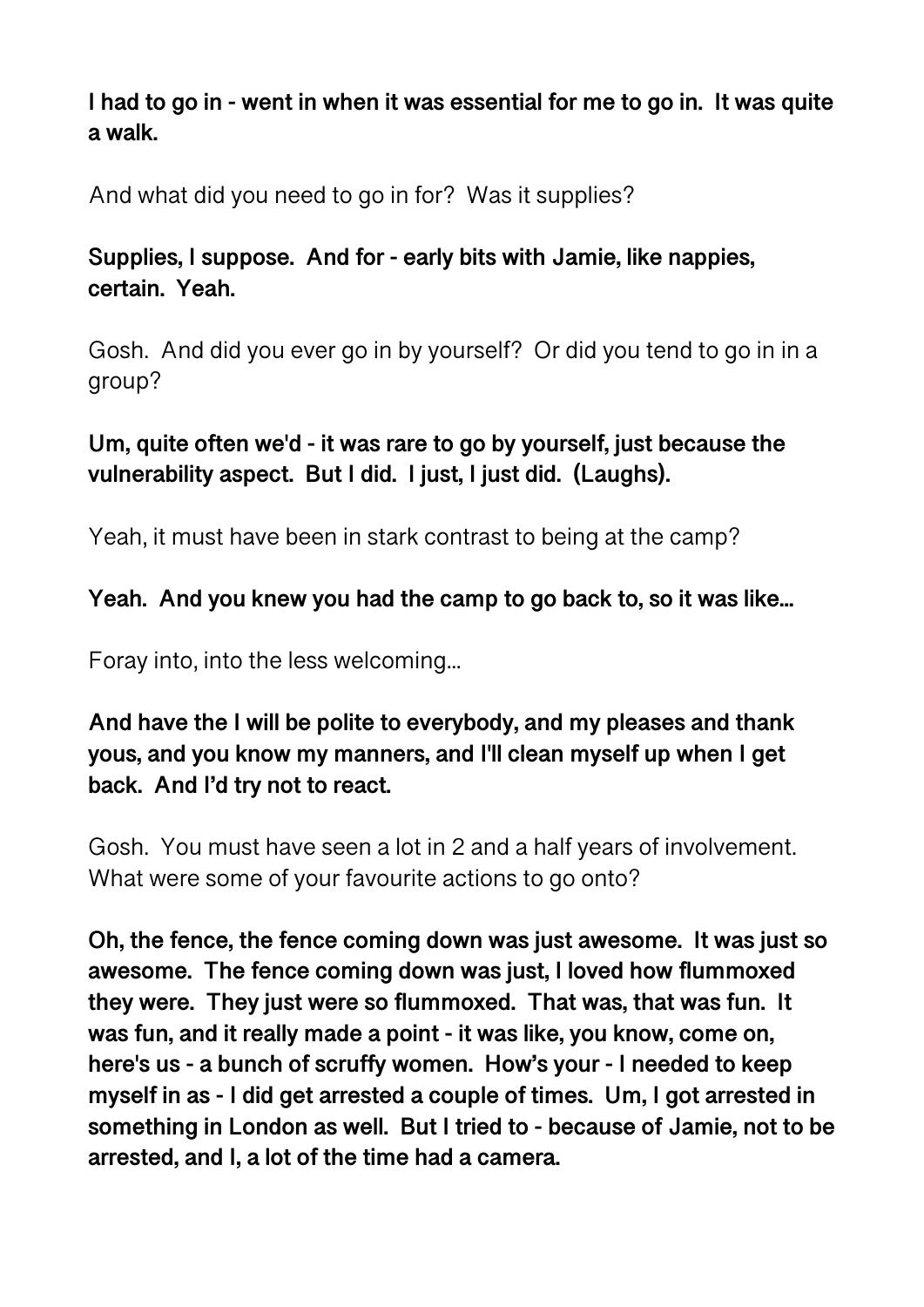And what was it like being arrested with a child? Did they - did you take Jamie with you?

**Yeah, I had Jamie with me, and they wouldn't bring us - you know, I was still breastfeeding, and they, they gave us nothing, and I couldn't change - I wanted to change his nappy I wanted to - I was thirsty. I was - they were pretty crap, really. Pretty crap - they weren't - he only thing that they were kinder on with me was the level to which the strip searching went - I just looked at one that was in front of him, so I was just bra and knickers and they kind of -...** 

Yes, and I guess he was too young to have any memories of that?

#### **Yeah, yeah.**

It seems amazing that they're kind of - be coy en mass, but as soon as they've arrested you, then they can still treat you quite brutally.

#### **Hmm.**

Which is - yeah...

#### **They weren't...**

Seems contradictory - there were still some social rules while you're outside of prison, but as soon as you're in custody, then you can still be treated badly.

#### **Yeah. And not given basic stuff like water to drink.**

Absolutely, to a breast feeding mother.

## **Yeah, that was out of order, well out of order. They were just like pfft.**

Really? Wow. So what did you get arrested for, if you don't mind me asking?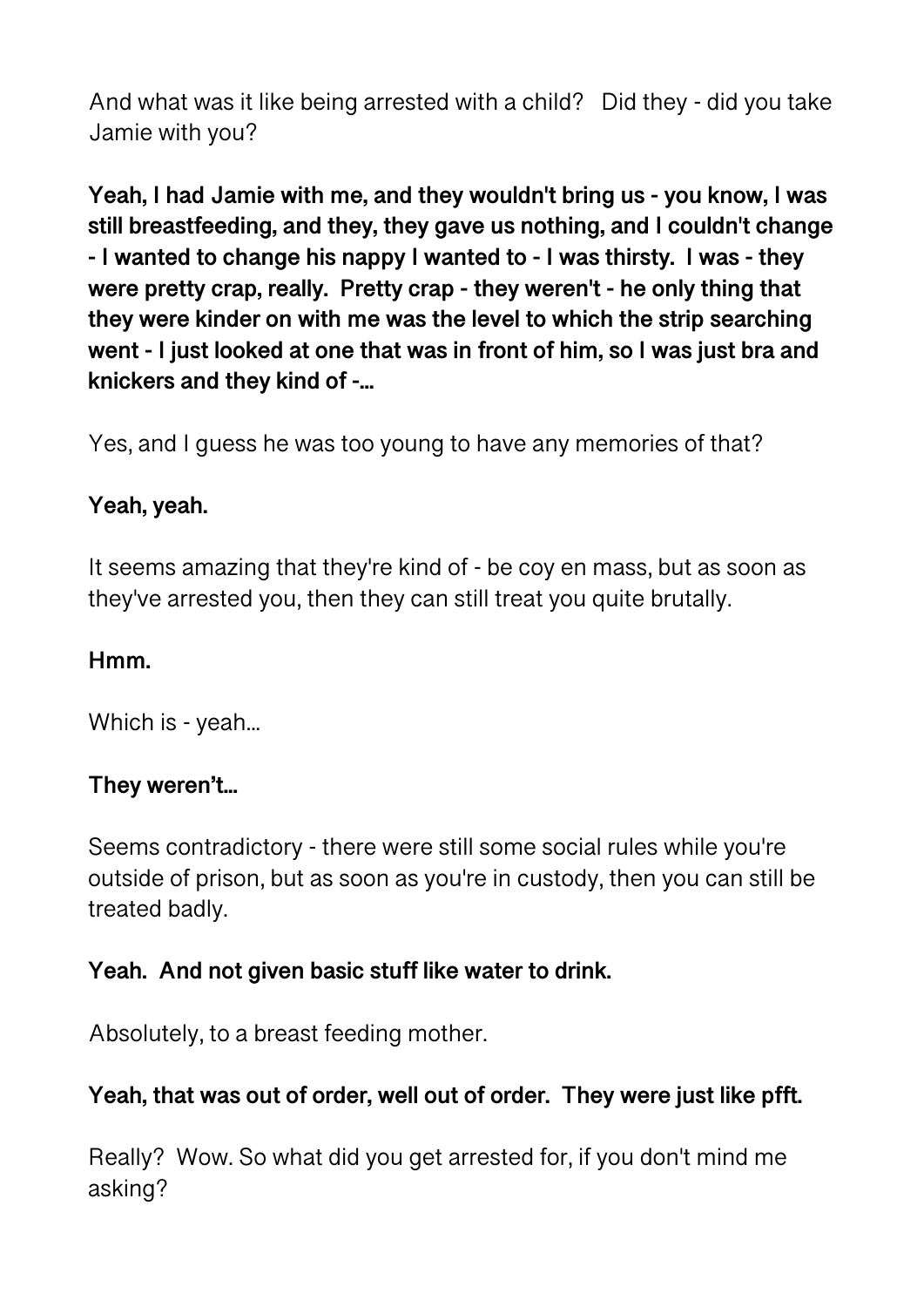**Okay, that, the one I'm remembering there over the nappies and stuff, we were sowing wheat in front of the Parliament Buildings, because it was the whole, you know, there's, there's famine, and you have got mountains of grain. There are food mountains in the UK, and there are food mountains in most countries. And we've got all these, the Air Force all these airplanes that - why aren't you taking the food to the people who are starving?** 

Yeah.

**What is wrong with you? Was basically what that was about. And there was a load of us went up from Greenham, and then other women from London that came and joined in, and yeah, myself and Jamie, and Jay who was Jay Greenham, who was the baby who was born at Greenham.** 

Aww!

**So two mums and the Greenham babies, and we were just, we were we were planting wheat.** 

Nice.

**We were planting wheat. So that was that arrest. And then the ones in um, at the - at Greenham itself was obstruction, was the - obstruction was the thing.** 

Did you take part in - obviously, not wanting to get arrested aside, which is fairly understandable if you have a baby, were there are a lot of actions while you were there? There must have been?

**Oh, yes. So there were a lot where - I mean, there's stuff that I just admired the women who got in there, and it was I mean, like getting in and spray painting the Blackbird was a big deal. And I know the women who went in and did that, and the planning leading up to it, and other forays into the base - mapping the place out, to know where to go to get**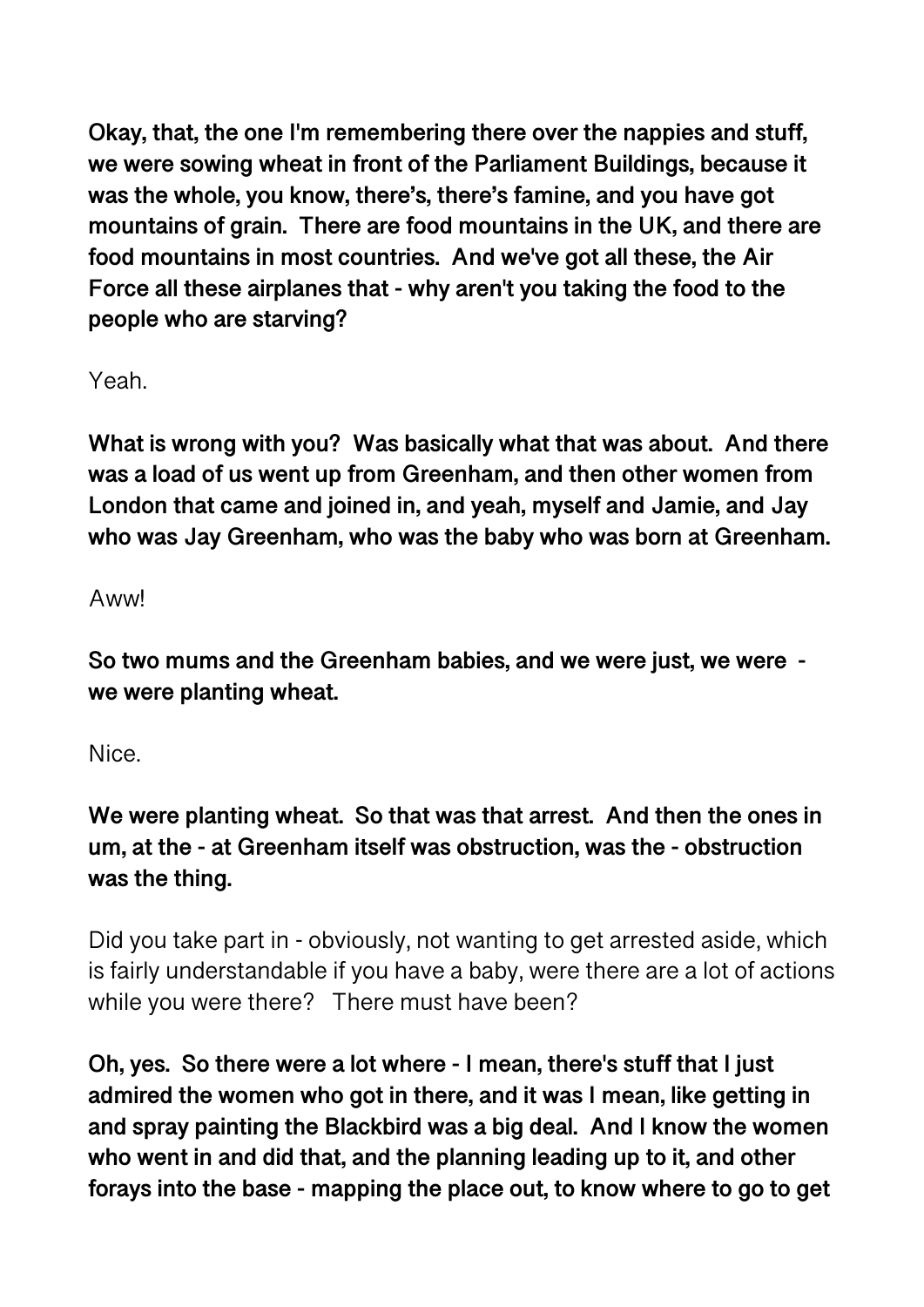**different places, and to get up into the communications tower was a massive achievement. And it wasn't about being mindless vandals - it wasn't. It was saying if we can do it. how safe is the place? Because if we can do it with no army training whatsoever, with none of your - you know your paras, and your SS or whatever, SAS - all that fancy training to be able to get into what is top secret military, and yet we did it.** 

Yes, yes. With your black cardigans and...

**Teddy bears' picnic. That was hilarious. Hilarious.** 

I have seen footage of that.

**Oh, fantastic. Yeah, the teddy bears picnic' was just like 'Yay!', and I think that's what they couldn't understand - that we were making a point. If a bunch of raggle taggle happy women (laughs), and trying to make a point that if we can do that - and one of the things I liked doing it was sort of, there was gentle actions that weren't actions actions. Like one of my things, because I knew I couldn't get arrested for - I couldn't go in and spray paint the Blackbird or anything like that. So I would talk to soldiers, and get information of at-ease and, you know, being able to get yourself out of there. Um, and it reached a point - I think it was probably after the fence came down, they banned the soldiers from talking to us. But it - there was lovely things like soldiers bringing us oranges, and throwing oranges over the fence, because they knew we were really hungry.** 

Oh wow!

**And we'd be talking to them, and one guy - he put his lapel backwards and he had a CND badge hidden under his lapel. And he said (whispers) 'Sssh, come here, I'm buying myself out as soon as I can.' And really extraordinary conversations with men, like some late in the night - because they were on night duty, and to walk around the fence to places where - then have really serious conversations, and they wanted to know what had motivated us, and what we were doing, and**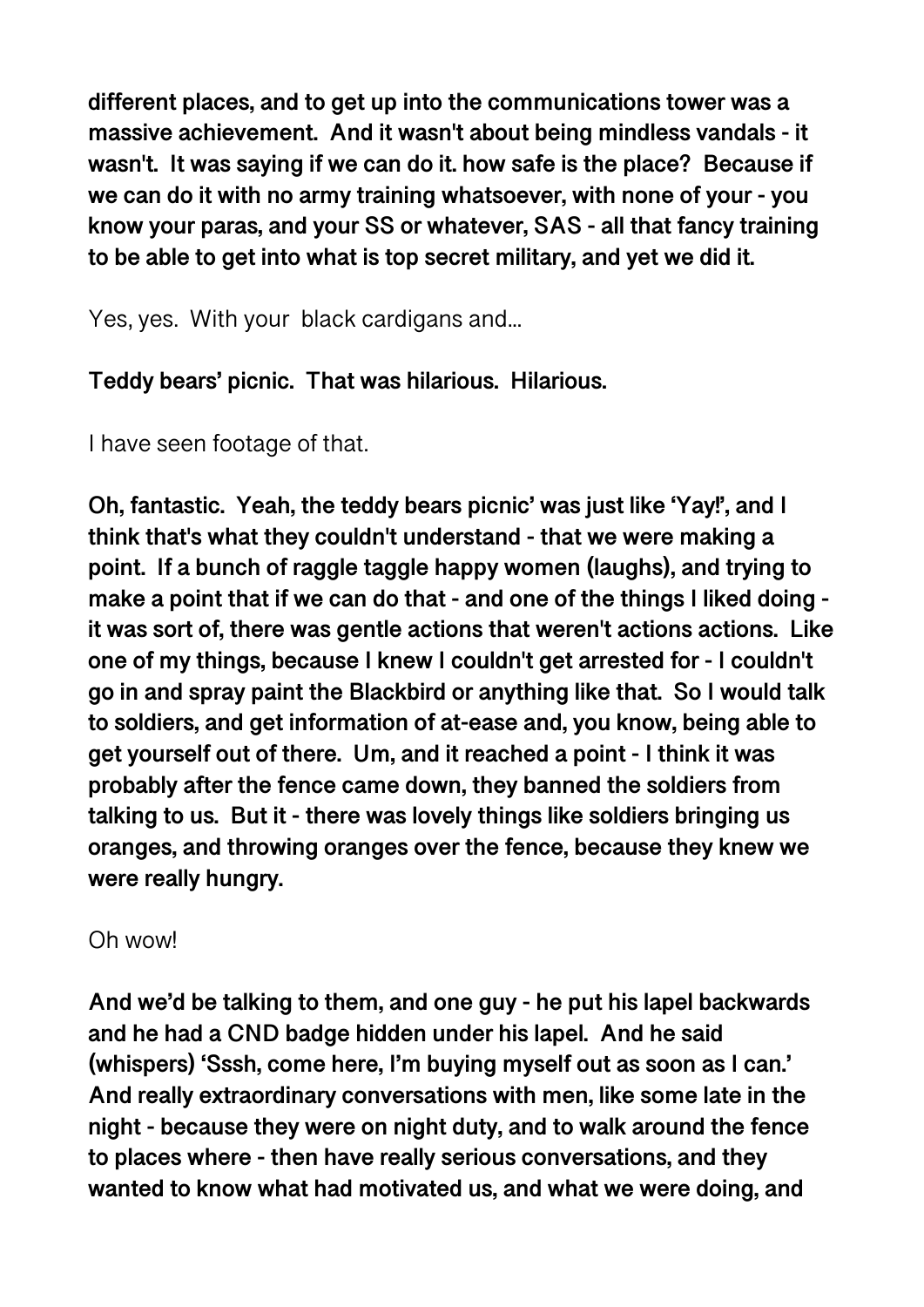**you know, like some of it was just heartbreaking as well. Like again, you know, some of them so young, you're looking at 18/19 year olds, and he says 'yeah, I'm just back from Northern Ireland,' saying what he'd seen and what he'd been part of, and just so - just giving them as much information as possible. That I - not just me, I'm saying I but we, other people, but I sourced information about helping people get out of the army. And that was just, wow - 'how dare you? How dare you?' And so first they banned them from looking at us - they weren't allowed eye contact, because we were being powerful witches. We were making these men change their minds.** 

# Casting spells! (Laughs).

**Yes, yes - that's it, they just couldn't get it that there we were - there was there was like dissension amongst the ranks because of women. Because we were having an impact. They weren't seeing it. There was us one side and them. And some of it was done you know, we'd be singing songs like 'You join the army to see the world, and what did you see? You saw me. Brushing my teeth, digging a shit pit', and trying to talk with these guys, and going 'Look, you're the people that are inside the uniforms, and we're the extremes either side'. I don't know what year, but by probably '85, maybe even '84, they shipped them all out, and they only let the paras, they only had the ones with the (makes whoosh noise), the berets. No, they were (whoosh noise) stony-faced they'd obviously had extra training, and debriefing and whatever else to go in. Because it became apparent - I mean it was just - I met some really lovely young men stuck in their uniforms, and, and some of it emotional - you know, like the guy got tearful talking about his term in, in Northern Ireland and, and so sweet to come back "Psst, psst, psst, we've brought you oranges.' They're there chucking oranges over the fence for us. It was like wow, so much happened. I hadn't remembered that in a very long time.** 

## I'm glad you did!

**It's nice that the little bits of conversation then sort of spark memories.**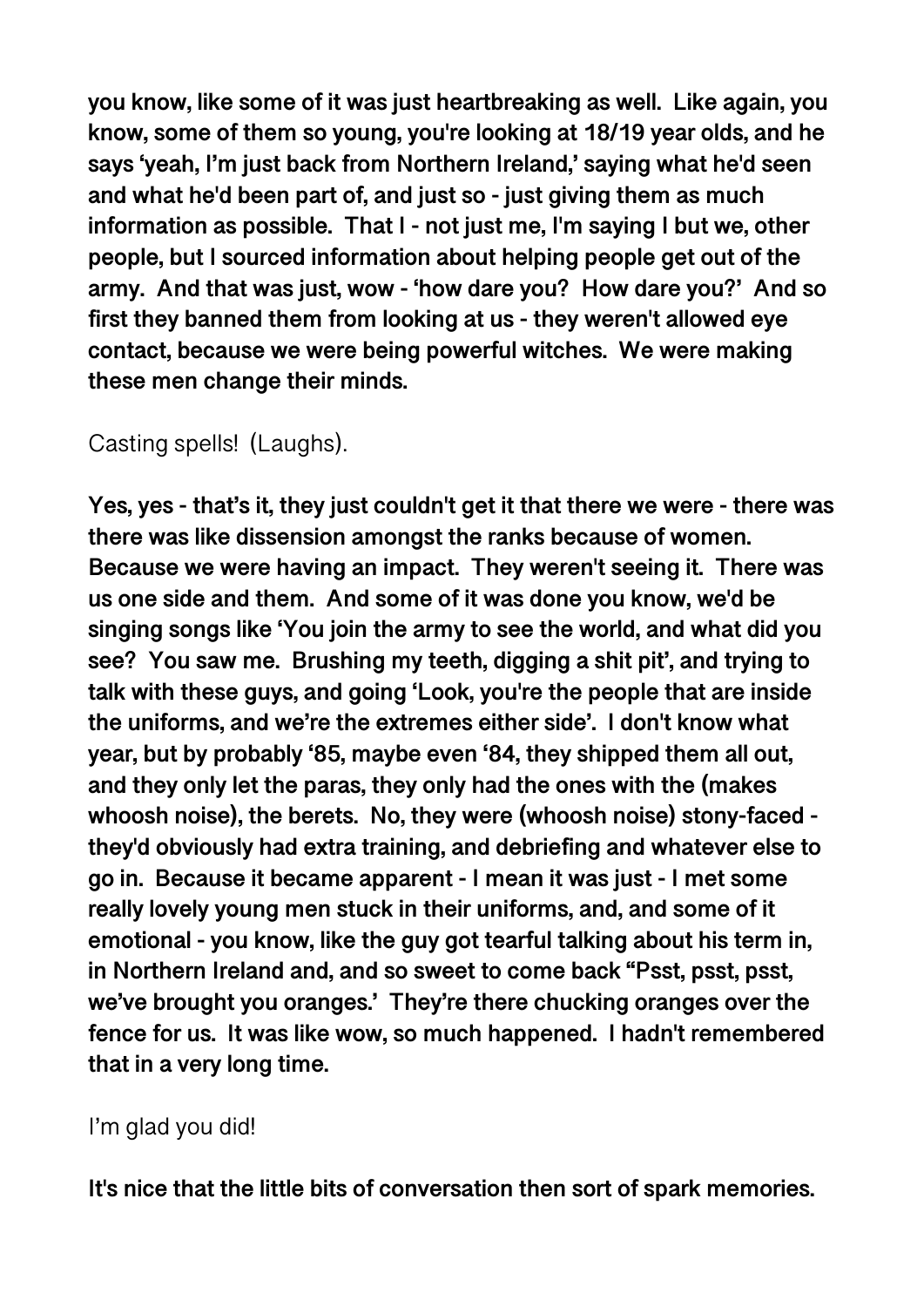Yeah. It is that proof that if you allow people to talk to each other, they can actually change each other's minds.

## **Yes.**

And I guess that's another thing to be scared of - if you are trying to maintain a status quo, and keep separation between people.

## **Yes, absolutely. And it became an offence, like you would get disciplined, if you had eye contact, or spoke with the women.**

It seems...

## **Strongly disciplined.**

.... remarkably draconian to refuse eye contact. (Laughs). I'm laughing because it seems so outlandish, but also, gosh, that is so awful.

**Shows how scared they were of the powerfulness of a woman just standing there, and looking, and crying or whatever. And just making a human connection. It was like you can stop doing that lads.** 

There are times when I feel sorry for the men inside the fence.

**Very very much so. I mean when we got the hard nuts - you know the Paras, the ones with the burgundy berets - but, and they were put onto the front line, so to speak. I'm sure that the regular army were still doing all of what they did in there. They just stopped letting them be on patrol round the outside of the fence, because of contact with the women.** 

Yeah. Gosh.

**And because of conversations about how to get out! (Laughs). And also bringing us oranges, and I don't know - I mean I think they through**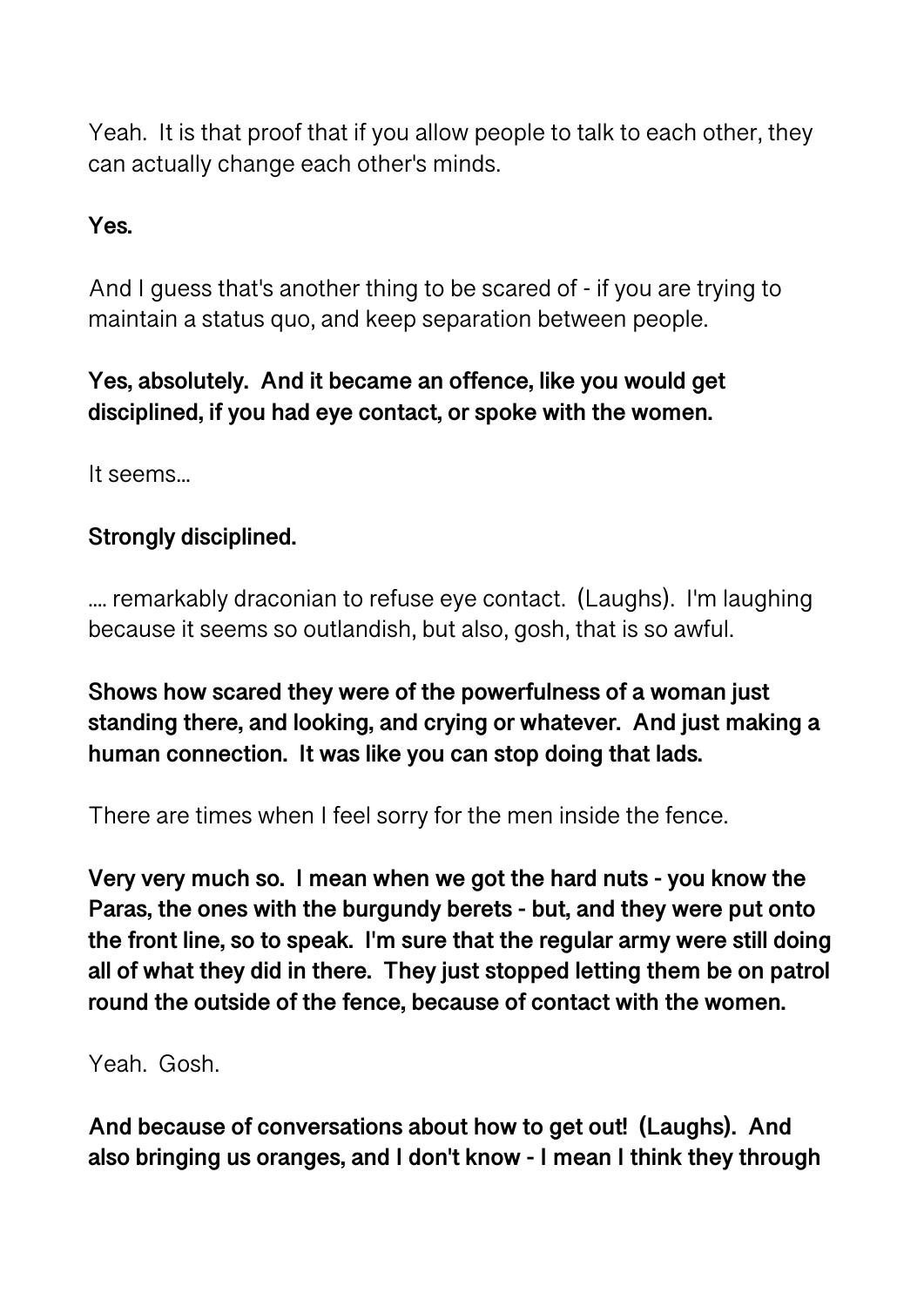**other food at other places just knowing when we were really on hard, hard times and very hungry.** 

That's lovely.

## **Yeah, lovely, but the blokes for them, you know the soldiers for them brought us food.**

And in terms of other uniformed services, did you encounter the police a lot?

## **(Laughs). The police! Quite a lot, quite a lot.**

What were they like? Were they local? I know that they brought the Met in for various things.

**Yes. As things progressed, you've got how it was in '82, '83, '84. But by the time we're talking late '80s, early '90s, you're - ooh things have changed a lot, and I wasn't there then - I knew that I had to, you know, I my son had to take, you know, it wasn't right to...** 

So when did you leave? And why did you leave? Sorry, asking two questions at once.

**Um, I think one of the sad - part of it was because my boy was growing up. Part of it was because my boy was growing up. Um, I'd moved from the - I'd had to give up the basement flat in Brixton that folk had shared, but I managed to get a squat in um, South Lambeth housing estate massive, typical London corridors, concrete, um, lots of blocks. Um, and I squatted an empty one, and then slow but sure, I open, open and then other women came and joined me. So lots of Greenham women ended up with flats um, in the whole South Lambeth housing estate - and other other bits that was happening, the similar concrete blocks. Um, but there was... I won't call it a madness, but there was real mental health problems beginning to show. Because the naivety had been stripped away. There was some really hard times, and there was some real**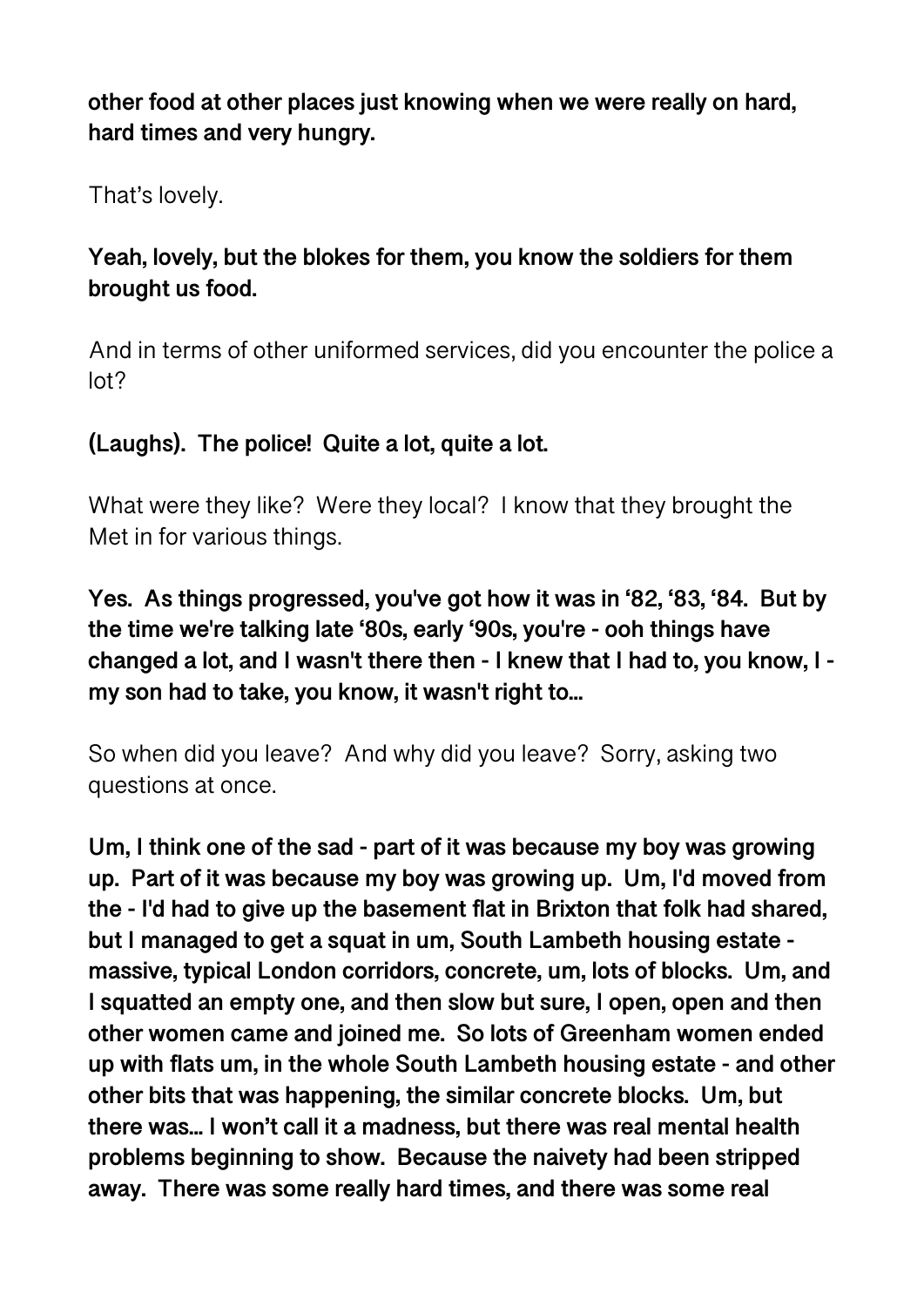**horror stuff going on. Um, and even amongst the women, the anger, misplaced anger, and whenever there's a freedom thing, people are attracted to it for the wrong reasons sometimes. And as Greenham got bigger, and the community of women got bigger, people got involved, who weren't really there from a passionate, 'We don't want nuclear weapons on our soil.' They were angry, damaged, running away. I don't know how much of that's come up in other conversations you've had. But an awful lot of other issues started to be, being needed to be dealt with. And there was violence amongst the women, which was just heartbreaking. I just found that so - it, tiny you know, isolated little - but realising that this because we're women will all be alright together was just not so. And meeting all sorts of different types of people who'd come for the wrong reasons, not come for the wrong - that sounds really judgmental, but they'd not come because they were passionate about the peace movement, or about emancipation. Um, I think like in anything, you know, we got involved with stuff like Stop the City - I got arrested at the Stop the City thing, and these - all these different things overlap, don't they?** 

#### Yeah.

**And influences. I spent time at Portland Down peace camp for a while, and it was like an extended community. And I think for me, the pressure - partly of the City of London, and the reality of that, along with things getting much tougher, and my feeling of my responsibility was to protect my child. Um, I kind of had my own quiet breakdown. And I knew that there was no way I was going to take my own life. But I understood why people chucked themselves off the balconies of the flats. It's like 'Right, Heather, you need to get out. If that's what you've just been thinking about. And this is how bad your internal life has become.' I'd been too shocked by too many things. And then women smashing each other up with frying pans was just as much as I could bear, and bottles getting smashed. And it was like 'Woah. Okay, I'm gonna take a break.' And I'd met women who had come from Teepee Valley in Wales, to the peace camp. So I knew this place existed. And they'd said 'If you need safe space - you just need a break. You're**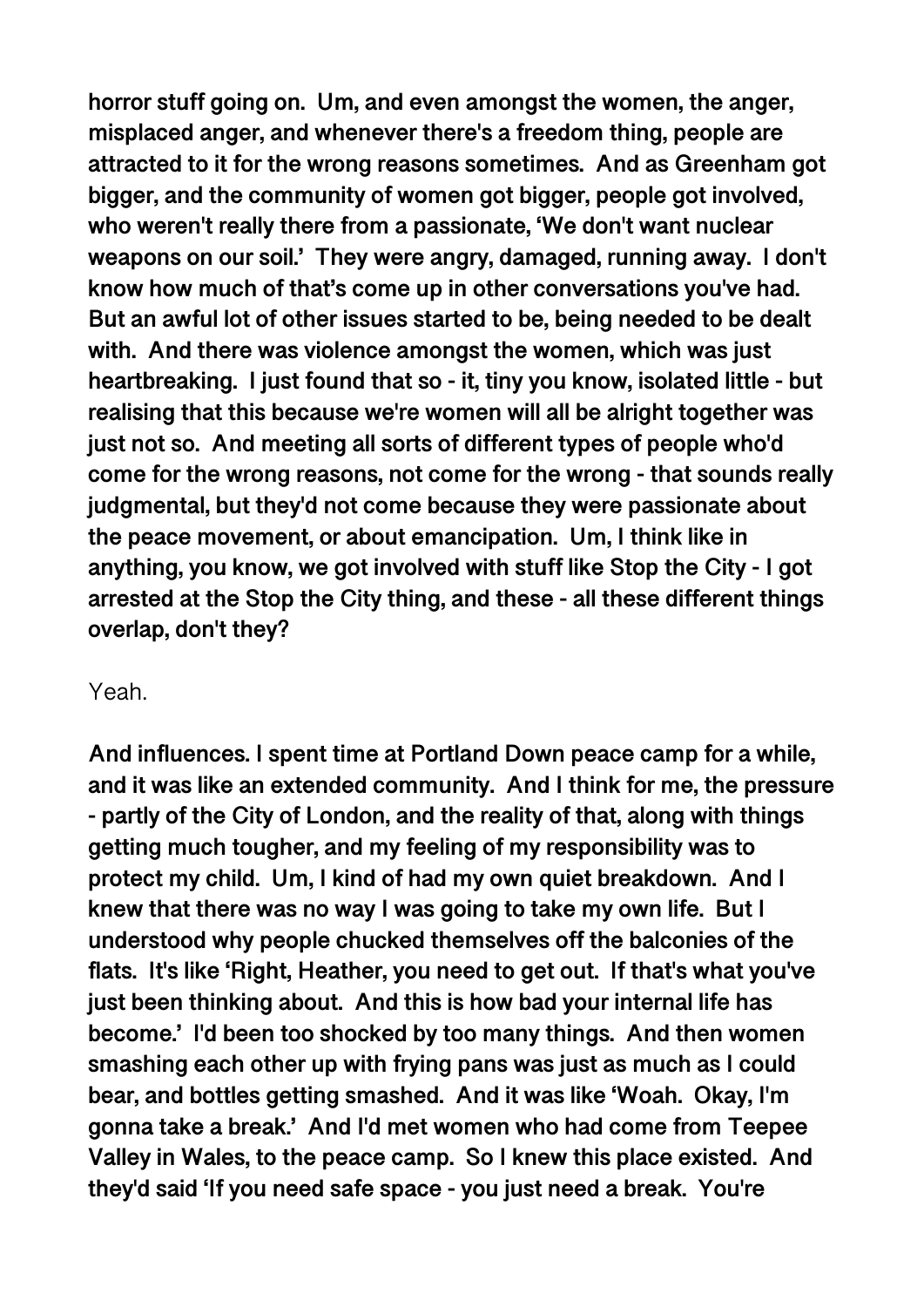**welcome.' And I remembered that, and just packed up the baby and me, and went to the Welsh mountains. And thought, I'll have a week. Give me time to think. Within a couple of days, one of the one of the people there she said 'You really need a break. You're in a bad way you need a break. The chap who owns the wagons in India for the summer - for the winter. You can live in it if you want to.' (Laughs). Yessss! So I went off to the mountains and just took my son - he was 3, he had his third birthday there. We'd been there just a few weeks and he had his third birthday there - a couple of months. So that's why I left - the repercussions and the reality and the ugliness of some of the behaviour that was going on, was just beyond me. And discovering, yeah, the really seedy underbelly of, of stuff. And, and yeah, I, I went off to the mountains. (Laughs).** 

I can see why.

**I thought I've got to focus on my boy, focus on getting me well and strong, and I'm still gonna work for peace. But I've got to regroup. And I've got to get strong, and I've got to - so that was me leaving.** 

Is it, I mean I haven't heard - actually about sort of violence between women before. That's the first mention of it. But again, I think you've stayed there longer than any of the women I've spoken to. So perhaps it's a being in the place at the time that things are happening.

**And that women would come back to the, the, incident with the women and the frying pans was a couple. Was just like this is beyond my comprehension or understanding, and I - I mean, later I did a lot more reading, and kind of understood much deeper how many traumatised, and mental health problems - because of abuse as children, not because o, but triggered by, and that took quite a lot of - so, you know, I educated myself in other ways, to try and make sense of it all.** 

Do you think it was inevitable that the nature of the camp would change I suppose with time, and the type of people who - like you say are attracted to the perception of what it was that was going on there?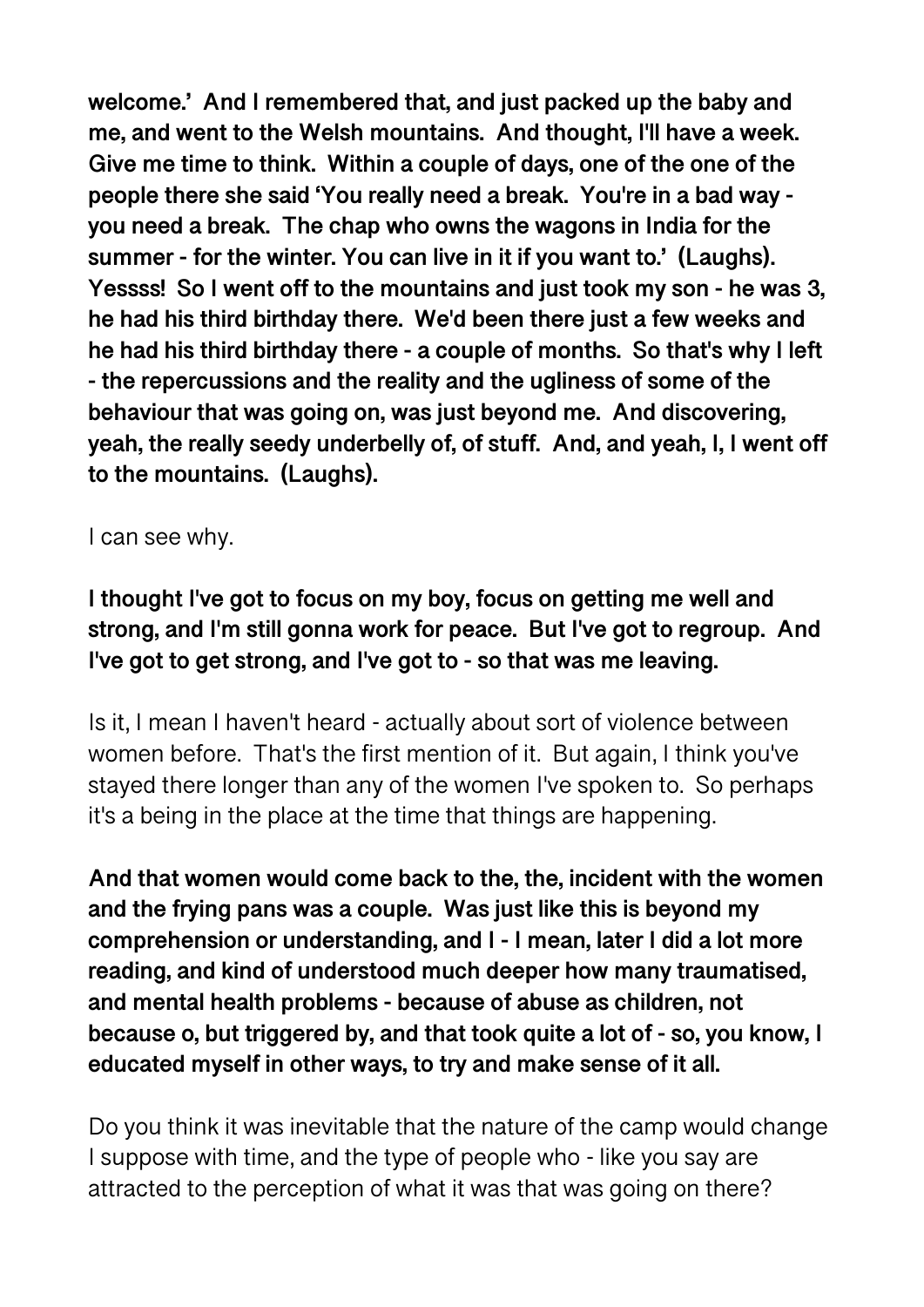**But actually came full of anger. So much anger, getting misplaced misdirected. Um, and understanding the nastiness of women's negativity. You know, we, we set ourselves up as this extremes of you're a man in his uniform, and a machine gun, and the woman in her ordinariness with a child in her arms. But that's just extremes, and stereotypes as well. So, although it was very important to put that juxtaposition of war and peace - in the middle was humanity, raw humanity of you know, in the same way as your chap who talked about the horrors of being in his term of duty in Northern Ireland, that you've got women starting to talk in the safety, then secrets come out, and dynamics change. And also because of um, experiment - it sounds awful to say people were experimenting with the freedom of being lesbian. But they were. It was a - you know, there was a lot of bed hopping, and therefore, ooh difficult emotions, and jealousies, and a lot of people got themselves out of their depth. And I'm just really, really glad that I kept myself separate. And I'm so glad I had a son, because I had a small child to be responsible for, because I don't know where I might have ended in the extremes of things. Because - so there was some lovely lots of really lovely, lovely loveliness. But there was this other whole horror of humanity, and that was part of as well.** 

Thank you for sharing that. I guess the sort of differences between the gates, and the interaction between them is something that I still struggle to get my head round. So that - how separate they were, or whether they really were just like sort of different suburbs, or whether - I mean, there is a sense that they had their own distinct personalities...

## **Definitely.**

The gates were really, you know, Blue Gate has come across as a very young, and quite sort of vibrant, and a bit irreverent! (Laughs).

**Oh, yes, yes, yes, we definitely were! We definitely were! And that was part of our strength. And I think our sanity side of things as well is that there was a lot of larking about. There was a lot of humour. We didn't**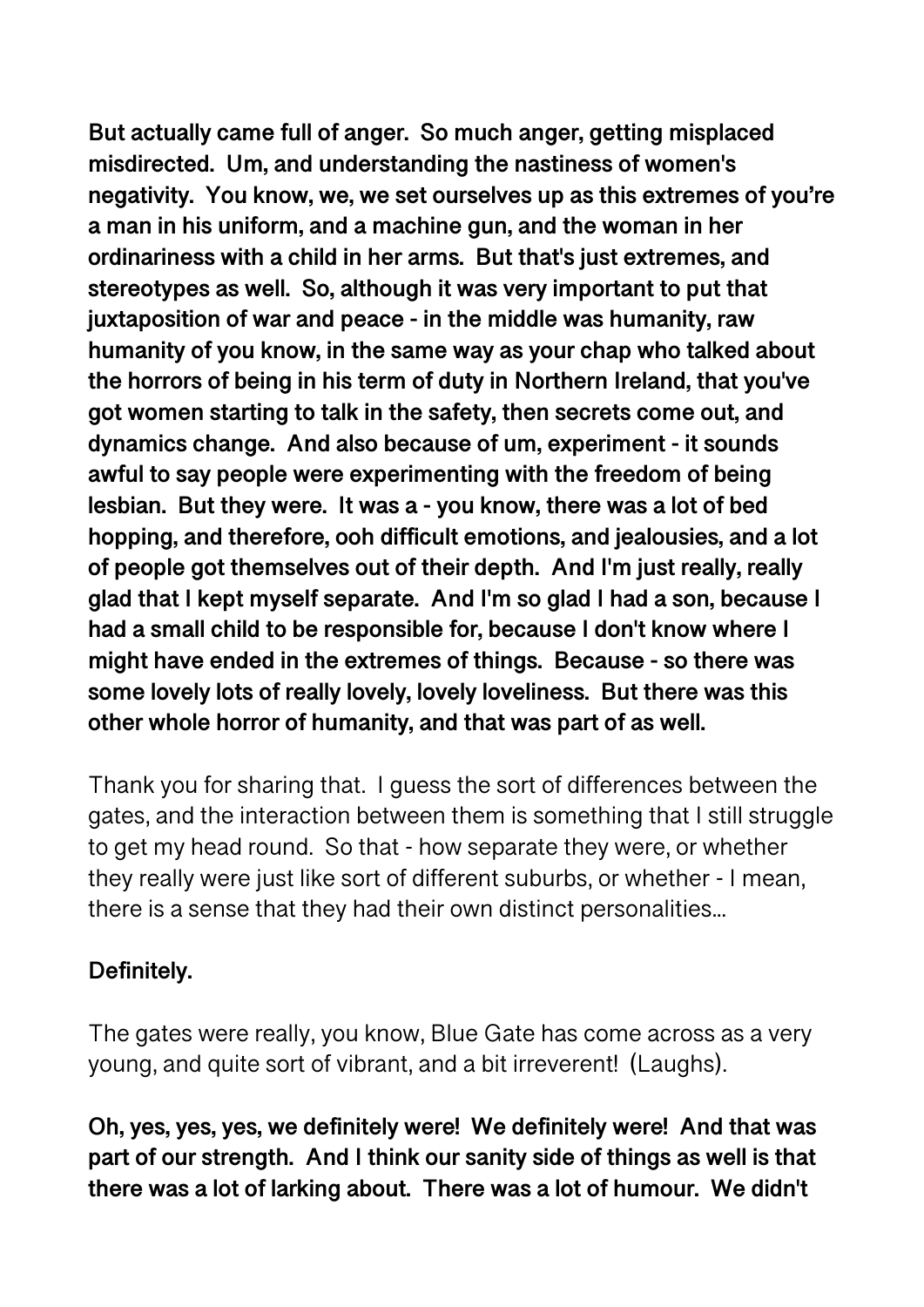**take ourselves terribly seriously. We - and avoided where hierarchy was setting up - like Orange Gate, Yellow Gate, Green Gate, Red Gate, Turquoise Gate - it was just like I'm glad I was at Blue Gate. It was like 'Oh, don't take yourself so seriously!' Or be bossy or be, yeah, I think irreverent is a good thing, and knowing how to have a good laugh.** 

## Yeah, I get a sense that there was a lot of joy going on?

**Yes, there was there a lot, a lot. Or just chatting around the fire, when there was long hard times, storytelling and - you know, the pouring rain and you're all stuck inside - we had a little belt tent for a while, and that was fun. And women have threads and string and coloured - there was lots of crafting, making and weaving and you know, a little friendship bands - that was a huge, everybody had safety pins with threads on them, so you'd sit down and you start doing your knotting. (Laughs). Um, it was nice. It was nice. It was nice. And yeah.** 

Do you think that was an age thing? Again, as somebody who was 18, and it sounded like Blue Gate was young, and it must have contributed to a different energy - in terms of the dynamics?

**Yes. And I think, um, I think - how do we say that? There was much more camaraderie of all wanting it to be okay. Rather than think - where there was some older energy it, it got a little bit uppity, which is where we were a bit irreverent, I think. It's like, just because you're 30 years older than me, doesn't mean, I don't respect you. But don't tell me how I should be.** 

Yes. Somebody mentioned to me that they'd never been told to act by men, so they're not going to be told how to act by women at any stage of proceedings.

# **Yes! (Laughs).**

They I, I can't imagine an organisation that even one that sort of organically sprung up - organisation is the wrong word isn't it, but I can't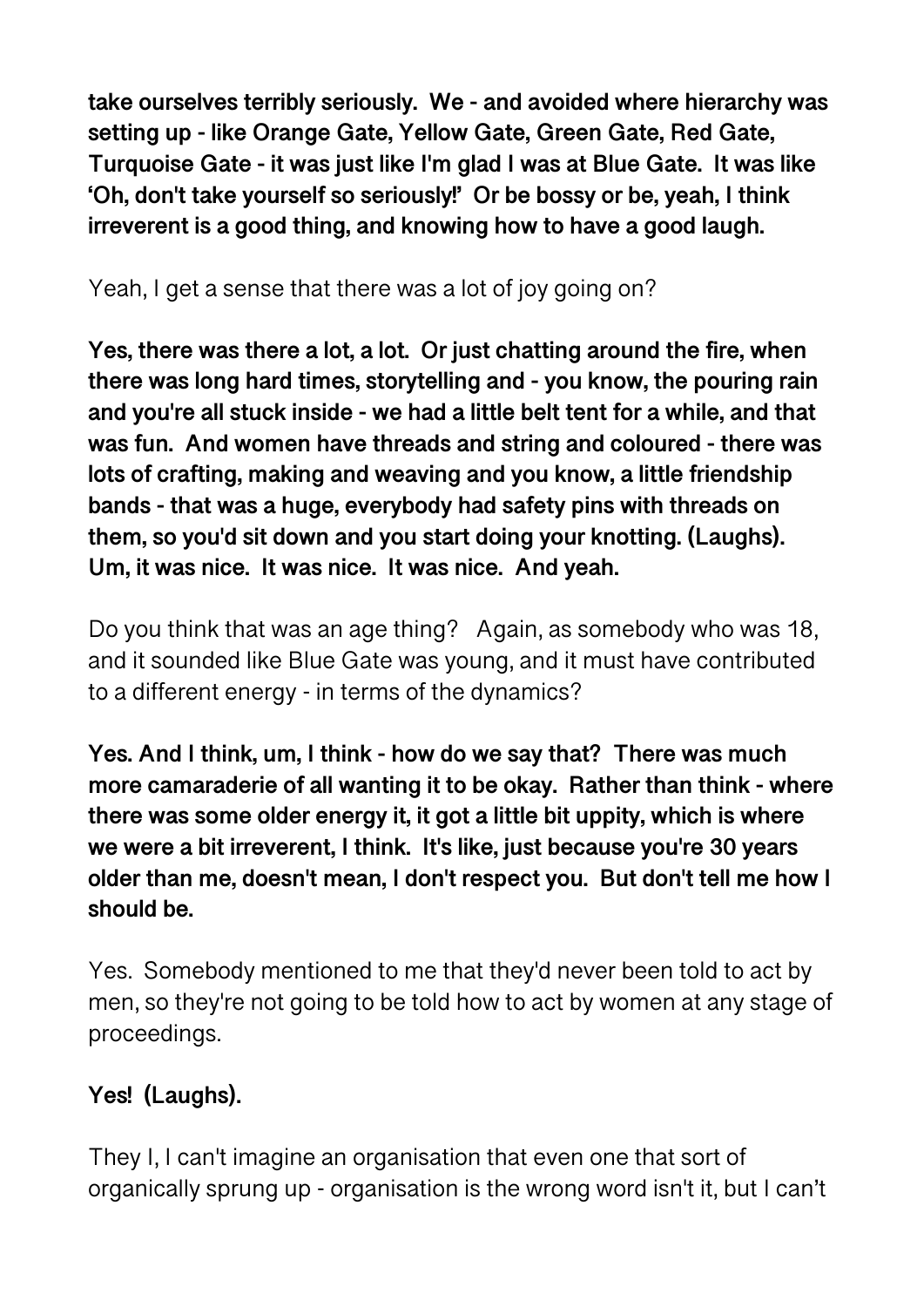imagine a group of people without there being some sort of unspoken rules or tacit expectations. Um, and it sounds like Blue Gate didn't give a fig!

**Well we didn't. We didn't, and we just kind of quietly got on with it. But it wasn't nasty in that. It was it was good humour, and look, this is what's happening, and we're just being self contained here, and we're not actually gonna...** 

Were there many people at Blue Gate? How big a gate was it?

**Okay, when I first went there that we must have been, there was probably about a dozen permanent at that point. And then you had your weekend visitors, so things would swell. And then we'd have through the week, and woah, busy weekend, back through the week. So you had those that were sort of permanent. And then the weekend, and then through the week. And so I'm just trying to think of when we'd moved out of the wood onto the front bit, that was maybe probably closer to 20 tents. But like in the early bits as well, we were in the woods and we were making benders. And the need for tents and things became much more of a, an eviction thing. Well, not, yes, yes, it did. 'Cause dismantling and destroying and being able to like - I remember one time taking down the family tent and I literally just took it down and dragged the contents. (Laughs).** 

Inside the tent?

**Yes. Just left everything in the tent. Don't try packing. Everything goes in the tent, and you drag the contents like 'That's mine. That's mine. I'll be putting it back up when you've gone.' (Laughs). 'We know'. 'Yeah, bye!'. And we tried to make things be funny.** 

Yeah.

**The - of course they weren't funny. And it was like, but the way we did it was by joshing around. And by taking the Mickey. And just being**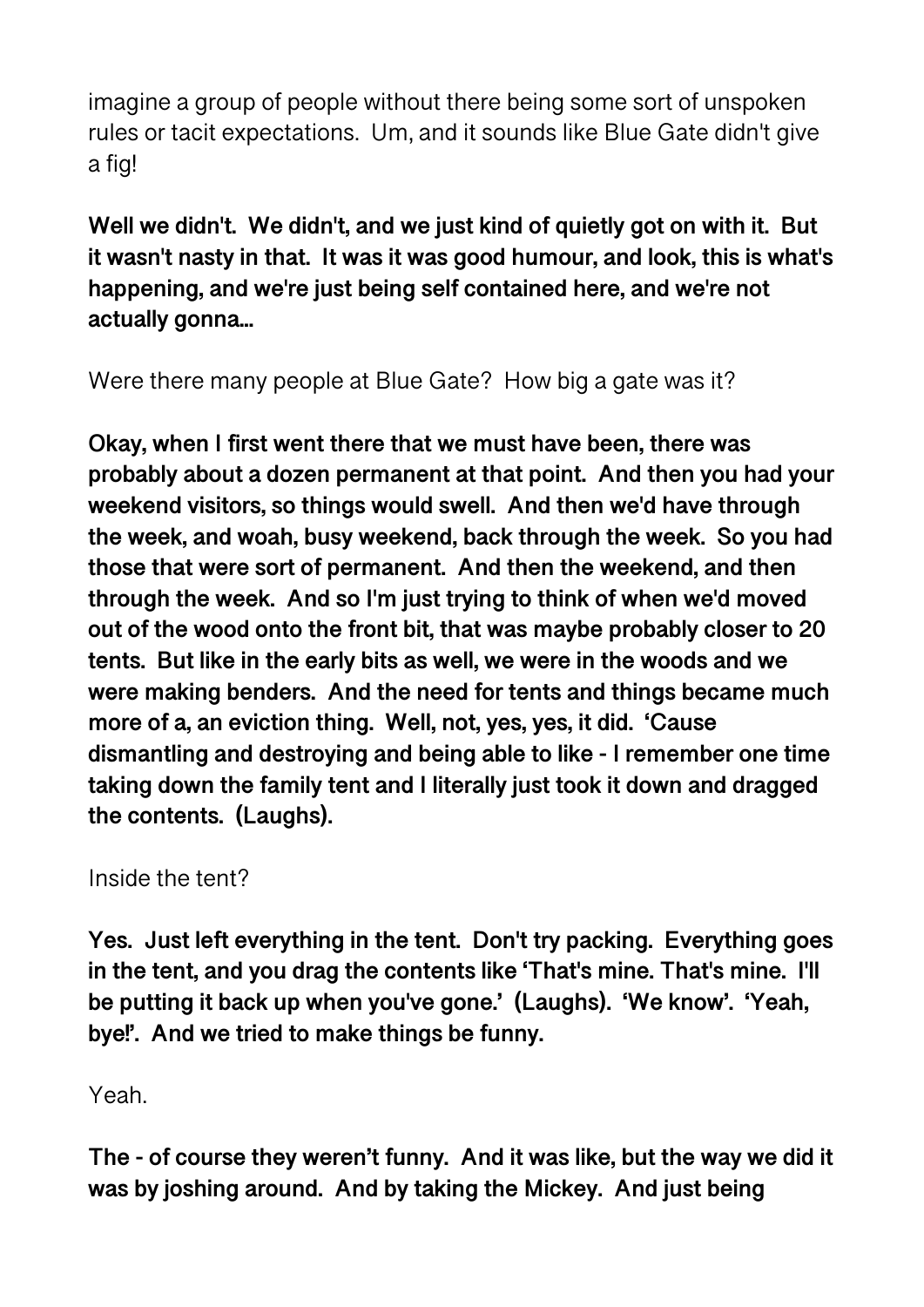**irreverent. I like that. I like that. Yeah, that's very, very, yes. That's a good way of looking at it. And then cheering each other up afterwards and having a laugh, and making sure that there was some marshmallows somewhere that would get toasted. Hot chocolate and marshmallows - I know I kept a supply of those! (Laughs).** 

Important things.

**Yeah, yeah. And um, not - yes it was all serious - but not taking ourselves or it all too seriously, that that we'd lose that.** 

Playfulness about things all along. Made things more bearable?

**And that was what to me was so liberating and so joyous as well, and how many - we did so much making up songs, loads of making up songs and telling crazy stories where you pass the story around. And so that it - there was a lot of, yeah, entertaining ourselves and keeping ourselves sane that was that was wonderful.** 

Was it quite nice to return to the quiet midweek when you'd had a lot of people at the weekends?

**Oh, yeah, yeah, yeah. And just like regroup and just - that would be the sorts of times where you know, when the stories got passed around that - because someone would start with a sentence, because we didn't have mobile phones or tablets, thank god! (Laughs)** 

No, I agree - yeah!

## **We actually amused each other and sometimes, you know, just start reading a book out loud. You know, that happens sometimes as well.**

It's amazing how we become so passive in our consumption of creative stuff now, rather than an active participants.

**Yes, yes, it's sad.**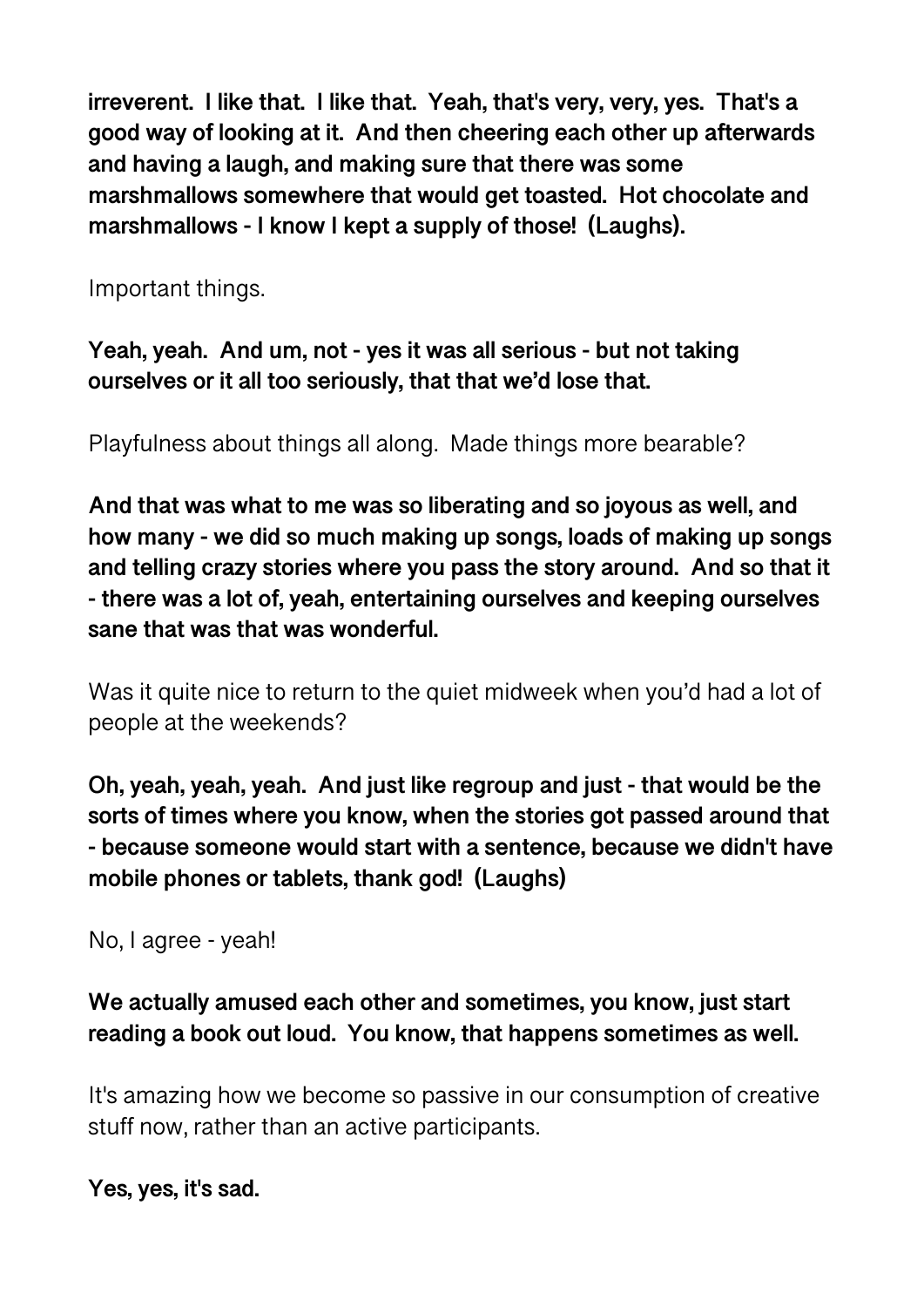It's easy to do because there is all this stuff there all the time. It's the absence of it that means you create more, which is a lovely thing. I'm going to ask a completely practical, unrelated question. What did you do with Jamie's nappies while you were camping? Was he in disposable nappies?

**Um, yes.** 

How did you get rid of them?

**When I was first there he wasn't, I'd done cloth nappies, and then it very quickly became apparent, right - I've got to do - so I would have my own, it was another reason for me regularly going into town - was that I would have a black bin bag full of nappies that had to go in a dustbin! (Laughs).** 

That's very responsible of you.

# **Oh, thank you. So yes, that was a very practical side.**

I could imagine the logistics of boiling nappies is not feasible.

**No, it was not going to happen, it was not going to happen. It was like oh my goodness, I can't do this. Because first of all, it was just a weekend, so then I'd taken enough, and I took them all back and had a massive you know, I had a Milton bucket is...** 

I remember it well.

**Kind of that kind of thing. Um, but yes, no, it became...** 

Untenable after a while.

**...it had to be disposables. And....**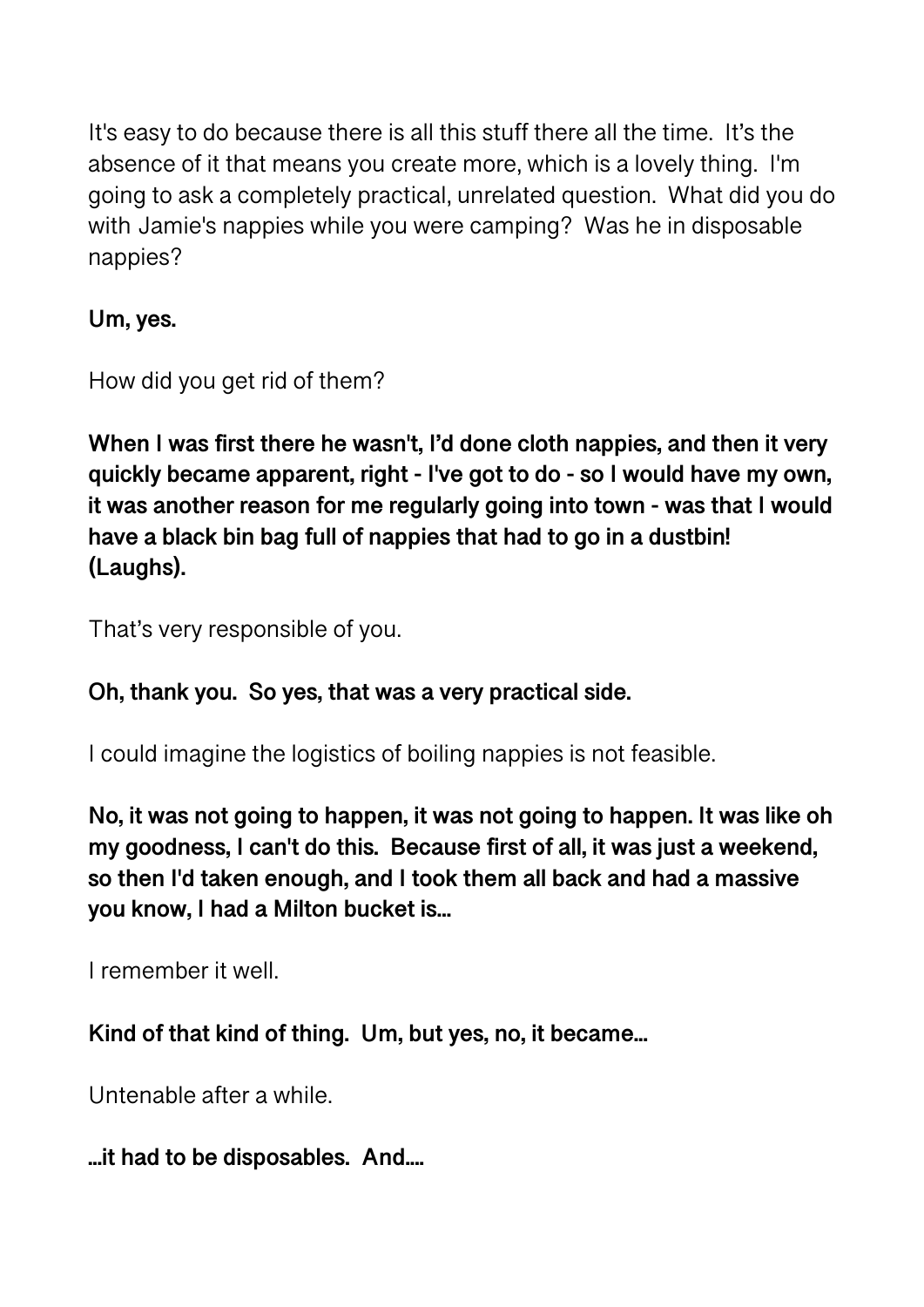And how did women deal with their periods as well? Sorry!

**No, that's good! That's really good because I just mainly remember the bin - because that was something that came in with the - when donations, it was great that sometimes we'd get loads of stuff donated that was sanitary products. Um, and we had a big plastic bin, that all the sanitary - and what was extraordinary, and I think again, it has to do with being a really young gate. I mean, for me, I, my son was nearly a year old before - I didn't have to worry about periods in the - I was breastfeeding and not bleeding.** 

Proper lactational amenorrhea.

## **Yeah, I was, I was feeding.**

(Edit in recording).

We were talking about periods.

#### **We were, we were.**

And the plastic bin.

**And the big plastic bin, and the loveliness of realising that out of those of us that were there, I say I didn't start - I did end up having periods at Greenham but not in the early bits - that the cycle, women did synchronise.** 

#### **Wow!**

**There would be like, you know, 3 weeks that the bin was pretty much full. And then you'd go, oh right, everybody is then, are they? And it was it was extraordinary how much synchronising went on.** 

Wow! And they had to get dropped into town with a black bag as well?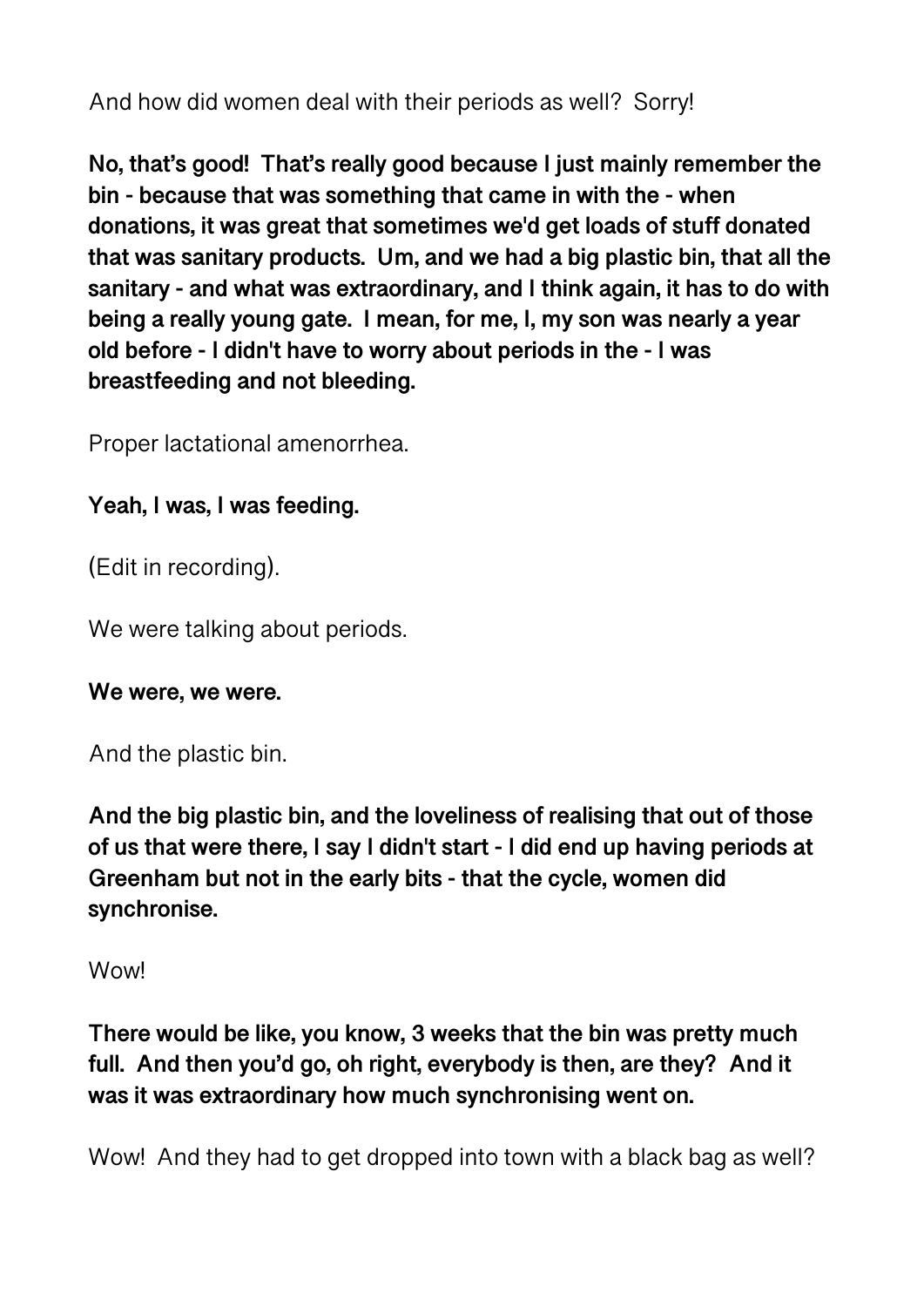**I think a certain amount ended up in shit pits, which wasn't quite so good. Um, but black bin bags of stuff getting down to the dustbin, they're in town.** 

Yeah, yeah, it's hard to know what to do with them now.

#### **Yeah, I mean, there was a certain amount of burning.**

Yeah.

**Um, but not so much because you know, it's different when you've got a Rayburn and you can go (makes whooshing noise), and burn it that way. But, so there was a lot of stuff ending up in dustbins, yeah.** 

Fair enough.

## **Yeah, just was how it had to be.**

And once the swimming pool and the laundrette closed their doors, was it was only the Quakers where you could go for washing?

**Couldn't go there for washing or anything - it was, that was another reason why it was really important that I established for me, and for Blue Gate, but for me, 'cause not everybody from Blue Gate went to mine, but established, established places in London.** 

Yeah.

**And there was another, there was, there was something that got known as the Greenham house in London.** 

Yeah.

## **Um, washing machine, bath.**

Yeah.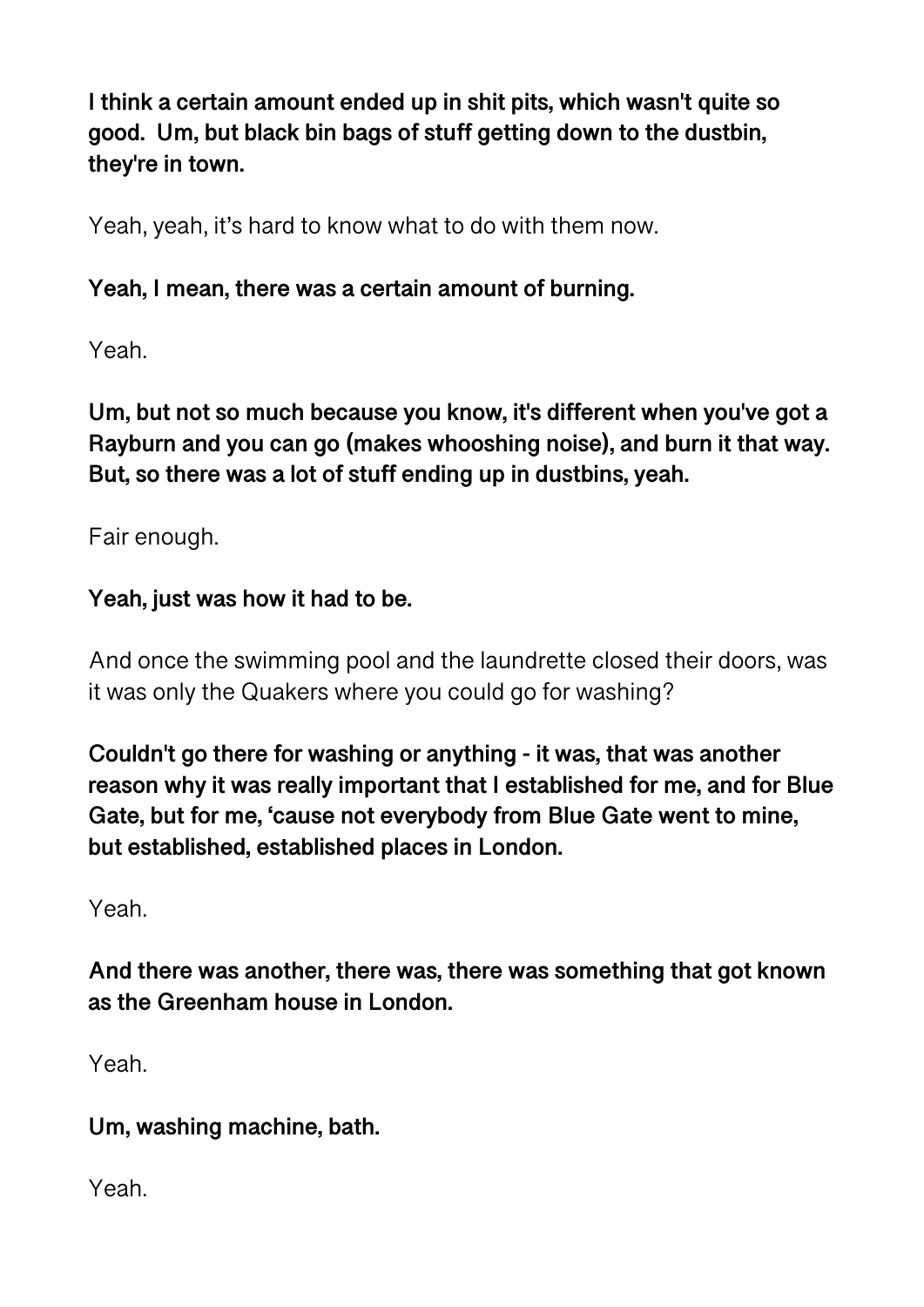**So there was a lot of sort of getting smellier and smellier and smellier, and then going to London, having a good old clean up, and coming back again.** 

So how do people get to London? How do they pay to get - I mean, were you signing on? I know people have all different ways of supporting themselves financially. Or was it donations allowed people to travel backwards and forwards?

**Some of it for me, I just would hop on board with my sister and her friends, and they all were working. So there was lifts up and down, because of people coming for the weekend. There was quite a bit of that.** 

Yeah.

**I didn't really have an income - I had child benefit, and that was it. And when I was in London, I just would go busking.** 

Really?

## **And get money. Yeah.**

And that was, was that enough to support yourself with?

**Pretty much. Well, it was those days like, like, once I'd got the tenancy on the flat.** 

Yeah.

## **Housing Benefit paid.**

Yeah.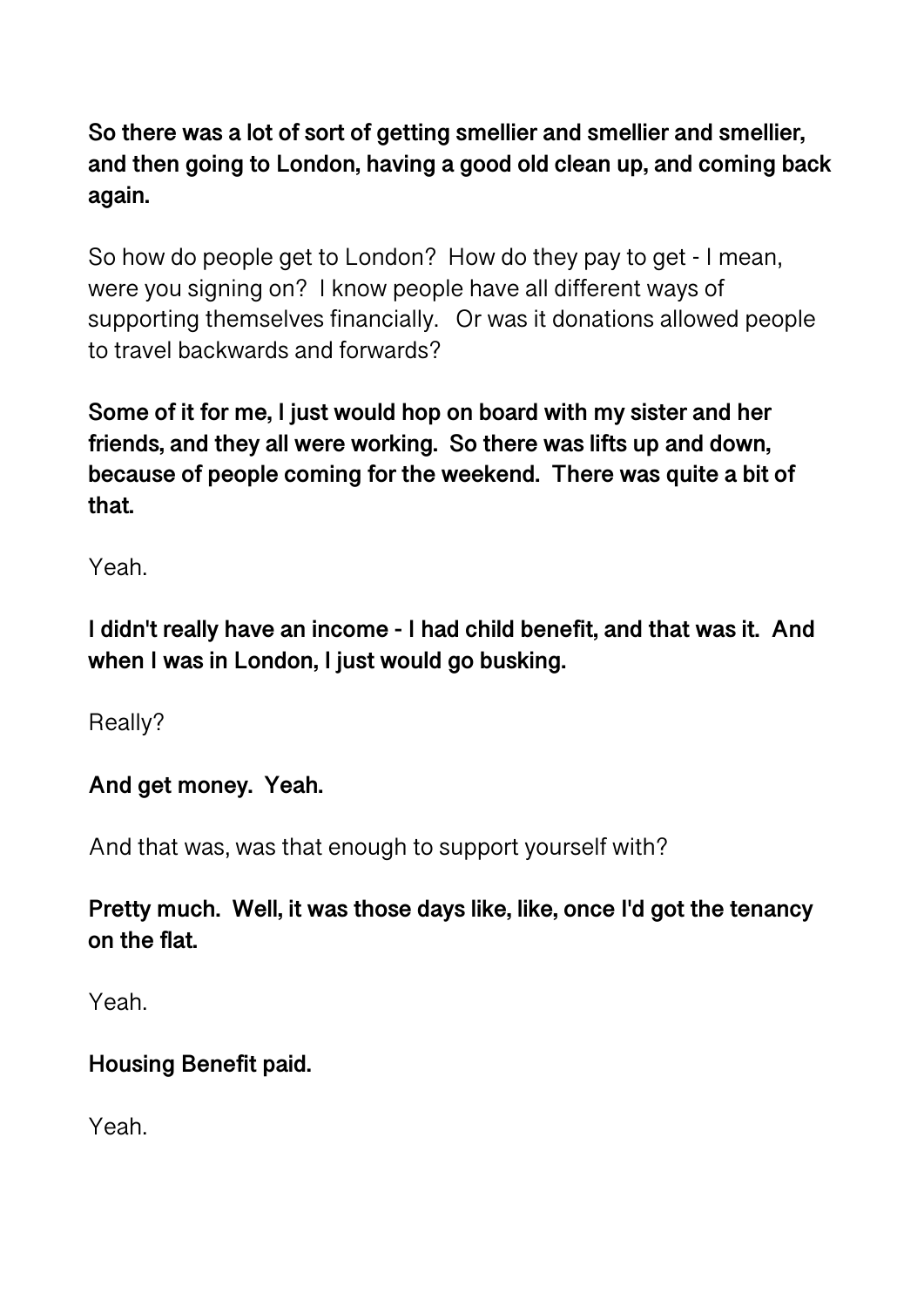**And didn't ask many questions, really. I had no income. So yeah, I didn't get the dole. But I did get child benefit. Um, child benefit, busking and the housing people paid the rent.** 

That's just as well.

#### **Um hum.**

Housing benefit did cover the rent for your house.

## **Yeah, yeah, I was fortunate. That that was so.**

Absolutely. So I'm thinking legacies and I'm thinking about the, the lessons, I guess, to learn from Greenham. Do you have any, in your mind things that are important to know about it?

**I think that there's a certain amount of it would be lovely to reclaim some of the innocence that allowed so much to happen. It's like women were being emancipated without even realising how powerful what they were up to was. And there was a beautiful innocence to the vision of we will join hands around this 9 mile circle. I mean, that's a lot of human beings.** 

#### It is.

**And it met up - like that's a 9 mile circumference of fence, and women holding hands right the way around it, and passionately believing that that was a powerful thing to do. And I just - that, that to me, I think is awesome. And I'd love for that kind of gentle innocence to somehow be celebrated, and be talked about, and the fact that - like one of the quotes that I loved from an activist from America, and I don't - can't remember her name now, I'm so sorry, but it was something that I stitch on the fence quite often is 'If there ain't no singing and dancing at the revolution, I don't want to be there.' Because if - it's got to be done with light. It's got to be done with love. It's got to be done with humour. Because otherwise you're fighting fire with fire, and that's not going to**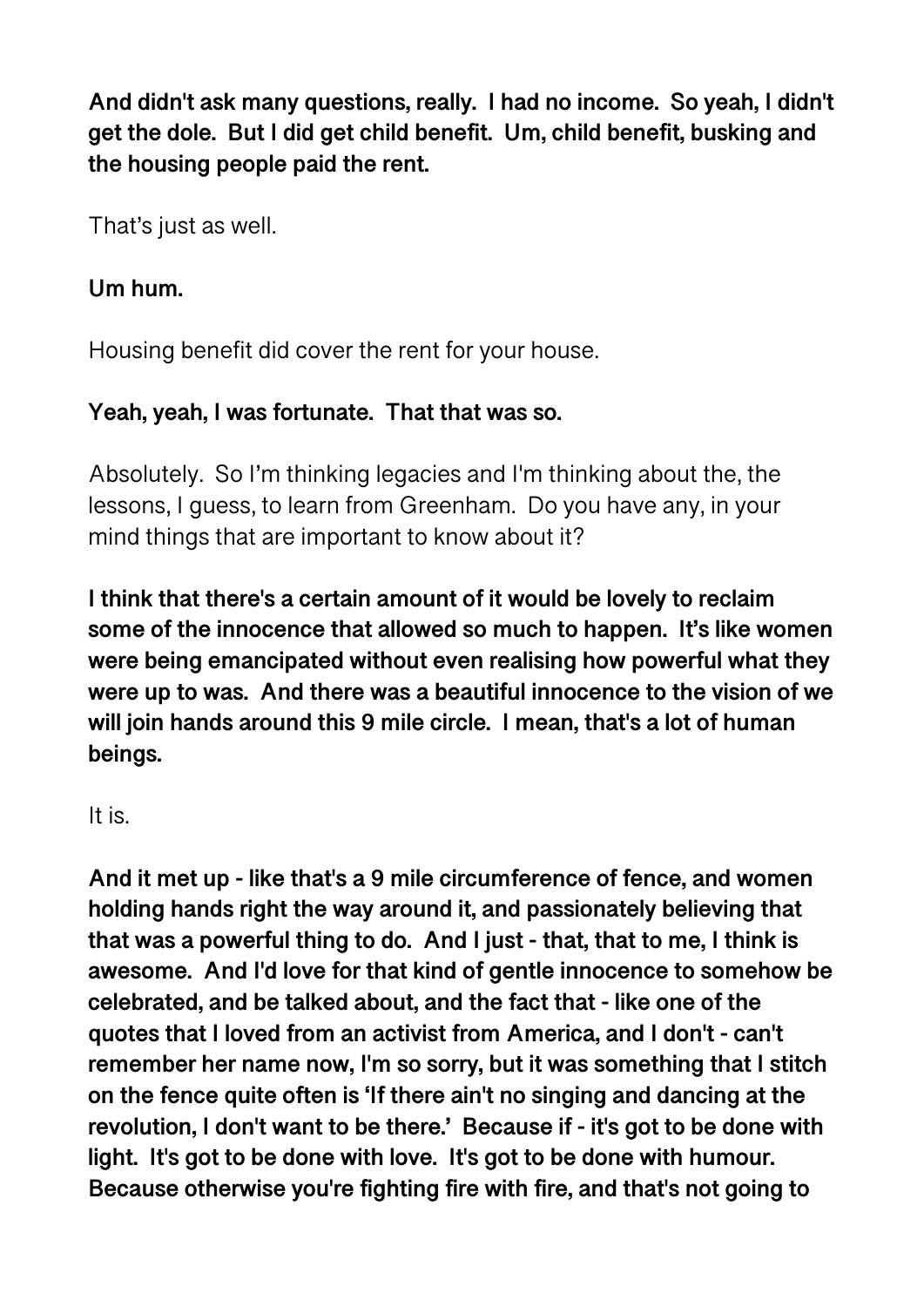**get - you're just going to have an even bigger bloody fire. You're going to have anger, you're going to have - and do things knowing how serious it was. And because of how serious it was, being so disciplined with that - we will sing, we will smile. You can make us as unhappy as you want to, and my god they worked hard at it. But we will still smile, and we will still sing, and you will not break. And that, that feels like it got lost somewhere along the line. I quietly to myself still sing a lot of the different songs, like um, songs that were brought to us from other struggles, and songs that emerged from Greenham itself. There's one from America that's 'I've dreamed on this mountain since first I was my mother's daughter, and you just can't take my dreams away not with me watching.' And it's like that - oh, lyrics and having so much going on in my head.** 

Feel free to sing now. (Laughs).

**(Laughs). Well, that one I don't think I'll burst into song but the 'I have dreamed on this mountain since first I was my mother's daughter, and you just can't take my dreams away. Not with me watching. You may drive a big machine, but I was born a great strong woman. And you just can't take my dreams away, not without me struggling. This old mountain raised by many daughters, some died young, but there's some still living, and if you've come here for to take my mountain, well I ain't come here to give it.' And that resonates for me all through all the decades since Greenham - is - it's, and I'd love more of that energy to somehow get rekindled of - even within individual hearts of, you know, actually, what happened where did we get from there to this? And um, I just think it's so sad - you just watch programmes and it's all these - like we were talking about before, the masks, of the costumes, and the masks and the bizarre pretending that seems to be going so superficial and so pretending, and I find that that sad, because I felt like one of the things that happened at Greenham was all of that facade got stripped away. The painful side of that was the mental health issues it then - in hindsight, of course, that was all going to come out. But the innocence with how it started, um, and thankfully, lots and lots of really good stuff in terms of survivors helping each other, and um, books being written -**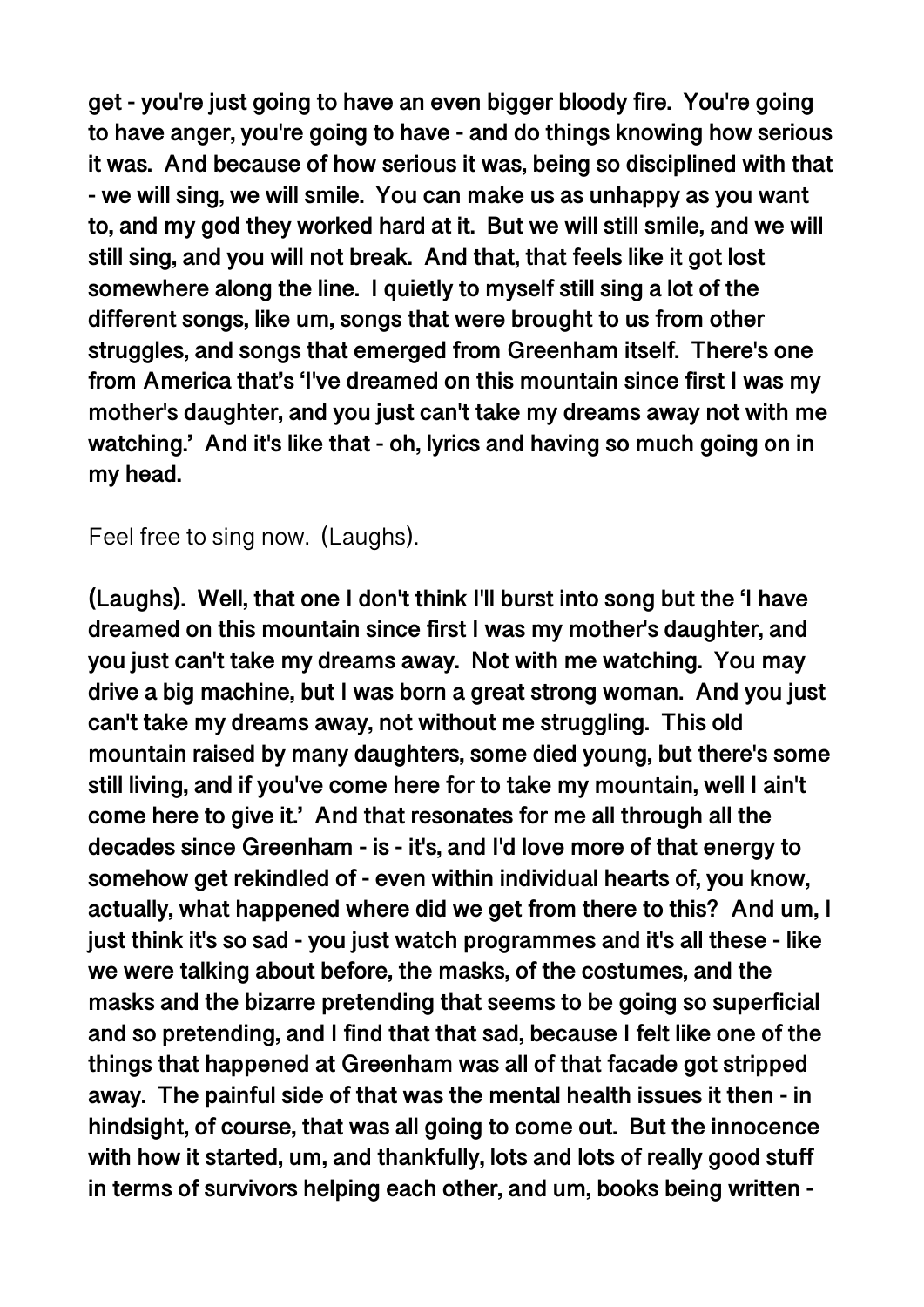**therefore people have got role models to hang on to and as well as - I mean for me reading Maya Angelou and I Know Why the Caged Bird Sings, and - but none of that is mainstream anymore. Well not that it was mainstream mainstream, but it felt like it for me at the time. Of, of, what heritage it's sad.** 

I grew up in the '80s and '90s. And I think there was a sense amongst my friends that feminism was a thing of the past, and no knowledge of the sort of active participation that you need in order to realise what it means to be a woman, or how you can connect with other women. I mean, women scared me - I think strong women scared me, despite growing up with a feminist single mum. Because there was nothing for us as teenagers, other than ladettes drinking lager, and pretending to be one of the boys.

#### **Yes, yes.**

There was no - that strong female identity had already been eroded, I think.

#### **Yeah.**

And it is yet to come back, and meeting women through this project has been wonderful, actually - very, very, very inspirational and very nourishing in the idea that is there, and that it's - can be taken up again. That touch paper is there, it just needs lighting. And I hope that I'm not the youngest woman who feels that! (Laughs).

#### **I hope so!**

Quite frankly. And I am sure that there are younger women.

## **I mean, I'm at the moment just so inspired by Greta -**

Oh yes, Thunberg, Greta Thunberg.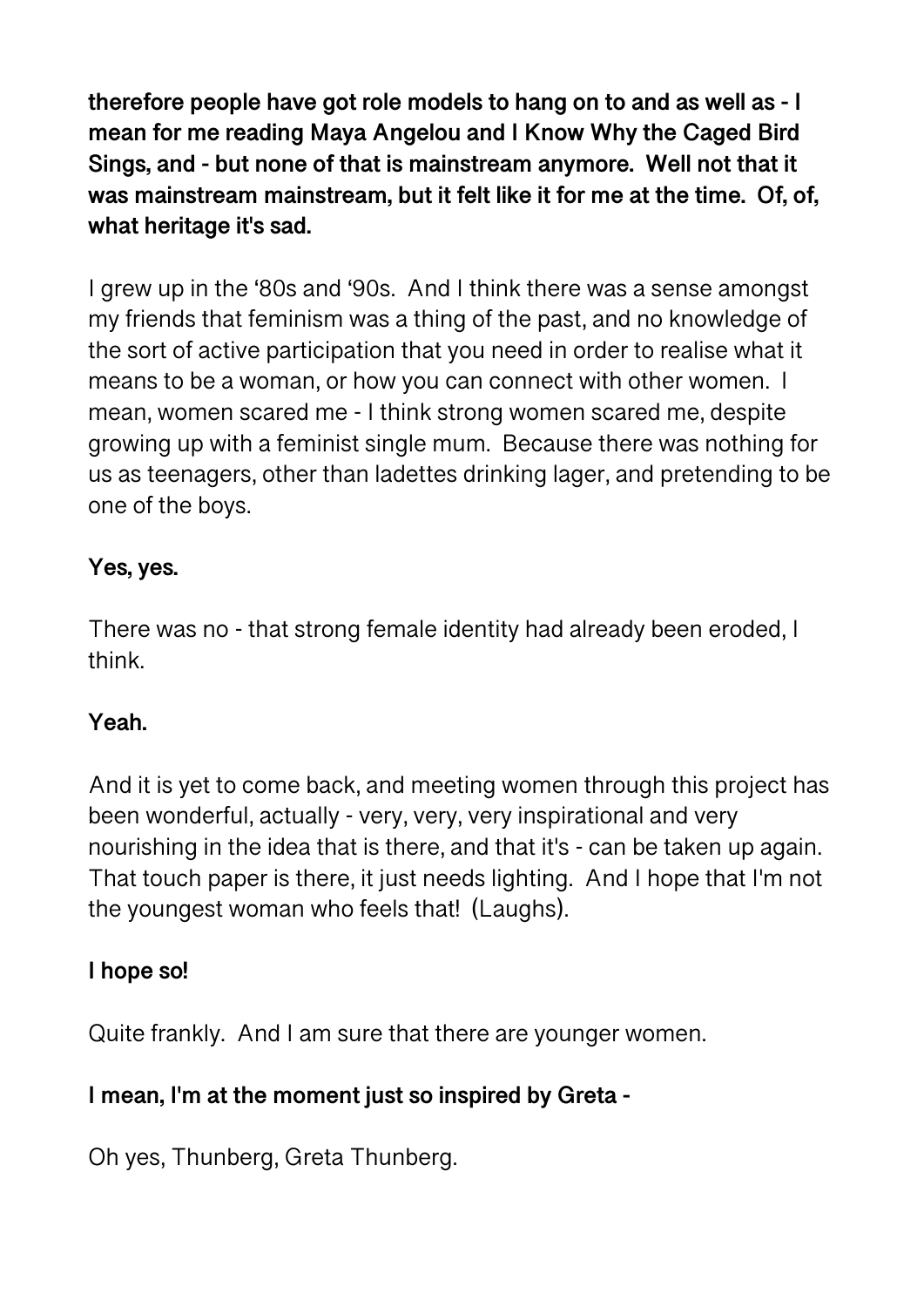#### **Yes. Yes.**

I heard her yesterday on Radio 4.

**And it's just like, there she stands with no makeup on her face, open about her diagnosis of Asperger, which I also have, which I think protected me a lot through that whole Greenham journey, and how many people went - lost the plot somewhat. And I scooped myself and my child separate from it. I thank, I think that the Autism is a strength through that, as she's using it as strength. And I'm just thinking, my god, if I knew myself, when I was 16, the way she's been able to know herself rather than 'Oh, Heather's just a bit mental' - because I didn't get a diagnosis 'til I was nearly 40. Whereas there's a youngster who's had a diagnosis, and so, no, I'm not mental I'm focused. (Laughs). And she's sparked awesome response. I mean, there's, there's people all over the place, and what the young are up to. So I'm very hopeful again, so let's cut the crap. Get all the facades, all the crap out of the way. Right? Are we gonna save this planet or not? (Laughs). And I love her for it. It's just thank you. So you know, it's a different - it's a young people's emancipation going on at the moment - where the kids are going 'No, we won't go to school. We want a future.'** 

And what do you think about the, again, I'm going slightly off piste. But they arrested 1000 people in London last week for the Extinction Rebellion, which strikes me as an awful lot. And I don't know obviously, I don't know the level of arrests at Greenham because...

## **Oh, there was court cases, day after day after day after day after day. Yeah.**

Farming everybody out to all the...

## **It was just crazy.**

Wow.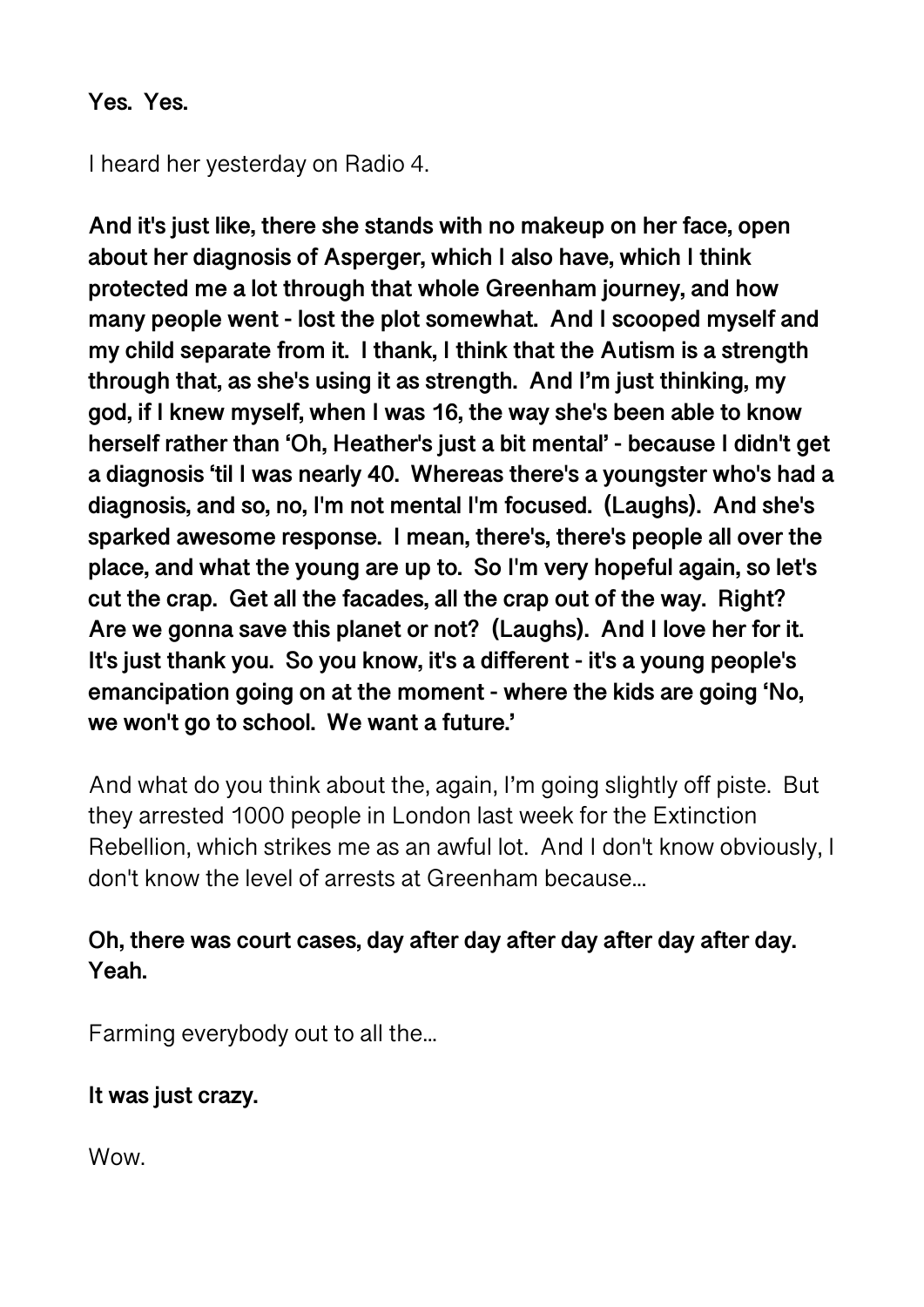**And how many women did - in and out of Holloway. (Laughs). 3 days, 5 days, 2 weeks. My sister did 28 days.** 

Did she?

**Yeah.** 

Gosh. And was she arrested at Greenham, or was that another action?

# **No, that was Greenham stuff - repeated Greenham offences. She ended up 28 days she did in Holloway, and they made her serve all 28 of them.**

Gosh. Yeah, I guess the amount of administrative burden that sheer, processing the sheer number of arrestees must have put on the, on the system. Was that a conscious thing to be disruptive of the state administration or was that...

**No, that was a byproduct. That was a byproduct, that was like we are doing and saying, what we're doing and saying, and if you feel the need to arrest us, well then that's your way of reacting. Um, I mean, so little got published - I did used to go down to, well, about three or four, maybe four times went down to Fleet Street with another, couple of times with another person, trying to see why are we not getting published? Will none of you put these stories out there? And there'd be occasional tiny little small print bits of, well, these - this is the court cases that have happened this week, but it was all so hidden, or completely not not publicised. And then the sort of thing that did get publicised was - like that there was a big double spread, poor Greenham babies, like Jay's 2nd birthday, these women from The Sun came down and took photos and did a dreadful article. Missing out all of the truth (laughs), putting in - and that got the spread of like look at the poor boy. It's his birthday and he's playing in a, in a muddy puddle with a stick.** 

(Laughs). I can imagine most 2 year olds would love that!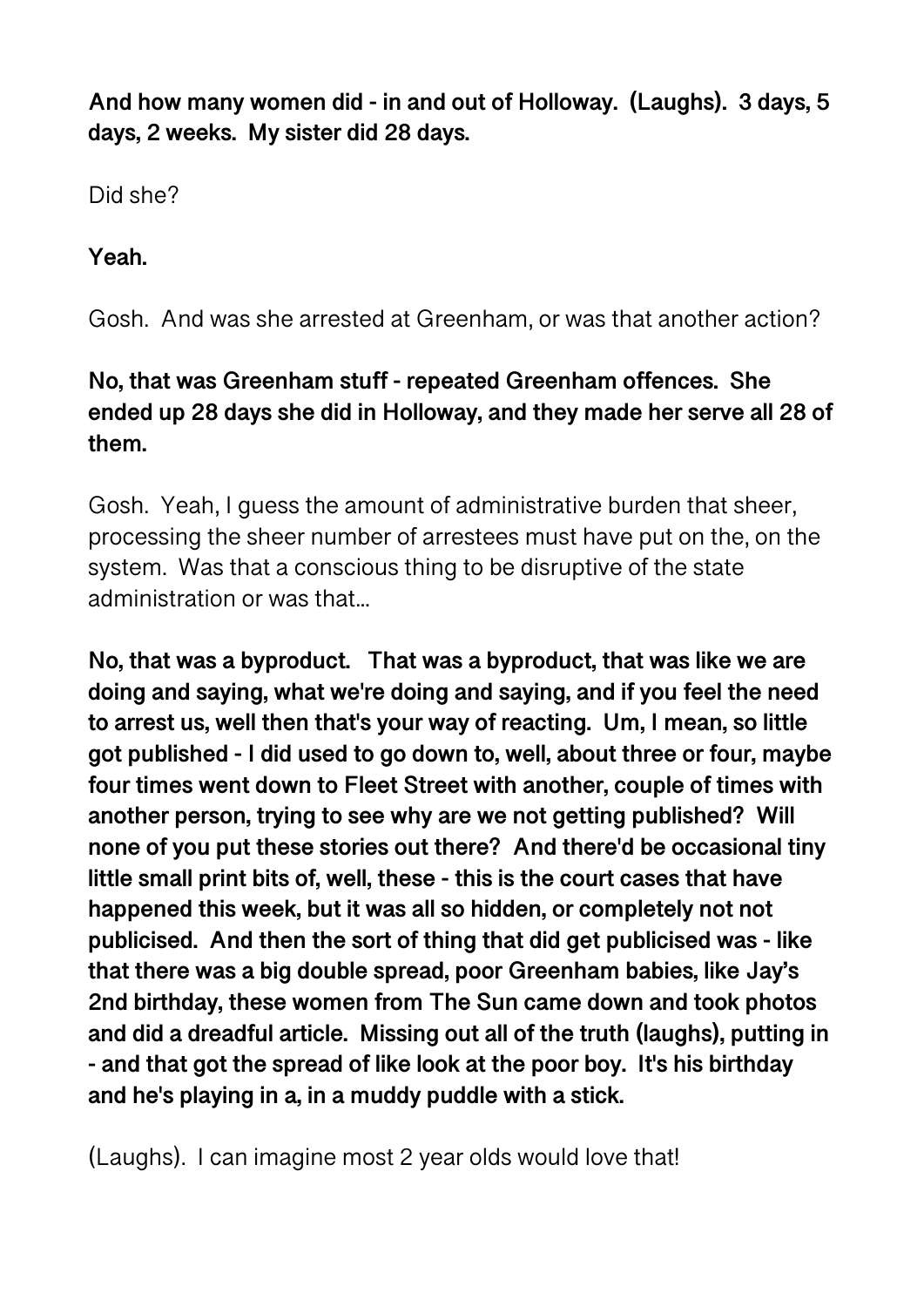**Exactly, exactly, you know. And I'd baked a cake, somebody else baked cake, there was presents. They of course didn't take photos of any of that. They just had - so it was Jay and Jamie, so my little one and Jay and they're boys, they've got sticks. They're playing in puddles with mud. They were happy, as happy as happy. They had a brilliant day. It was a wonderful celebration of his birthday. But they manipulated the whole thing, and it looked like child neglect, you know, and it was horrible. So that sort of thing did get published, that was just so deceitful. And er, I ended up - not me, but they said it was me in several different photos, of bits that got published.** 

Yeah.

**And it was great because it was never me. So there's pictures of my son on various different women's knees (laughs), and (whispers) it was never actually me on the photograph, so I thought about was quite funny.** 

Something else struck me which has just come back to me, while you were talking about having a child at Greenham, is how isolating modern parenting can be in terms of if you are in a house by yourself and the constant company.

## **Oh, these boys had so many surrogate aunties who were like...**

For the parents

## **Cuddling and like yes.**

And for you as well. I mean, to have constant company and to be doing things with other people as opposed to be doing it...

**And them being so proud of him. 'Oh, he's our baby. He's the Blue Gate baby.' You know, he was, I mean, I had the lion's share of being Mum, but it was just so nice that he was known, and loved, and talked to, and adored.**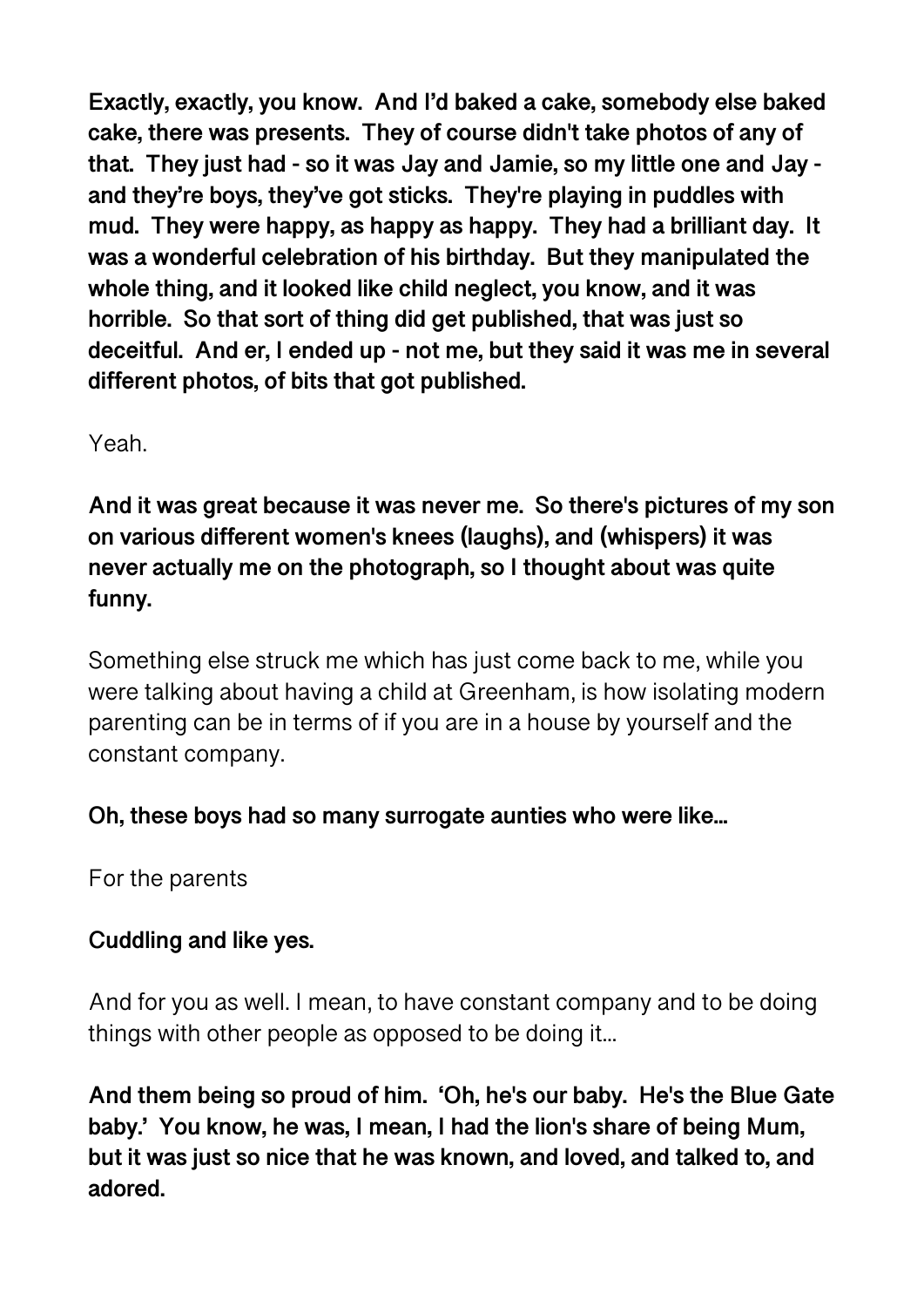Yeah, all those extra adults. I think when children have a lack of extra adults in our lives.

#### **Yeah. That was, it was lovely. It was lovely.**

Yeah. Are you in touch with any of, is Jamie in touch with any of the women from Blue Gate? Was that something that was...

#### **Sadly not, apart from my sister is still in our lives of-course. But no, it's...**

Did she visit you at Blue Gate when she came, or was she already involved in other parts of the camp?

## **Yes, no, it was she was she'd come to Blue Gate, and that's how I ended up at Blue Gate. Yeah.**

No, the other lady I spoke to from Blue Gate said the same, that she had - it maybe a function of a young-ness of everybody that..

#### **Our lives all went off in different directions and we lost touch.**

Yeah, absolutely.

#### **Yeah. There's a lot of losing touch.**

Yeah. I kind of, to return to Greta Thunberg, and Extinction Rebellion, it is the first time I've seen people act outside of the box, I suppose, for a long time.

**Yeah. It's the first time something is resonating of like, wow, that - this is the energy, and that's the energy - people just were moved to go to Greenham, and then that's what's happening people are going 'Yeah, too flippin right.' You know, from one girl sitting outside her, whatever it was, she sat outside in Sweden.**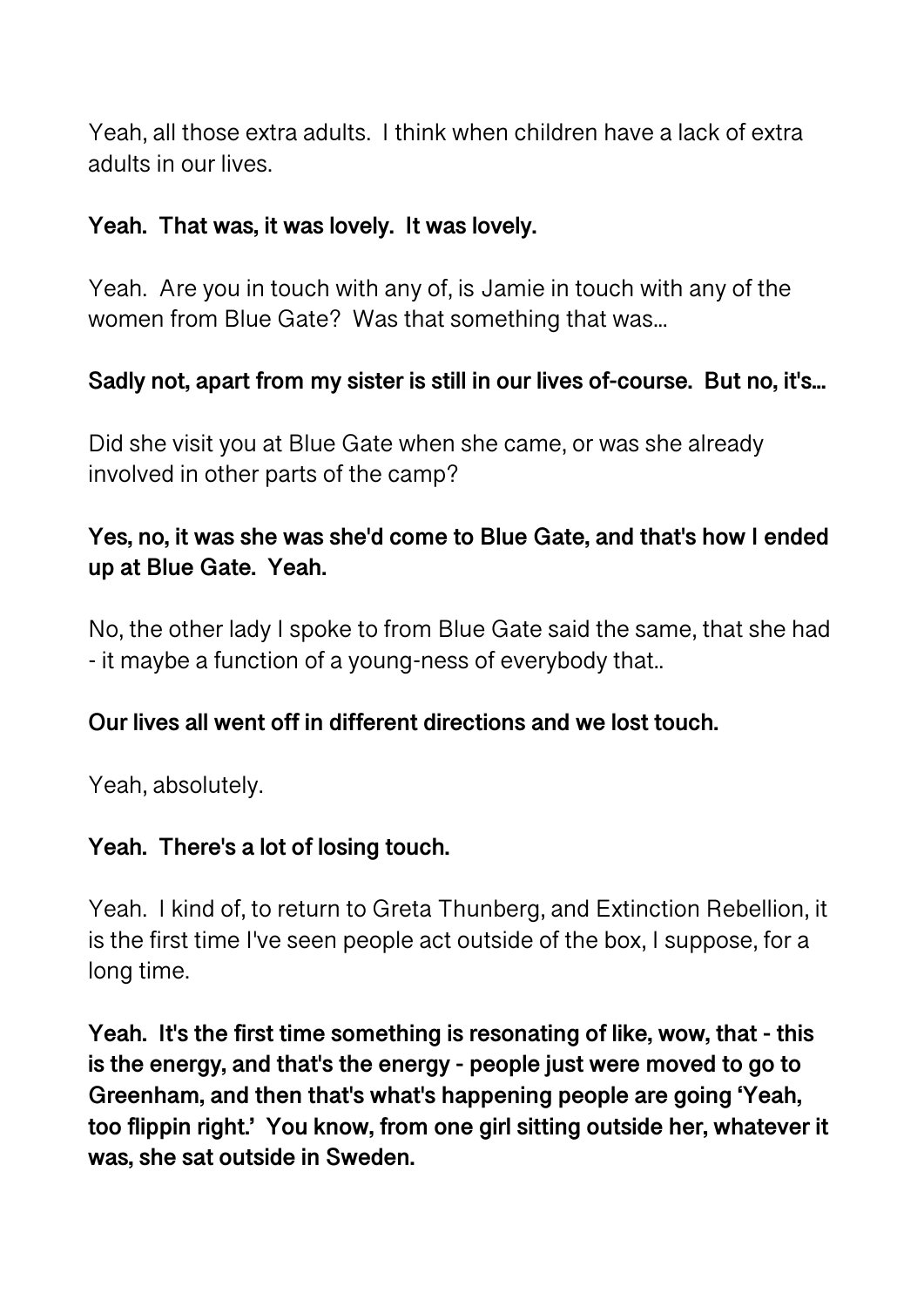Parliament building

## **And look. Yes! And it is, it is that energy that it's reminding me of.**

And the feminism - sort of linked into the peace movement and the politics, were they all sort of mashed up together? Did any of it take precedence in the end? Or was the peace movement the core that held it all together? Or do you think in the end, it just became...

**I can't really speak for how it was in the last bits of time where it was (makes explosion sounds) riot, police and hardcore. You had to be so hardcore to be there in the last couple of years.** 

Really?

**Yeah, yeah. And I think, well, I know you know, folk were - I think there was a lot of healing needed afterwards. Because as to quite how entrenched in the (makes crunching sound), if you get what I mean what had been 'Hi, we're on this side', and 'Oh, we're on this side, and we're going to be...' - the years that went past it was, um, cruel. I think that there was cruelty. I mean, there was cruelty back when I was there - they were reversing horses over women, because we were talking to the horses, and the horses refused to walk over the women. And so they turned them round and they were reversing the horses, and the horses were like, no, no, no. And there was broken arms, and broken, crushed bones.** 

Really?

**Oh, yeah. Oh, yeah. Yeah. And that was back in - that reversing the horses thing must have been '83 and '84. That was, so we'd be around the front of the horses - 'Stop talking to the horses.' (Whispers) 'It's alright mate, we know you don't want this.' And they were refusing to step on the women. Yeah. But yeah, to turn the horse round and then reverse it and (makes crunching noise). So they were being cruel to the animals, and it was oh... one woman she had a broken back because she**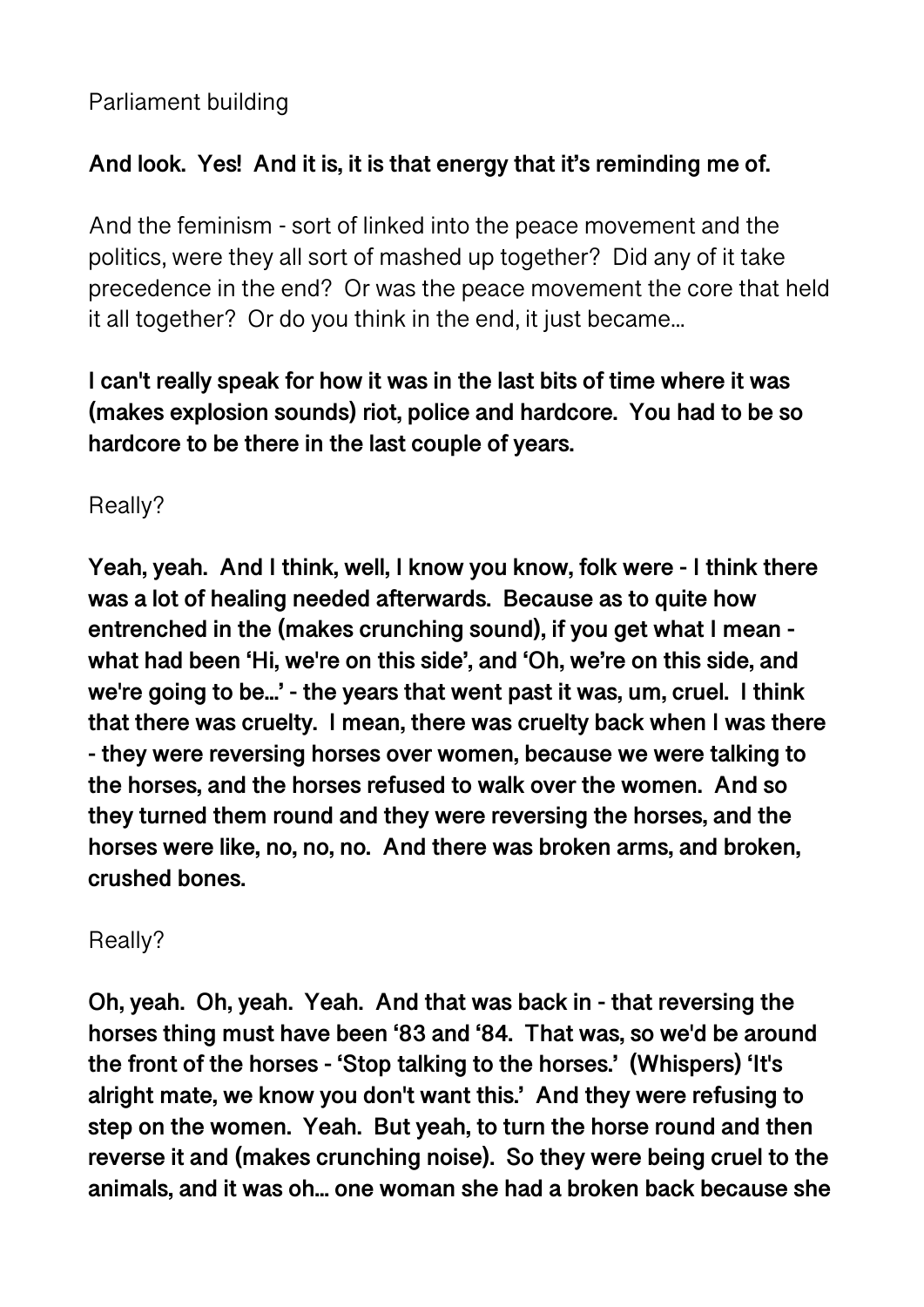**got thrown on the curb and her back got broken. But there was a lot of yeah, crushed bones nasty, nasty, nasty. But in the later years where I didn't, wasn't there, I was away, I hear it got really...** 

Brutal?

**Brutal. Yeah.** 

Did you miss it once you'd gone? Or were you...

**There were aspects, there were aspects, but it was time. It was time just on my personal, emotional well being. And I'd witnessed - there was a certain level of PTS going - post traumatic stress disorder going on for me. I'd witnessed too much without a break for too long, um, of what was happening within the city amongst the women. Um, and the women, extended women's community - that were backwards and forwards between the city and the base. And I knew I just had to separate myself from it all. Because otherwise I would have gone down the self destruction route.** 

I think there's a large variety...

# **Took a toll.**

Yes. I can imagine it must. Well, it's a testament to your self presentation that you were able to identify when, when that level of self care was needed, I think. And I guess being there permanently is very very different to dropping in and out, which I think a lot of women came and went, and came and went.

**Yes, but then you could recharge your batteries and come there with just all the positive positives - I kind of - the underbelly that was very apparent within London, within this housing - you know, I had Sarah and Arlene, the mum and girlfriend of the Yellow Gate baby, they had a flat just down from us but on the same block, and then there was women across the block, and across the block. So it was, there was no respite**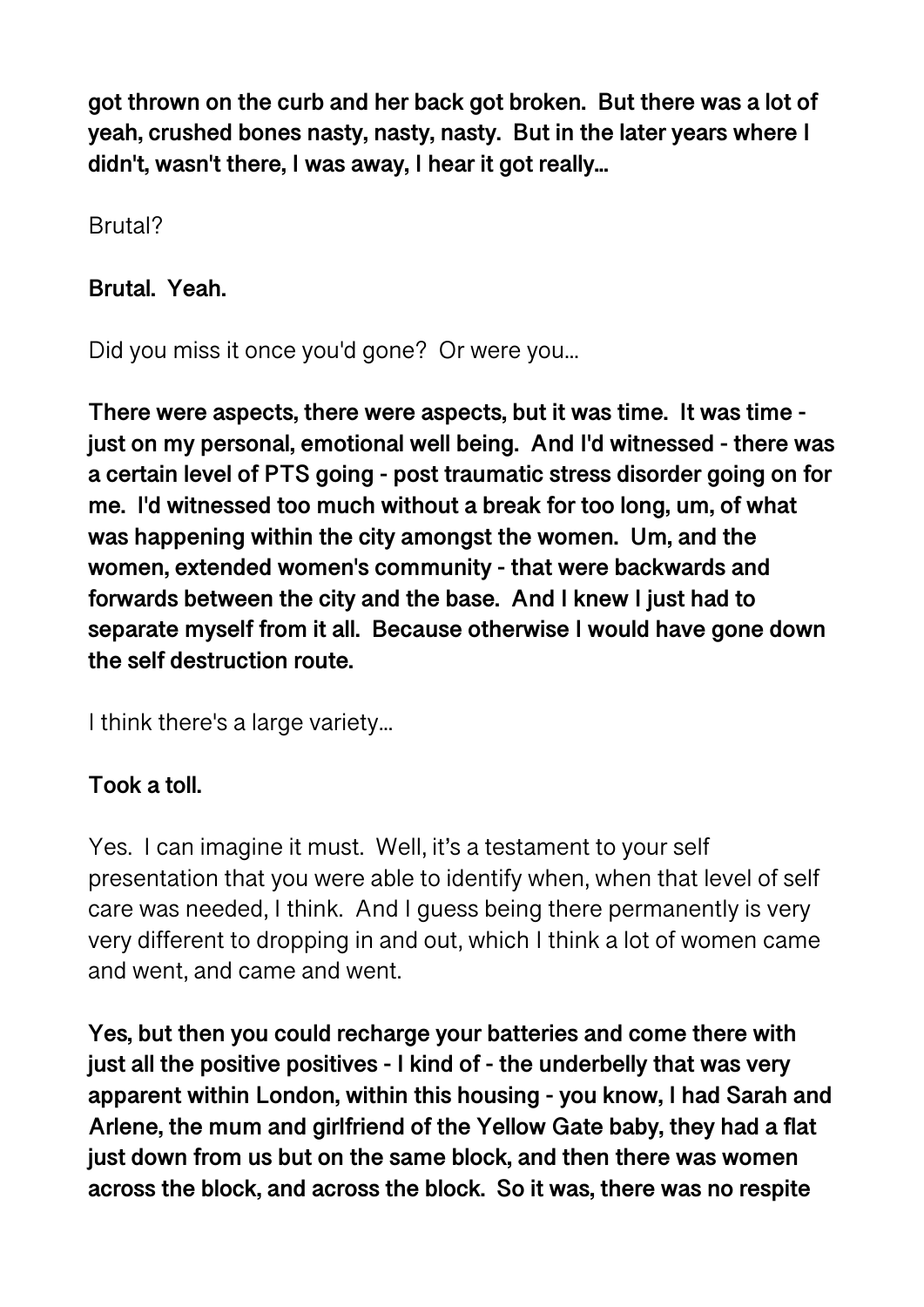**from some of the uglier stuff that was going on. And, and some of the older women and the Yellow Gate women being unapologetically angry and rude. So the sort of, the energy had been so like, 'Yesss!', it was like, whoa, oh, dear me this is heavy. It all got quite heavy.** 

(Laughs).

#### **And it was like ohhhh, I need to leave now.**

I suppose all things must run their course, ultimately. And there is only so much conflict that anybody can take actually, without taking time out from it. And for all the humour, if you're using humour as a way of dealing with trauma, it doesn't mean the trauma doesn't exist.

**That's, yes, yes, it had to be dealt with later. Yes, it did. And it's a shame there was times when I tried to keep up with women when - like I went off and went down to Brighton where some women had moved, and there was women friends up in Leeds, and in Sheffield, and in Manchester so, and in Glasgow, and I tried - so for quite a while I did try to keep these connections, and, and feel like this was my extended family to some degree. But I exhausted myself and thought well I'm doing all this travelling to go and see them - nobody comes to where I am! So I think I'll give up now, and if they want to know me, they'll come and find me. But treasured, treasured, that that all happened. And the joy of going back there after the fences were all gone and just walking, walking across the common - that was just awesome. Personally, I'd love to be able to leave it for my son, so that he could understand a bit of where his wacky mum came from, and that he was Blue Gate baby, I think I should know a bit of his history.** 

I get the sense that it was obviously life changing.

# **Umm. (Agrees)**

And your life now - is it something that could ever have happened had you not gone to Greenham?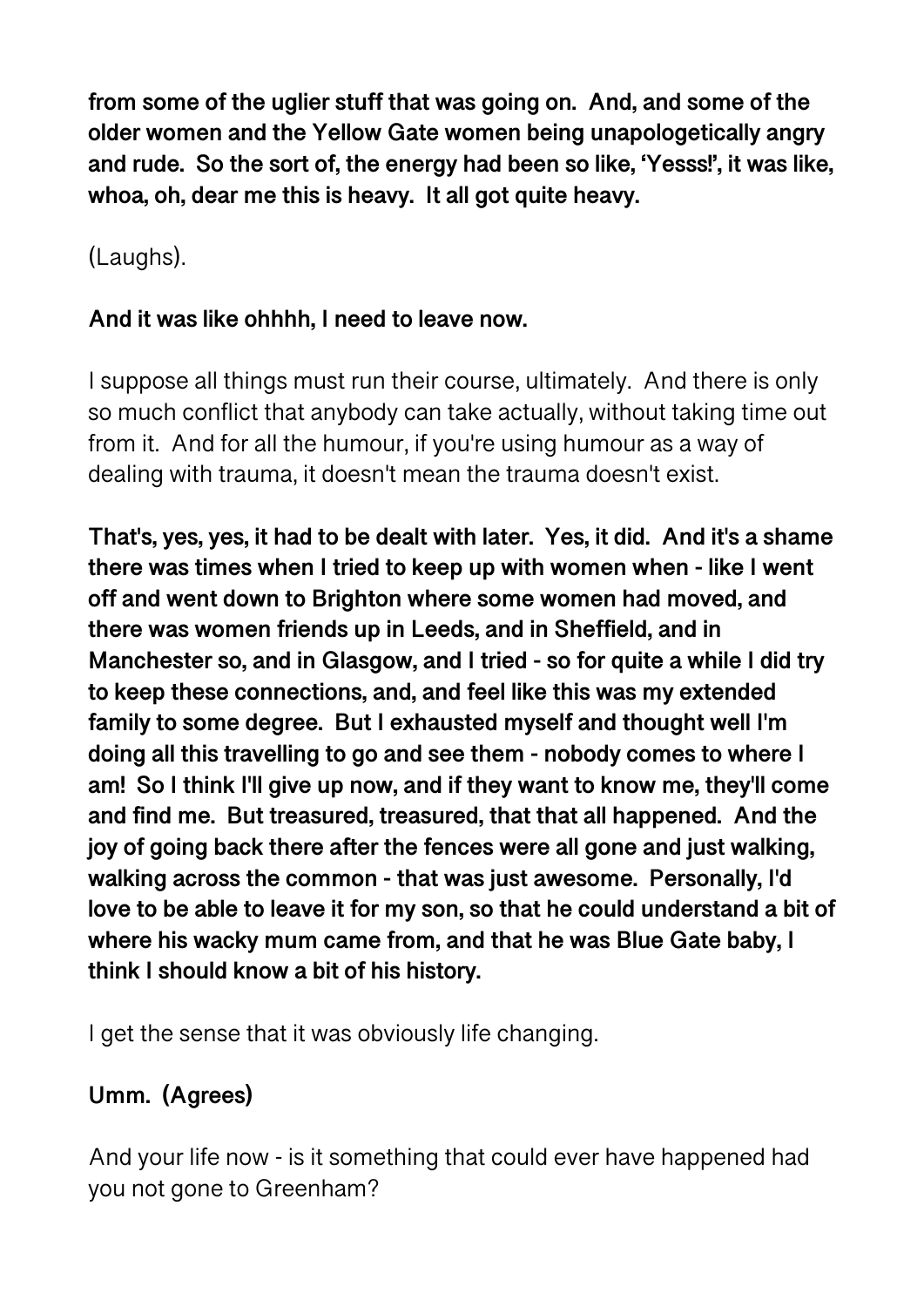**The whole direction of my life, from then onwards because of the internal changing, how I was thinking, changing how I was allowing myself to think. Inspiring to - so the sort of writers that I wanted to find out about, so, reading Alice Walker, Maya Angelou, Marge Pearson - Marge Piercy - that's just like (makes fast movement noise), but so many - of just allowing my mind to be opened up a bit, and and then question, and have very different viewpoints - because you met so many people because of it, and you listened to so many stories from so many different angles, and it was great having loads of illusions shattered. Really great having lots of illusions shattered and it's like whoa, cool! (Laughs). And then taking that self off up the mountains in Wales and yes, I'm glad that (laughs), yes things would have been very, very different.** 

Yeah. Is there any thing else that you'd like to talk about? Do you feel?

**I feel that's where I'd love the other two interview - the two recorded interviews, and then all of the stuff that was on the DVD. I would be fascinated for that to be found. And to listen to it, and watch it, possibly with yourself - to then go 'Oh, yes, that, that, that,' because it's even more years further on now.** 

Be like reading your teenage diary! (Laughs). Not teenage, but you know what I mean?

## **I'm feeling it was about - it was the 20th anniversary or something like that, when the other stuff was getting made.**

Yes, it would be lovely to be able to have a sort of dedicated space for all of this to be, and I know there are collections around the country, but it'd be great to be able to keep building on this.

**Yes, yes. And I'd be fascinated as to, you know, that this bit of journey might then mean that there's - meeting people who we knew who we were back then, but we wouldn't recognise each other on the street if**